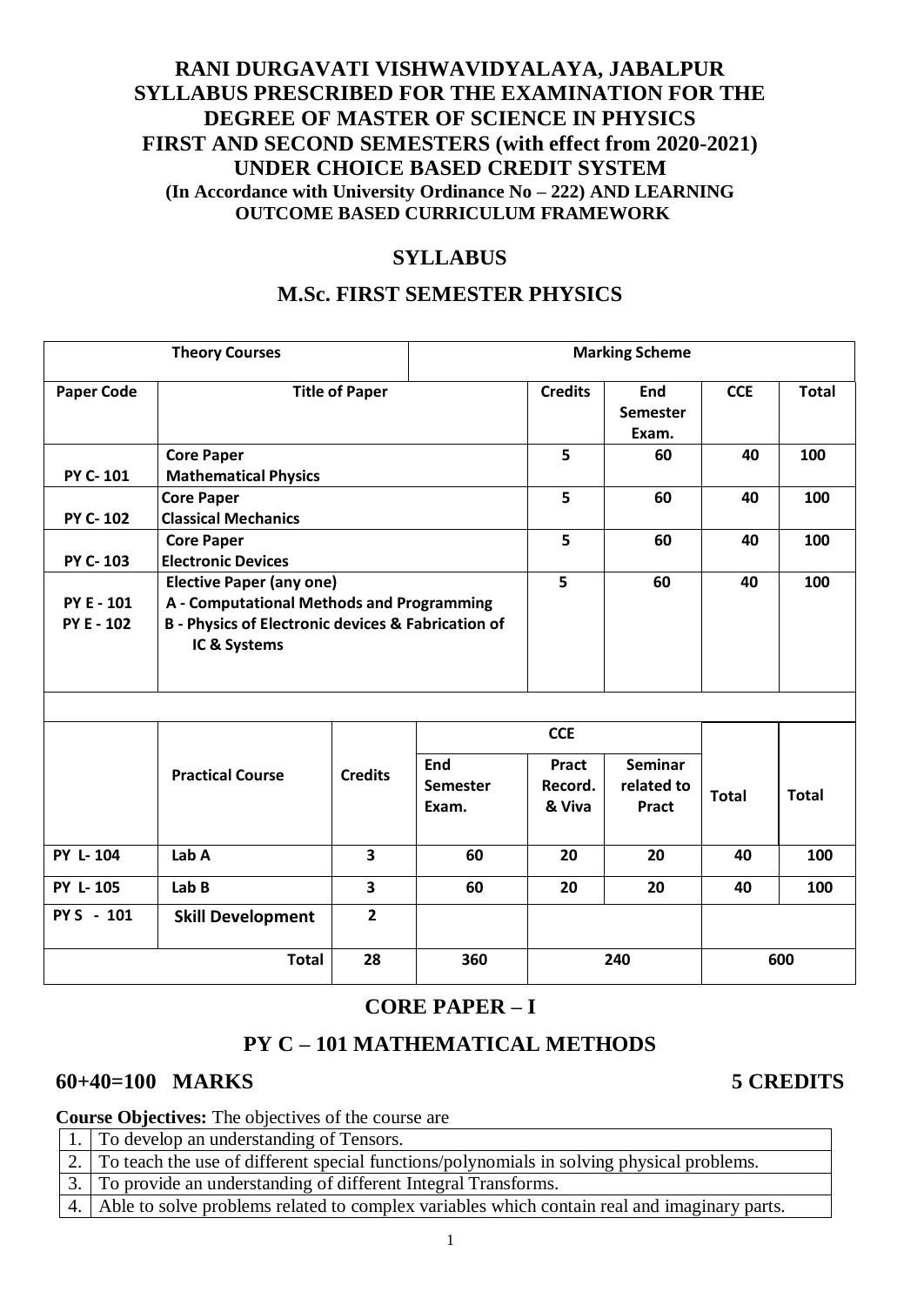5. To give the basic knowledge of Group theory.

**Course Outcomes:** The purpose of the course is to introduce the methods of mathematical physics and after completion of the course students should be able to

|    | Learn about the concept and uses of Tensors and Tensor algebra (Null tensor, addition,           |
|----|--------------------------------------------------------------------------------------------------|
|    | subtraction, inner product, outer product).                                                      |
| 2. | Familiarized with different special functions like Associated Legendre Polynomials, Laguerre's   |
|    | Polynomials, etc. and their solutions in solving different physical problems.                    |
|    | 3. To obtain knowledge of Fourier and Laplace Transforms in solving different problems of        |
|    | Mechanics and Electronics etc.                                                                   |
| 4. | Know about Green Function and its application in solving non homogeneous differential            |
|    | equations.                                                                                       |
| 5. | Solve different physical problems which contain complex variables and implementation of          |
|    | complex variable for calculation of integrals, and also able to expand functions in Taylor's and |
|    | Laurent's series. Knowledge of theorems of residues and contour integration.                     |
| 6. | Obtain the basic knowledge of Group theory and its applications. This theory is also used to     |
|    | describe the crystal symmetry and electronic structure of crystals.                              |
|    |                                                                                                  |

### **UNIT- I**

### **Tensor Analysis**

Elements of Cartesian tensors in three dimensions, Definition of transformation laws of scalars, vectors, tensors of second, third and fourth rank, covariant, contravariant and mixed tensors, Isotropic tensor  $\delta^i$  $_{j}$ , Levi-Civita symbol  $\epsilon_{ijk}$ , Tensor algebra (Null tensor, addition, subtraction, inner product, outer product).

#### **Green's Function**

Elements of Green's function, Green's function for the Sturm-Liouville operator, Series expansions for  $G(x/\xi)$ , Green's functions in two dimensions, Green's functions for initial conditions, Green's functions for boundary conditions, the Green's function method, A case of continuous spectrum.

### **UNIT II**

## **Differential Equation**

Recursion relation, generating function and orthogonality of Bessel and Legendre functions. Elementary ideas of Associated Legendre, Hermite and Laguerre's polynomials.

## **Integral Transforms**

Fourier and Laplace transforms. Inverse Fourier and Laplace Transforms. Fourier and Laplace transforms of derivatives. Convolution theorem. Application to simple problems.

## **UNIT - III**

## **Complex Variables**

Analyticity of complex functions; Cauchy- Riemann equations; Cauchy's Theorem; Integral Formula; Taylor's and Laurent's series; Theorem of residues; Jordan's Lemma, simple cases of contour integration.

### **UNIT - IV**

### **Group Theory**

Introduction to Groups, Reducible and irreducible representation of groups, Concept of reducibility in terms of invariant subgroups, Schur's Lemma, orthogonality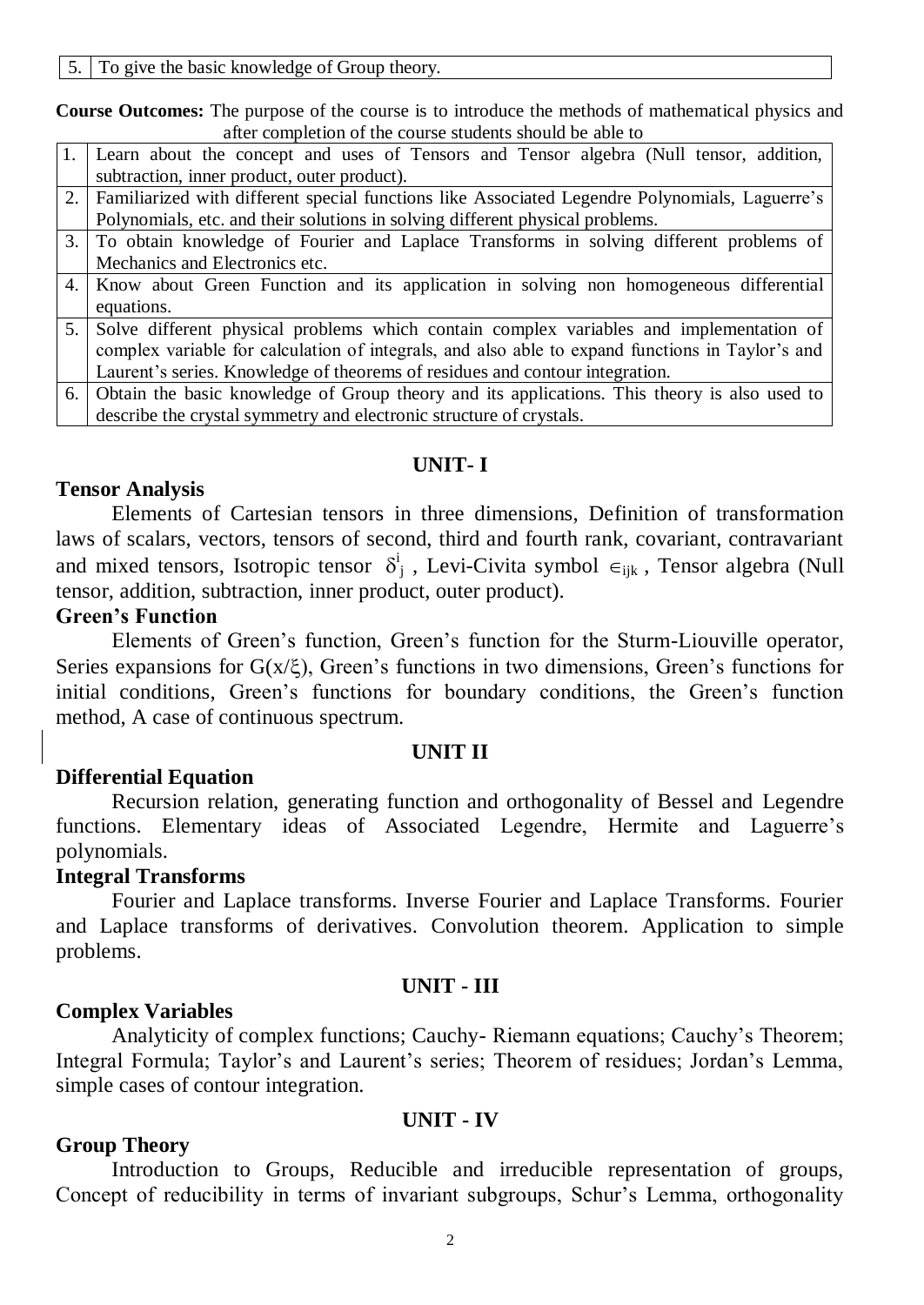relations for irreducible representation, the characters of representations, reduction of a reducible representation, multiplication of conjugate classes. The number of irreducible representations of a finite group.

Crystal symmetry operators, Translation groups, Crystal systems and point groups: applications of group theory in the electronic structure of crystals, in the translation group and in reciprocal lattice. A brief introduction to continuous groups and their representations: $O(2)$ ,  $O(3)$ , SU (2), SU (3); generators of U(N) and SU(N).

## **UNIT - V**

This unit will consist of short questions based on tutorial problems covering all the four units. The students will have to answer any two questions out of four. Some sample problems are:-

- (1) Geometrical representation of a second rank Cartesian tensor, principal axes system, application to electrical conductivity, quotient Rule.
- (2) Green's function for a linear oscillator, Green's function and the Dirac  $\delta$ -function, finding Green's function for Linear operators in 1-D.
- (3) Potential due to discrete or continuous charge distribution; vibration of a circular membrane, solving the 1-D harmonic oscillator Schrodinger equation; Relation of the hydrogen atom, Schrodinger equation with Laguerre equation and solution.
- (4) Solution of initial value problems by using Laplace transform; LT and inverse LT of various functions,
- (5) Solution of limit dept problems by Fourier transform; FT of Gaussian function, Application of FT of Dirac delta function.
- (6) Verification of analyticity of simple function, Evaluation of some definite integral using residues etc.
- (7) Evaluation of integrals in complex variables
- (8) Construction of the character table for the group  $D_3$

In addition to above tutorial will also consist of solving problems given in the Text Reference books.

## **Text and Reference Books**

| $\blacktriangleright$ | Mathematical Methods for Physicists:              |                | G. Arfken                        |         |     |     |
|-----------------------|---------------------------------------------------|----------------|----------------------------------|---------|-----|-----|
| ➤                     | Matrices and Tensors for Physicists :             |                | A.W. Joshi                       |         |     |     |
| $\triangleright$      | <b>Advanced Engineering Mathematical :</b>        |                | E. Kreyszig                      |         |     |     |
| ➤                     | Special functions                                 |                | E.D. Rainville                   |         |     |     |
| ➤                     | Special functions                                 | $\ddot{\cdot}$ | W.W. Bell                        |         |     |     |
| $\blacktriangleright$ | Mathematical Methods for Physicists:<br>Engineers |                | Reily,<br>K.F.<br>and S.J. Bence | M.P.Hob | Son | and |
|                       | Mathematics for Physicist                         |                | Mary L Boas                      |         |     |     |

# **CORE PAPER –II**

# **PY C – 102 CLASSICAL MECHANICS**

## **60+40= 100 MARKS 5 CREDITS**

**Course Objectives:** The course enables the students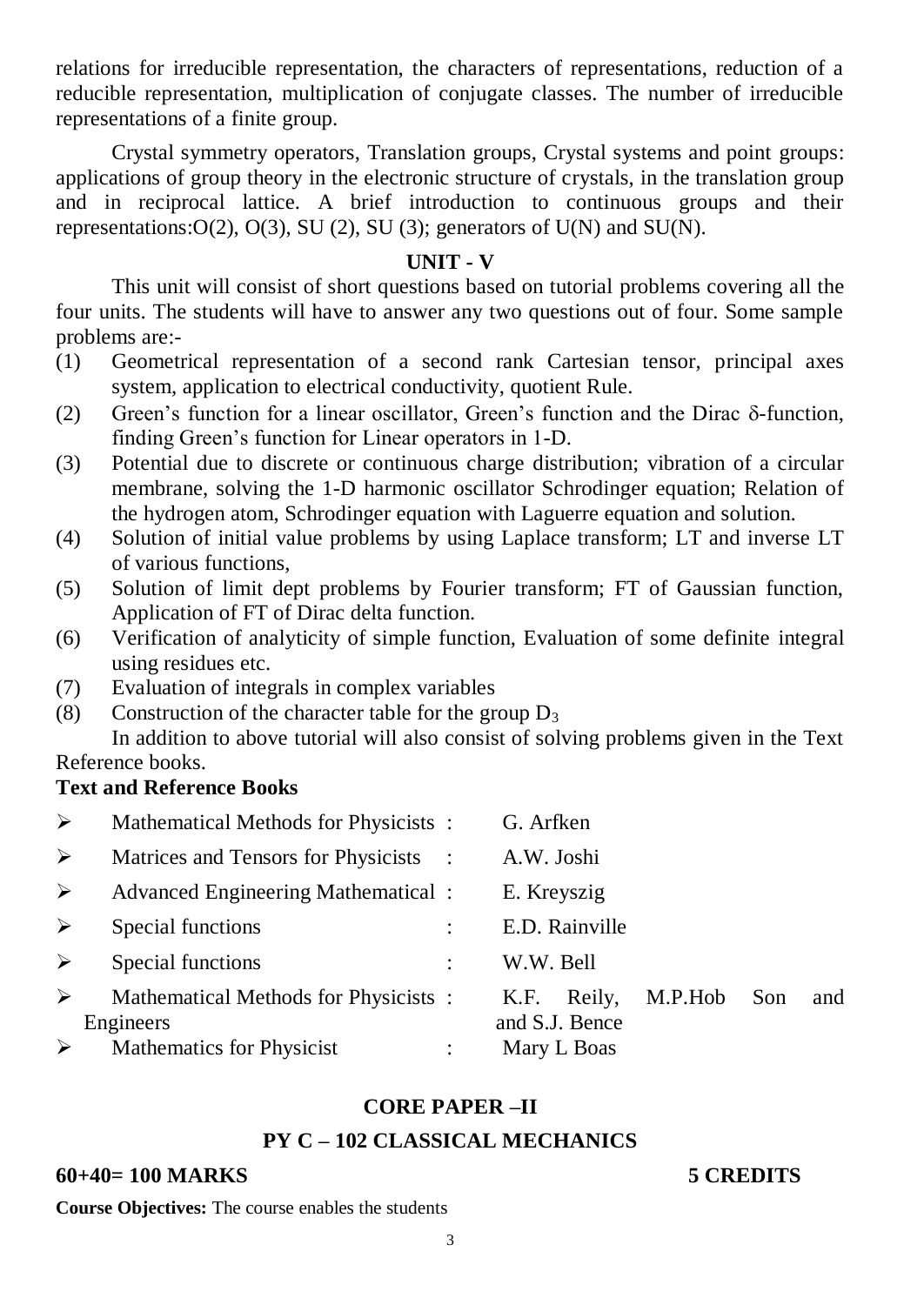| 1. To define the concepts of Newtonian mechanics, Langrangian Equations             |
|-------------------------------------------------------------------------------------|
| 2. To interpret the concepts of Hamiltonian Mechanics.                              |
| 3. To explain generating function, canonical transformation $\&$ Poisson brackets.  |
| 4. To illustrate the dynamics of a rigid body and non-inertial frames of reference. |
| 5. To formulate the concepts of coupled oscillators.                                |

**Course Outcomes:** To apprise the students of advanced classical formulations and completion of the course students will have understanding of

|    | Newtonian mechanics, Virtual work, DAlembert's principle, Formulation of Lagrangian<br>mechanics and problem solving with the help of it. Compare the formulation of Hamiltonian and                                                                         |
|----|--------------------------------------------------------------------------------------------------------------------------------------------------------------------------------------------------------------------------------------------------------------|
|    | Lagrangian mechanics and solve the problems of classical and relativistic mechanics                                                                                                                                                                          |
|    | Generating function, canonical transformation & Poisson brackets.                                                                                                                                                                                            |
| 3. | Kepler problem, Legendre Transformations, Hamilton's equation, Canonical transformations and                                                                                                                                                                 |
|    | generating functions. Properties of Poisson's bracket.                                                                                                                                                                                                       |
|    | 4. Understanding small oscillations, Solve the equations of coupled oscillator and to examine the<br>two coupled pendulums, and double pendulum related problems. Understanding rotating<br>coordinate system, Coriolis force and Eulerian coordinate system |
| 5. | Understand space and time symmetries, covariant and four-dimensional formulation, covariant<br>Lagrangian and Hamiltonian with examples.                                                                                                                     |

# **UNIT - I**

Newtonian mechanics of one and many particles systems; Conservation theorems for linear momentum, angular momentum and energy; Constraints; their classification; Principle of virtual work; D'Alembert's principle in generalized coordinates; The Lagrangian, Lagrange's equations; velocity dependent potential and dissipative function. Configuration space, Hamilton's principle; generalized momenta and Lagrangian formulation of the conservation theorems and Jacobi's integral. Reduction to the equivalent one body problem; the equation of motion and first integrals; the differential equation for the orbit and integration power-law potentials.

## **UNIT - II**

The Kepler problem: inverse square law of force; Artificial satellites; Scattering in a central force field, Rutherford scattering; Legendre transformations and the Hamilton's equations of motion; Conservation theorems and the physical significance of the Hamiltonian. Derivation of Hamilton's equations from a variational principle. The principle of least action.

The equations of canonical transformations and generating functions; Poisson's Brackets: their canonical invariance; Simple algebraic properties of Poisson Brackets. The equations of motion in Poisson's Brackets notation; Poisson's theorem; Angular momentum PB's Hamilton's principal and characteristic functions; The Hamilton-Jacobi equation; Action Angle variables.

# **UNIT - III**

Theory of small oscillations Equations of motion, Eigen frequencies and general motion. Normal modes and coordinates. Applications to coupled pendulum and linear triatomic molecule.

Rotating co-ordinate systems, Acceleration in rotating frames. Coriolis force and its terrestrial and astronomical applications. Elementary treatment of Eulerian co-ordinates and transformation matrices. Angular momentum inertia tensor. Euler equations of motion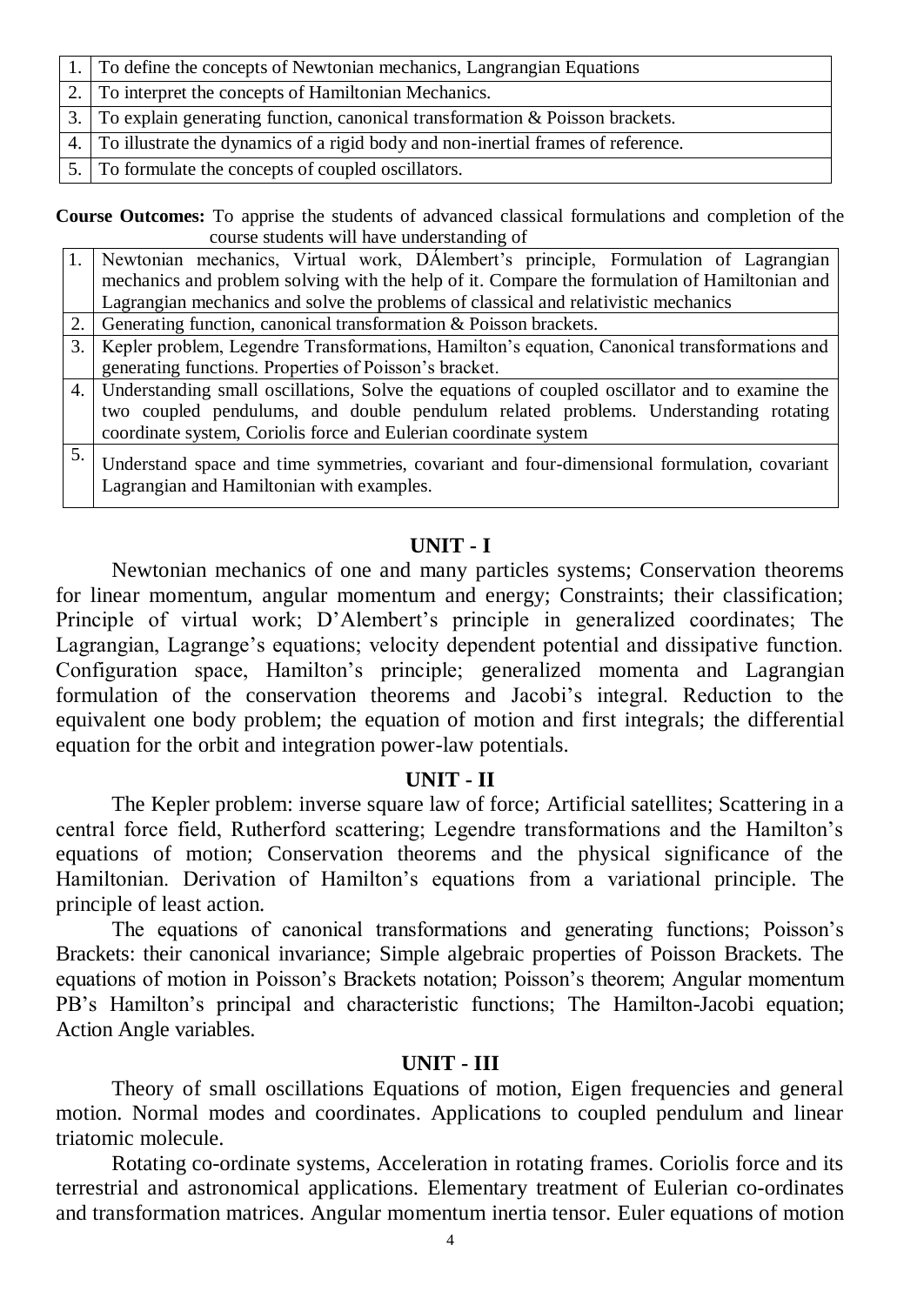for a rigid body. Torque free motion for a rigid body. Symmetrical top and gyroscopic forces.

# **UNIT – IV**

Symmetries of space and time. Invariance under Galilean transformation, Covariant four- dimensional formulation. 4-Vectors and 4-Scalars. Relativistic generalization of Newton's laws, 4-momenturn and 4-force. Invariance under Lorentz transformation relativistic energy. Lagrangian and Gange invariance Hamiltonian formulation in relativistic mechanics. Covariant Lagrangian, covariant Hamiltonian, Examples.

# **UNIT-V**

This unit will consist of questions based on tutorial problems covering all the four units. The student will have to answer any two questions out of four. Some sample problems are-

- (1) Simple pendulum with rigid support. Two connected masses with string passing over a pulley, virtual work.
- (2) Various Poisson's brackets thin relation with PBs in quantum mechanics stability of orbits under central force' orbital elements of planetary orbits.
- (3) Rotating frames, Foucault's pendulum, small oscillations in Linear triatomic molecule and coupled pendulum.
- (4) Relativistic Kinetic energy, mass variation, 4-momentum and 4-force. In addition to above the tutorial will also consists of solving problems given in the

Texts and references books.

# **Text and References Books**

| ➤ | <b>Classical Mechanics</b> | N. C. Rana and P.S. Jog                      |
|---|----------------------------|----------------------------------------------|
|   |                            | (Tata Mc Graw Hill, 1991)                    |
| ➤ | <b>Classical Mechanics</b> | H. Goldstein                                 |
|   |                            | (Addision Wesley, 1980)                      |
| ➤ | <b>Mechanics</b>           | A Sommerfiels                                |
|   |                            | (Academi Press 1952)                         |
| ➤ | Introduction to Dynamics   | : I. Perceival and Richards (Cambridge Univ. |
|   | Press, 1982                |                                              |

# **CORE PAPER –III PY C 103 ELECTRONIC DEVICES**

### **60+40= 100 MARKS 5 CREDITS**

**Course Objectives:** The aim and objective of the course on Electronics Devices is to introduce students to principal, construction and circuitry of various semiconductor devices and circuits for use in electronic instrumentation

| 1. To introduce the formal structure of the subject and to equip them with the knowledge of various |
|-----------------------------------------------------------------------------------------------------|
| semiconductor field effect ransistors and Microwave devices.                                        |
| 2. To describe Photonic devices                                                                     |
| 3. Introduction to digital logic families and their characteristics                                 |
| 4. To impart knowledge about various memory devices, systems, elements and materials used in        |
| developing them.                                                                                    |
| 5.   An understanding on integrated circuit operational amplifiers and their applications.          |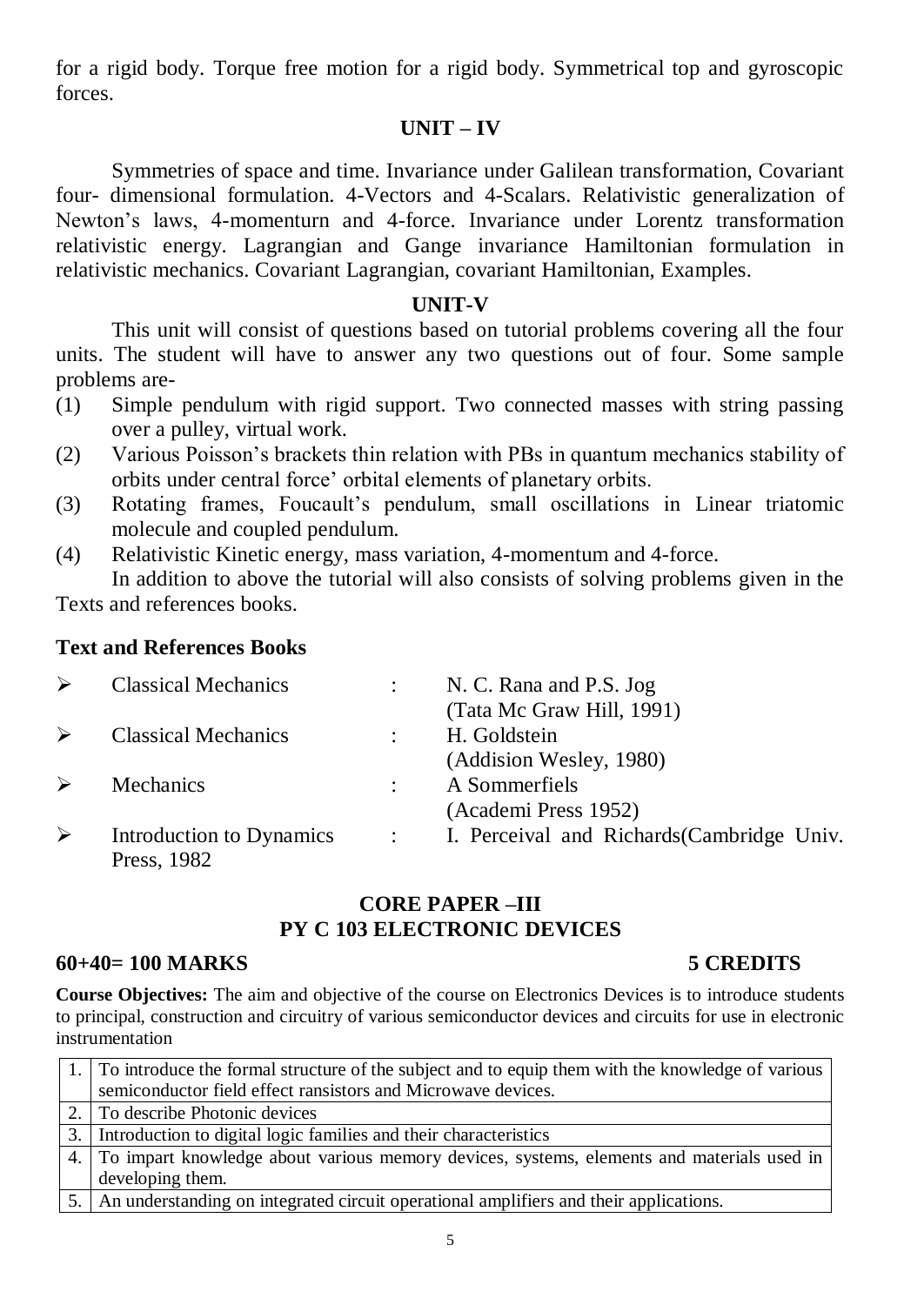**Course Outcomes:** At the end of the course, the student will be able to

| 1. Understand working of Different Semiconductor devices like JFET, BJT, MOSFET & MESFET |
|------------------------------------------------------------------------------------------|
| Construction, Working Principles and V-I characteristics) and their applications.        |
|                                                                                          |

2. Understand photonic devices like LDR, LED and Diode Lasers along with their applications.

- 3. Develop a comprehensive understanding of contemporary integrated circuits both saturated and unsaturated logic families like RTL, DTL, TTL TTC, ECL etc. Operational amplifier design and applications like adder, subtractor, differentiator function generator etc.
- 4. Develop an insight into the physics and technology that go into the development of various memory devices using semiconductors and other electronic devices using elctro-acoustomagneto-optic effects. LCD. Piezoelectric effect based devices.

5. Enjoy the new and stimulating ideas behind the future novel devices and also appreciate the link between electronics and the quantum effects that come into play.

### **UNIT-I**

## **Transistors**

JFET, BJT, MOSFET and MESFET, Construction, Structure, working Derivations of the equations for I-V characteristics under different conditions. High frequency limits.

Microwave Devices; Tunnel diode, transfer electron devices (Gunn diode), Avalanche transit time devices, Impatt diodes and parametric devices.

#### **UNIT-II**

### **PhotonicDevices**

Radiative and non-radiative transitions. Optical absorption, Bulk and their film photoconductive devices (LDR), diode photodetectors, solar cell (open circuit voltage and short circuit current, fill factor). LED (high frequency limit, effect of surface and indirect recombination current, operation of LED).

Diode lasers (condition for population inversion, in active region, Light confinement factor. Optical gain and threshold current for lasing. Fabry-Perrot cavity length for lasing and the separation.

### **Digital Integrated Circuits**

### **UNIT - III**

Characteristics of logic families, saturated logic families. RTL, DCTL, DTL,TTL, IIL, HTL Non saturated bipolar logic families, TTC, ECL, Unipolar logic families, Digital integrated circuits-SSI, MSI, LSI and VLSI circuits.

## **Operational Amplifiers**

DC Amplifier, Difference amplifier, operational amplifier, OP-AMP Parameters, Inverting and Non-Inverting modes, Use of OPAMP as adder, substractor, inverter, differentiator, integrator, function generator.

#### **UNIT - IV**

Memory Devices: Static and dynamic random access memories SRAM and DRAM, CMOS and NMOS, non- volatile memory, magnetic, optical and ferroelectrics memories, charge coupled devices (CCD).

Introduction to other electronic devices: Electro optic, magneto optic and Acoustooptic effects; Examples of some active devices in integrated optics based on theseeffects. Liquid crystal display devices.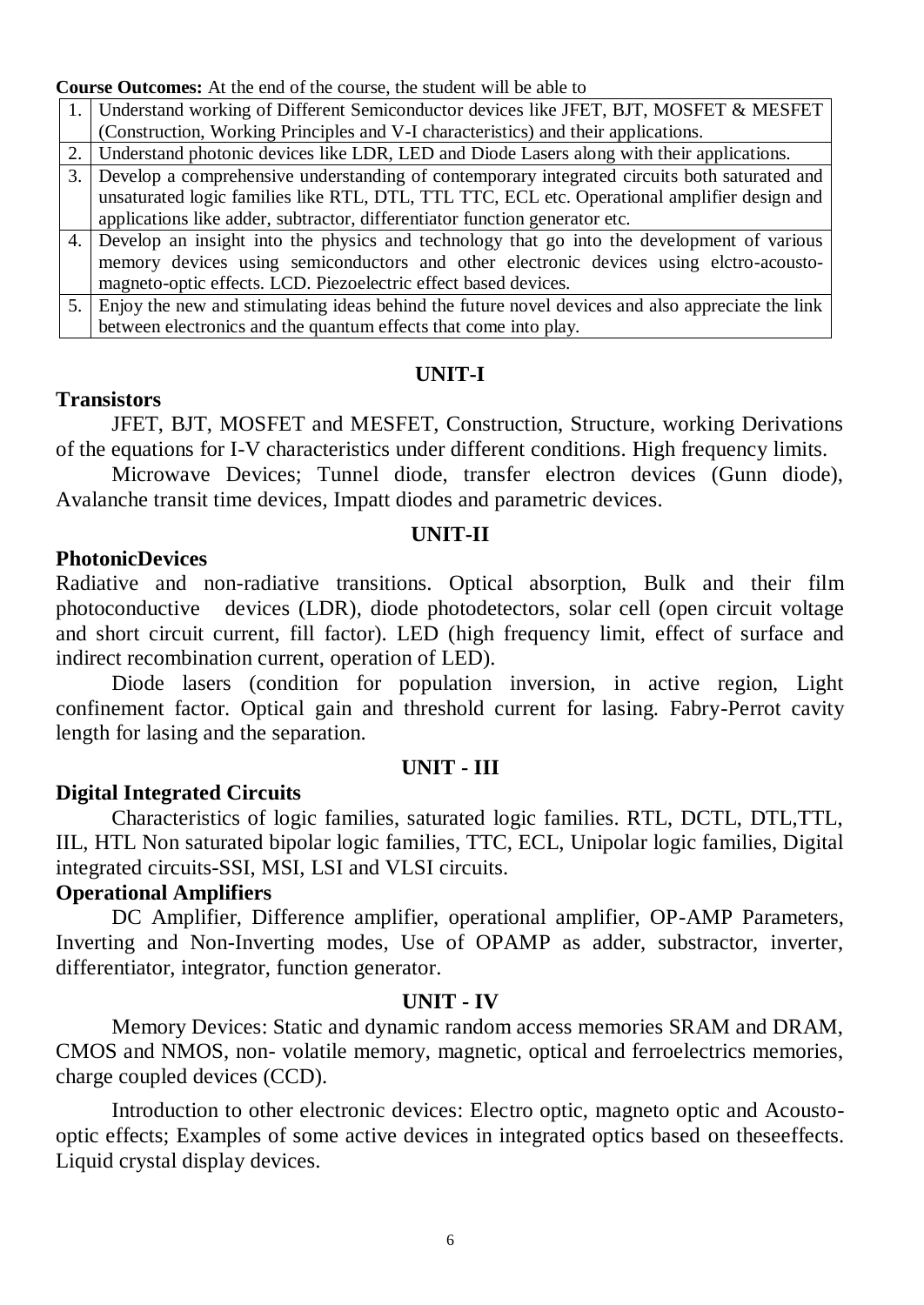Piezoelectric effect, important materials exhibiting this property, piezoelectric filters and resonators, high frequency piezoelectric devices – surface acoustic devices. Capacitor, Electrets and piezo electric electro mechanical transducer devices.

# **UNIT – V**

This unit will consist of questions based on tutorial problems covering all the four units. The student will have to answer any two questions out of four.

- 1. Design of MOSFET amplification in different configurations.
- 2. Microwave oscillators: Klystron and Magnetron.
- 3. Deviation of the condition of lasing action in a two level system, optical pumping
- 4. Derivation of rate equation for three Laval Devices system.
- 5. Design of gates using DL, DTL etc. logics OPAMP
- 6. Derivation of expressions for OPAMP adder, substrates differentiator, integrator current voltage.
- 7. Derivation of expansions negated to pier clement effect.

The problems given in this Text and preference books will form tutorial course.

# **Text and reference books**

- $\triangleright$  Semi-Conductor Devices Physics and Technology : SM Sze (Wiley, 1985)
- $\triangleright$  Introduction to Semiconductor devices : M.S. Tyagi (John Wiley and Sons)
- Measurement, Instrumentation and Experimental Design in Physics and Eugineeruin : M. Sayer and A. Mansingh
- Optical Electronics: Ajoy Ghatak and K. Thygarajan (Cambridge Univ. Press.)
- Digital Principles and Applications: Albert Paul Malvino and Donald P.Leach ( TATA McGRAW-HILL )
- $\triangleright$  Modern Digital Electronics: R,P,Jain (TATA McGRAW-HILL)

# **ELECTIVE PAPER IV (ANY ONE OF THE FOLLOWING) PY E – 101 IV (A) COMPUTATIONAL METHODS AND PROGRAMMING**

# **60+40= 100 Marks 5 CREDITS**

**Course Objectives:** To impart the basic knowledge of computational Physics with the numerical methods used in computation and programming using BASIC language.

|                                                                               | Teach the basics of computers and BASIC programming.                                      |  |  |  |
|-------------------------------------------------------------------------------|-------------------------------------------------------------------------------------------|--|--|--|
|                                                                               | Train them to solve systems of linear and non-linear equations.                           |  |  |  |
| 3.                                                                            | Teach them the concept of interpolation.                                                  |  |  |  |
| 4.                                                                            | Instruct them to calculate integrals and differentials using different numerical methods. |  |  |  |
| 5.                                                                            | Computational methods for solving differential equations.                                 |  |  |  |
| <b>Course Outcomes:</b> At the end of the course, the student will be able to |                                                                                           |  |  |  |

| 1. Understand the basics of computer and BASIC programming. Estimate errors while solving |
|-------------------------------------------------------------------------------------------|
| equations and effectively use methods like matrix inversion, Gauss elimination and LU     |
| decomposition to solve linear equations.                                                  |

2. Understand the methods of linear and non-linear algebraic equations, simultaneous linear equations

3. Enrich a given set of data points using interpolation methods, Newton's divided difference, etc.

4. Numerically differentiate and integrate expressions and solve equations from physics.

5. Enriched with various computational methods like Euler, Newton-Raphson and Runge-Kutta etc.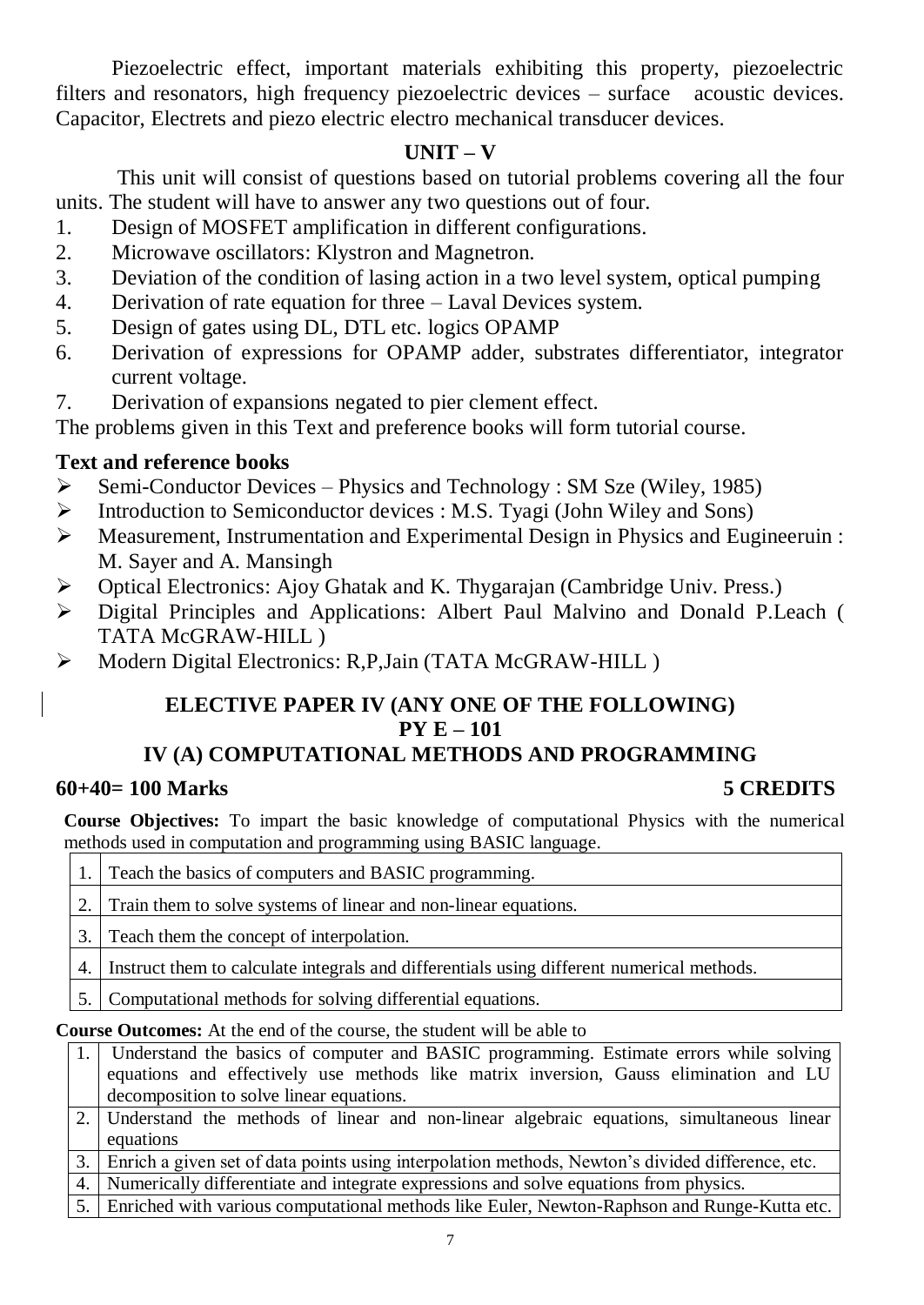### **UNIT - I**

**Programming**: Elementary information about digital computer principles, compilers, interpreters and operating system. BASIC programming, Flow charts, integer and floating point arithmetic expressions, built in functions, executable and nonexecutable statements, assignments, control and input-output elements, subroutines and functions, operations with files, Graphics, statements.

#### **UNIT-II**

Methods for determination of zeros of linear and nonlinear algebraic equation and transcendental equations, convergence of solutions. Solutions of simultaneous linear equation, Gaussianelimination, pivoting, iterative method, matrix inversion.

#### **UNIT-III**

Eigen values and Eigen vectors of matrices, power and Jocobi method, finite differences, and interpolation with equally spaced and unevenly spaced points. Curve fitting, polynomial least squares and cubic spline fitting.

Numerical differentiation and integration, Newton-Cotes formulae, Error estimates, Gauss method.

#### **UNIT - IV**

Random variables, Monte Carlo evaluation of integrals, Methods of importance sampling, Random walk and metropolis method, Numerical solution of ordinary differential equation, Euler and Runge- Kutta Methods, Predictor and corrector method, Elementary ideas of solution of partial differential equation.

### **UNIT-V**

This unit will have four questions based on tutorial problems covering all the four units. The students will have to answer any two questions out of four some sample problems are-

- (1) Explain the use of sequential formatted data files. What are Random data files?
- (2) How is a sequential data file created in Basic?
- (3) Write a program to obtain the roots of a quadratic equation with the provision that if the roots are complex, the execution should stop.
- (4) Invert and diagonalizable  $3\times3$  and  $4\times4$  symmetric matrices for example.

| $\overline{2}$ | $\begin{pmatrix} 0.5 & 0.1 \end{pmatrix}$  |                   | 3 |                | 0.5            |  |
|----------------|--------------------------------------------|-------------------|---|----------------|----------------|--|
|                | $\begin{array}{ c c } 0.5 & 3 \end{array}$ | 0.1 <sup>1</sup>  |   | $\overline{4}$ |                |  |
|                | $ 0.1 \t 0.1$                              | $\frac{1}{2}$ 4 + |   |                | 5 <sup>5</sup> |  |
|                |                                            |                   |   |                |                |  |

- (5) Find equations for the coefficients 'a' and 'b' of the curve  $y=ae^{bx}$  by the least squares method.
- (6) Use the Lagrange from to find the quadratic interpolation polynomial to the function  $f(x)$  having values.

$$
\begin{array}{ccccccccc}\nX & \vdots & 1 & 2 & 3 \\
\hline\n\end{array}
$$

$$
F(x) : 2 \t 3 \t 7
$$

(7) Find out  $C_0$ ,  $C_1$ ,  $X_0$  and  $X_1$  such that the Gaussion quadrature rule  $f(x)dx = c_0f(x_0) + c_1f(x_1)$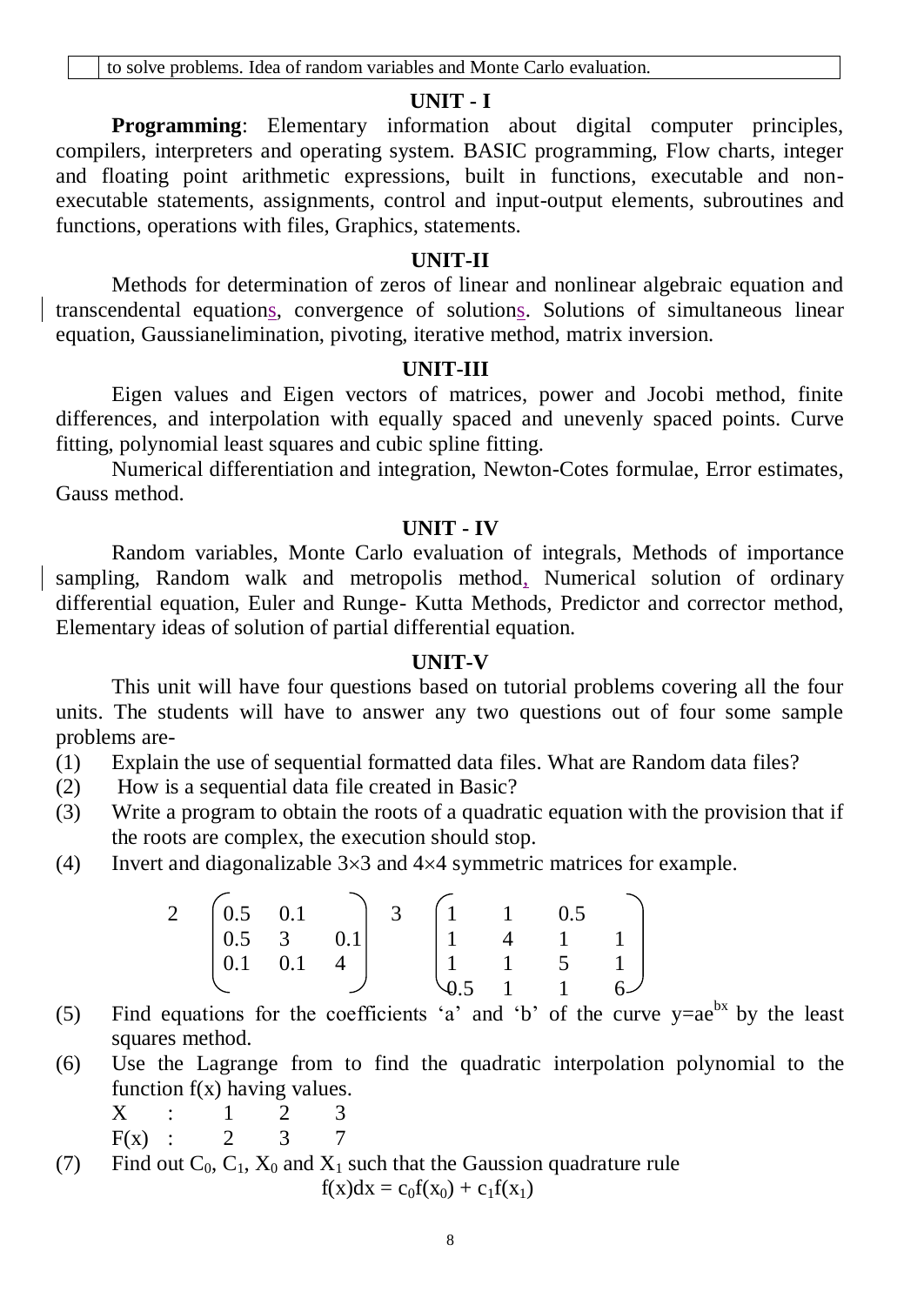is exact for polynomials of degree upto three. Hence evaluate the integral of  $exp(x)$ over x from  $x = 0$  to  $x = 2$ .

(8) What are the methods to solve partial differential equations? Write down the difference analogue of the Laplace equations.

 $U_{xx}+U_{yy}=0$ 

- (9) Write a program to solve the Laplace equations using Lattice method.
- (10) Give In addition to above, the tutorial will also consist of Solving problems given in the Text and Reference books.

## **Text and reference books**

 $\triangleright$  Introductory Methods of Numerical Analysis : Sastry

|                       | <b>Numerical Analysis</b>  | Rajaraman                       |
|-----------------------|----------------------------|---------------------------------|
|                       | <b>Fortran Programming</b> | Rajaraman                       |
| $\blacktriangleright$ | <b>Numerical Recipes</b>   | Utter mind Teukolsky, Press and |
|                       | Flattery                   |                                 |
|                       | Programming with Basic:    | Gottfried (Schema Series)       |
|                       | Programming with Basic:    | Balaguruswamy                   |
|                       | <b>Numerical Analyses</b>  | Balagurswamy                    |
|                       |                            |                                 |

# **PY E - 102**

# **(b) PHYSICS OF ELECTRONICS DEVICES & FABRICATION OF INTERGRATED CIRCUITS AND SYSTEMS 60+40= 100 MARKS 5 CREDITS**

**Course Objectives:** The course enables the students

|    | 1. To provide basic knowledge and concepts of Semiconductor materials and devices.        |
|----|-------------------------------------------------------------------------------------------|
|    | To understand operation of semiconductor devices and carrier transport in semiconductors. |
| 3. | To apply concepts for the design of Junction Devices.                                     |
| 4. | To know the fabrication techniques of Integrated Devices.                                 |
|    | 5. To be able to implement mini projects based on concept of electronic devices and ICs.  |

**Course Outcomes:** The purpose of the course is to introduce the methods of mathematical physics and after completion of the course students should be able to

|    | Understand the basic concepts of various Inorganic and Organic Semiconductor materials for<br>electronic device applications in modern electronic industry. |
|----|-------------------------------------------------------------------------------------------------------------------------------------------------------------|
|    | Understand the carrier transport in semiconductors. Drift, Diffusion, Conductivity measurement,<br>Direct and Indirect Band gap semiconductors.             |
|    | Analyze various junction devices: p-n junction, Schottky and MOS devices                                                                                    |
| 4. | Understand fabrication techniques of integrated devices such as thin film, vapor deposition,<br>etching, lithography, sputtering etc.                       |
|    | Evaluate and understand behavior of semiconductor Electronics and their applications in design<br>of various circuitry.                                     |

# **UNIT-I**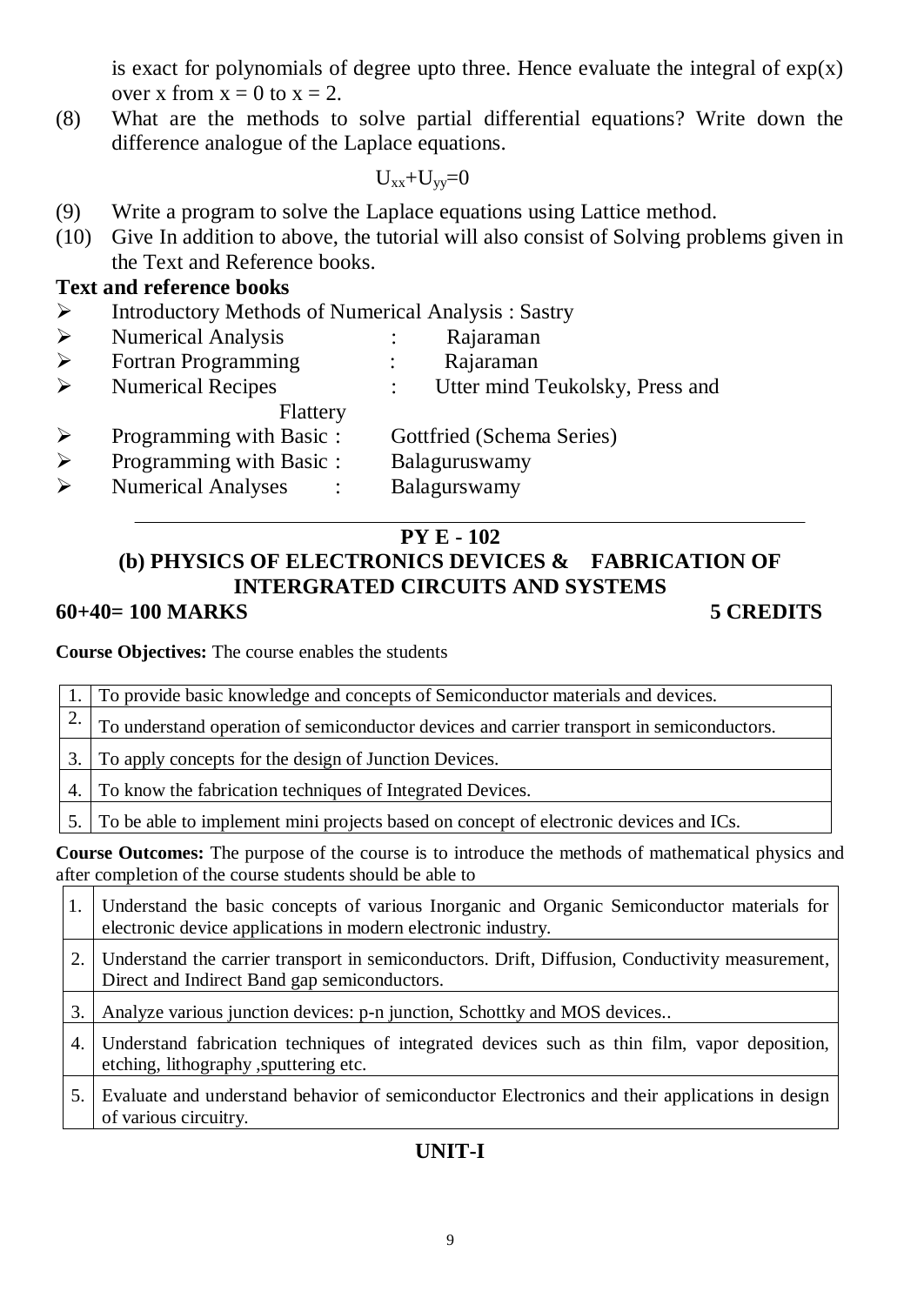## **Semiconductor Materials**

Energy Bands, Intrinsic carrier concentration. Donors and Acceptors, Direct and Indirect band semiconductors. Degenerate and compensated semiconductors, Elemental (Si) and compound semiconductors (GaAs). Replacement of group III element and Group V elements to get tertiary alloys such as  $Al_x Ga_{(1-x)}$  As or  $GaP_xAs_{(1-y)}$  and quaternary  $In_xGa_{(1-x)}P_vAs_{(1-v)}$  alloys and their important properties such as band gap and refractive index changes with x and Y. Doping of Si

(Group III (n) and Group V (P) compounds) and GaAs (Group II (P), IV (n-p) and VI (n compounds) . Diffusion of impurities – Thermal Diffusion, constant surface concentration, Constant Total Dopant Diffusion, ion implantation.

### **UNIT-II**

### **Carrier Transport in Semiconductors**

Carrier Drift under low and high fields in (Si and GaAs) saturation of drift velocity. High field effects in two valley semiconductors. Carrier Diffusion carrier injection, Generation Recombination processes- Direct, indirect bandgap semiconductors. Minority carrier Life Time, Drift and Diffusion of minority carriers (Haynes= Shockley Experiment) Determination of conductivity (a) four probe and (b) van der Pauw techniques. Hall coefficient, minority carrier Life Time.

#### **UNIT- III**

**Junction Devices:** (i) p-n junction- Energy Band diagrams for homo and hetro junctions. Current flow mechanism in p-n junction, effect of indirect and surface recombination currents on the forward biased diffusion current, p-n junction diodesrectifiers (high frequency limit) (ii) Metal-semiconductor (Schottkey Junction): Energy band diagram current flow mechanisms in forward and reverse bias, effect of interface states. Applications of Schottky diodes, (iii) bimetal Oxide – Semiconductor (MOS) diodes. Energy band diagram depletion and inversion layer, High and low frequency capacitance voltage (c-v) characteristics. Smearing of c-v curve, flat band shift. Applications of MOS diode.

#### **UNIT- IV**

## **Fabrication of Integrated Devices**

Thin film Deposition Techniques; Vacuum pumps and gauges- pumping speed, throughout Effective conductance control chemical vapor Deposition (CVD), MOCVD, PEMOCVD (plasma enhanced chemical vapour deposition) Physical vapor Deposition: Thermal Evaporation, Molecular Beam Epitaxy (MBE), Sputtering and Laser Ablation.

Lithography, Etching and Micro- Machining of Silicon, Fabrication of integrated circuits and integrated micro- electro- mechanical – Systems (MEMS)

## **UNIT-V**

The unit will have four short questions based on the tutorial problems covering all the four units. The students will have to answer any two questions. Some samples problems are:

1. Obtain an expression for intrinsic carrier density in a semiconductor.

- 2. Derive the expression for the concentration of a diffusant at a distance x at time t from the surface having a constant concentration  $N_{o}$ .
- 3. Derive an expression for Hall coefficient for semiconductors.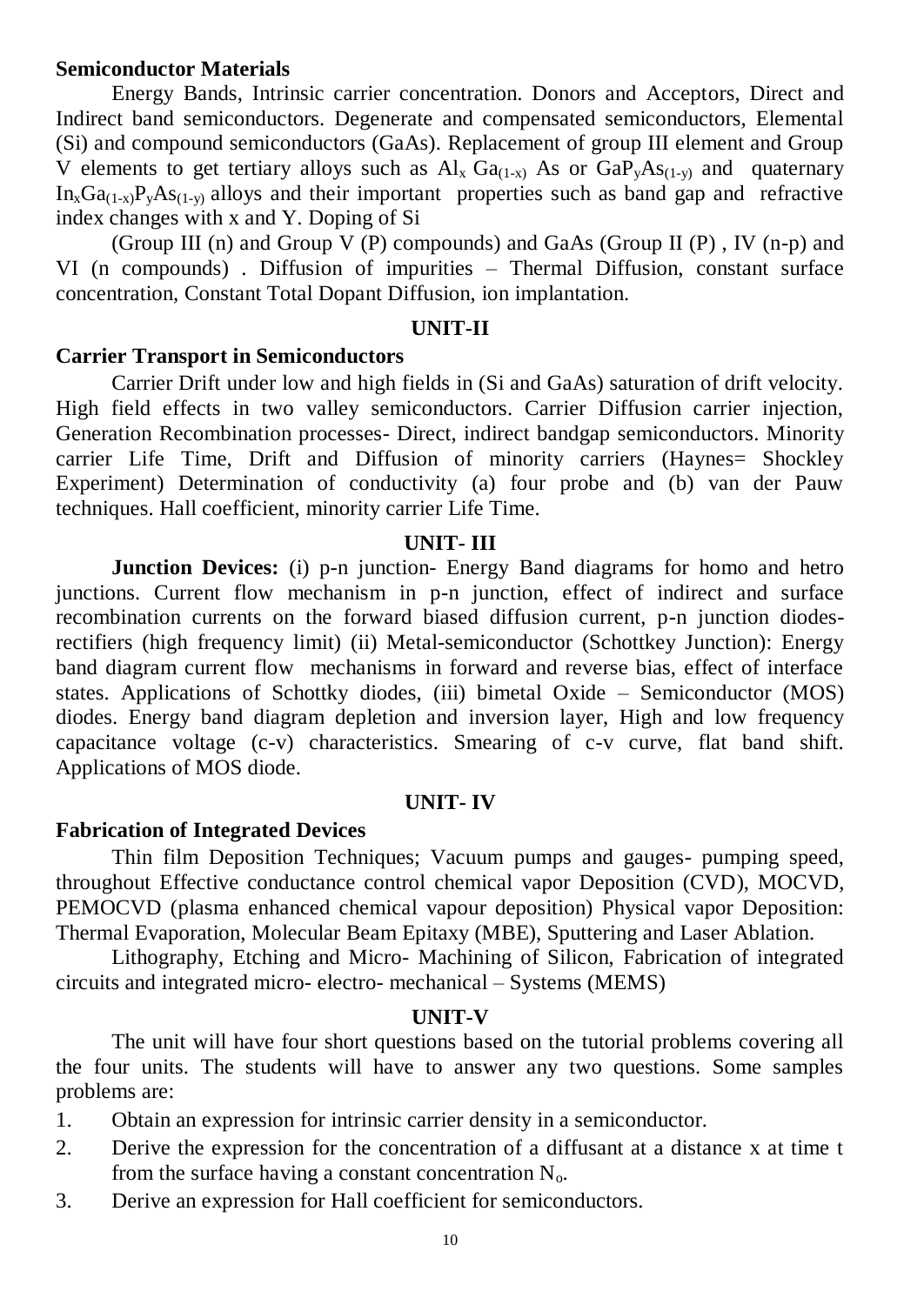4. Prove that the minimum conductivity of an extrinsic semiconductor is given by  $\sigma$ = 2ni e ( $\mu$ <sub>n</sub> $\mu$ <sub>p</sub>)<sup> $\frac{1}{2}$ </sup>

Show that the conductivity minimum occurs when

$$
N_A\text{-}N_D=n_i\left[\left(\mu_n\!/\ \mu_p\right)^{1/2}-\left(\mu_p/\mu_n\right)\right]^{1/2}
$$

- 5. Discuss the Mechanism of forward and reverse current flow in p-n junction.
- 6. Applications of Schottky Diode
- 7. Thin film deposition techniques.
- 8. Discuss Sputtering and Laser Ablation.

In addition to above the tutorial will also consist of solving problems given in the Text and References books.

# **Text and Reference Books**

|   | $\triangleright$ The Physics of<br><b>Semiconductor Devices</b>                                                  | - D.A. Eraser, oxford physics Series<br>(1986)             |
|---|------------------------------------------------------------------------------------------------------------------|------------------------------------------------------------|
|   | $\triangleright$ Semiconductor Devices                                                                           | - Physics and Technology. By SM Sze<br>Wiley (1985).       |
|   | $\triangleright$ Introduction to<br>semiconductor devices                                                        | - M.S. Tyagi, John Wiley & Sons                            |
|   | $\triangleright$ Measurement,<br>Instrumentation and<br><b>Experimental Design in</b><br>physics and Engineering | - M. Sayer and A. Mansingh, prentice<br>Hall India (2000)  |
|   | $\triangleright$ Thin film phenomena                                                                             | - K.L. Chopra                                              |
|   | $\triangleright$ Solid State Physical<br>Electronics                                                             | - Aldert van der Ziel                                      |
|   | $\triangleright$ Solid State Physics                                                                             | - J.P. Srivastava Prentice Hall of India<br>(2001)         |
|   | $\triangleright$ The material science of thin<br>films                                                           | - Milton S. Ohring                                         |
|   | $\triangleright$ Optical electronics                                                                             | - Ajoy Ghatak and K. Thyagarajan,<br>Cambridge Univ. Press |
|   | $\triangleright$ Material science for<br>engineers                                                               | - James F. Shackelford, Prentice Hall                      |
|   | $\triangleright$ Deposition techniques for<br>films and coatings                                                 | - R.F. Bunshah (Noyes publications)                        |
|   | $\triangleright$ Solid State Electronics                                                                         | - Ben G. Streetman (Prentice Hall of<br>India) 1994.       |
|   | $\triangleright$ Integrated Circuit                                                                              | - K.R. Botkar (Khanna) 1997.                               |
| ➤ | <b>Integrated Circuit</b>                                                                                        | - Nagchoudhary                                             |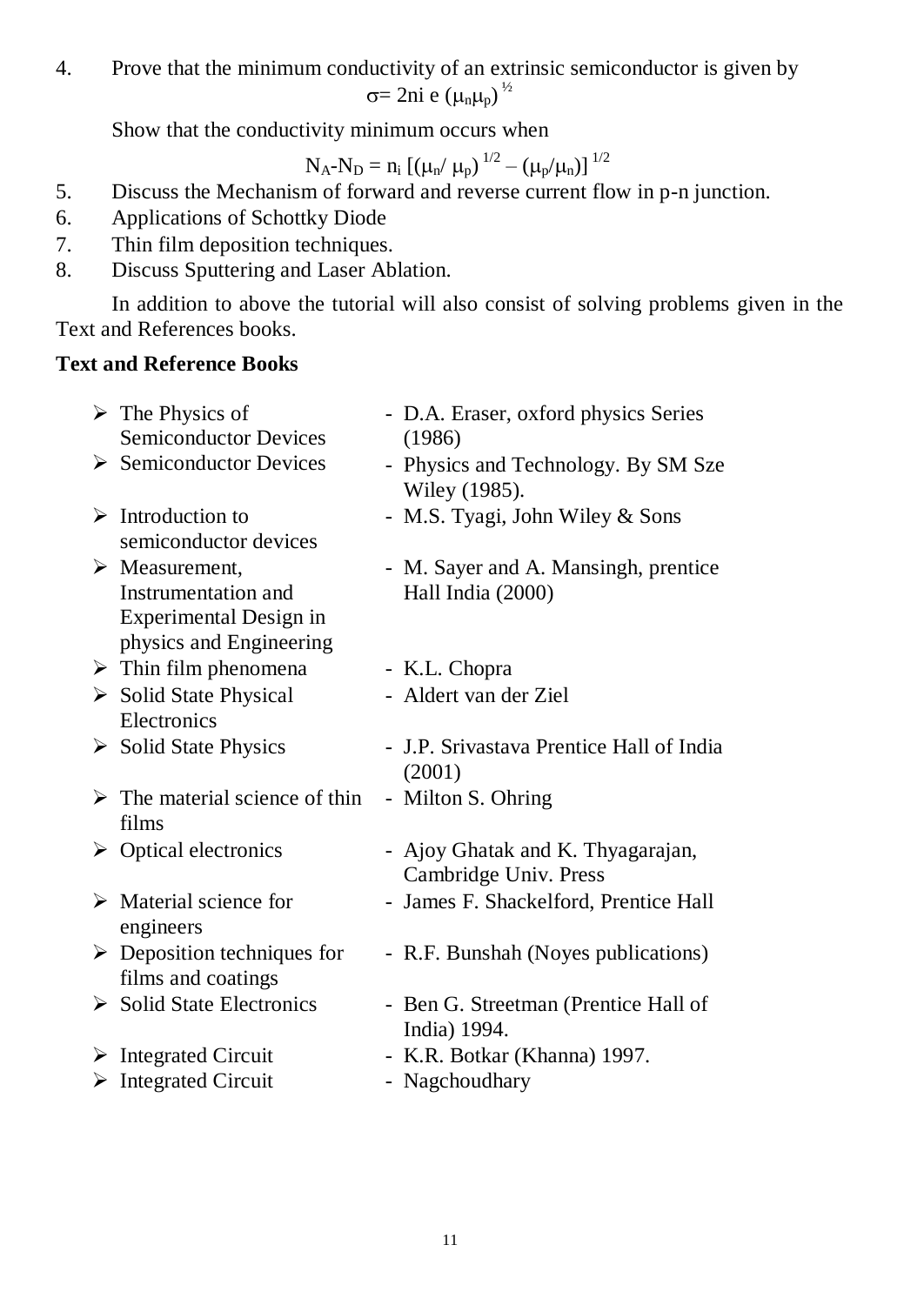|                              | <b>Theory Courses</b>                                                                            |                         |                                 |                                          | <b>Marking Scheme</b>                         |              |              |
|------------------------------|--------------------------------------------------------------------------------------------------|-------------------------|---------------------------------|------------------------------------------|-----------------------------------------------|--------------|--------------|
| Paper<br>Code                |                                                                                                  | <b>Title of Paper</b>   |                                 | <b>Credits</b>                           | End<br><b>Semester</b><br>Exam.               | CCE          | <b>Total</b> |
| PY C-<br>201                 | <b>Core Paper</b><br><b>Quantum Mechanics -I</b>                                                 |                         |                                 | $\overline{5}$                           | 60                                            | 40           | 100          |
| PY C-<br>202                 | <b>Core Paper</b><br><b>Statistical Mechanics</b>                                                |                         |                                 | $\overline{5}$                           | 60                                            | 40           | 100          |
| PY C-<br>203                 | <b>Core Paper</b><br><b>Electrodynamics and Plasma Physics</b>                                   |                         |                                 | 5                                        | 60                                            | 40           | 100          |
| PY E-<br>201<br>PY E-<br>202 | <b>Elective Paper (any one)</b><br><b>A</b> - Condensed Matter Physics<br><b>B</b> - Informatics |                         |                                 |                                          | $\overline{5}$<br>60                          |              | 100          |
|                              |                                                                                                  |                         |                                 | <b>CCE</b>                               |                                               |              |              |
|                              | <b>Practical Course</b>                                                                          | <b>Credits</b>          | End<br><b>Semester</b><br>Exam. | <b>Pract</b><br>Record. &<br><b>Viva</b> | <b>Seminar</b><br>related. to<br><b>Pract</b> | <b>Total</b> | <b>Total</b> |
| PY L-<br>204                 | Lab A                                                                                            | $\overline{\mathbf{3}}$ | 60                              | 20                                       | 20                                            | 40           | 100          |
| PYL-<br>205                  | Lab B                                                                                            | $\overline{3}$          | 60                              | 20                                       | 20                                            | 40           | 100          |
| PYS-<br>201                  | <b>Skill Development</b>                                                                         | $\overline{2}$          |                                 |                                          |                                               |              |              |
| <b>Total</b>                 |                                                                                                  | 28                      | 360                             |                                          | 240                                           |              | 600          |

# **M.Sc. SECOND SEMESTER PHYSICS**

# **CORE PAPER – I PY C - 201 QUANTUM MECHANICS- I**

# **60+40= 100 MARKS 5 CREDITS**

**Course Objectives:** The objectives of the course are to give exposure about the various tools employed to analyze the quantum mechanical problems.  $\overline{ }$ 

| 1. To know the basics of quantum mechanics. Understanding Schrodinger equation and its solution<br>in different problems. To define Heisenberg $\&$ Dirac formulation of quantum mechanics and $\vert$<br>explain their importance. |
|-------------------------------------------------------------------------------------------------------------------------------------------------------------------------------------------------------------------------------------|
| To demonstrate the linear harmonic oscillator and hydrogen-like atom using Dirac formulation.                                                                                                                                       |
| 3. To explain the angular momentum operators associated with spherical and symmetrical systems.                                                                                                                                     |
|                                                                                                                                                                                                                                     |

**Course Outcomes:** The purpose of the course is to introduce the concept of Quantum Mechanics and on completion of the course; the student should acquire basic knowledge and will be able to

1. To understand and apply principles of Quantum mechanics for understanding the physical systems in quantum realm.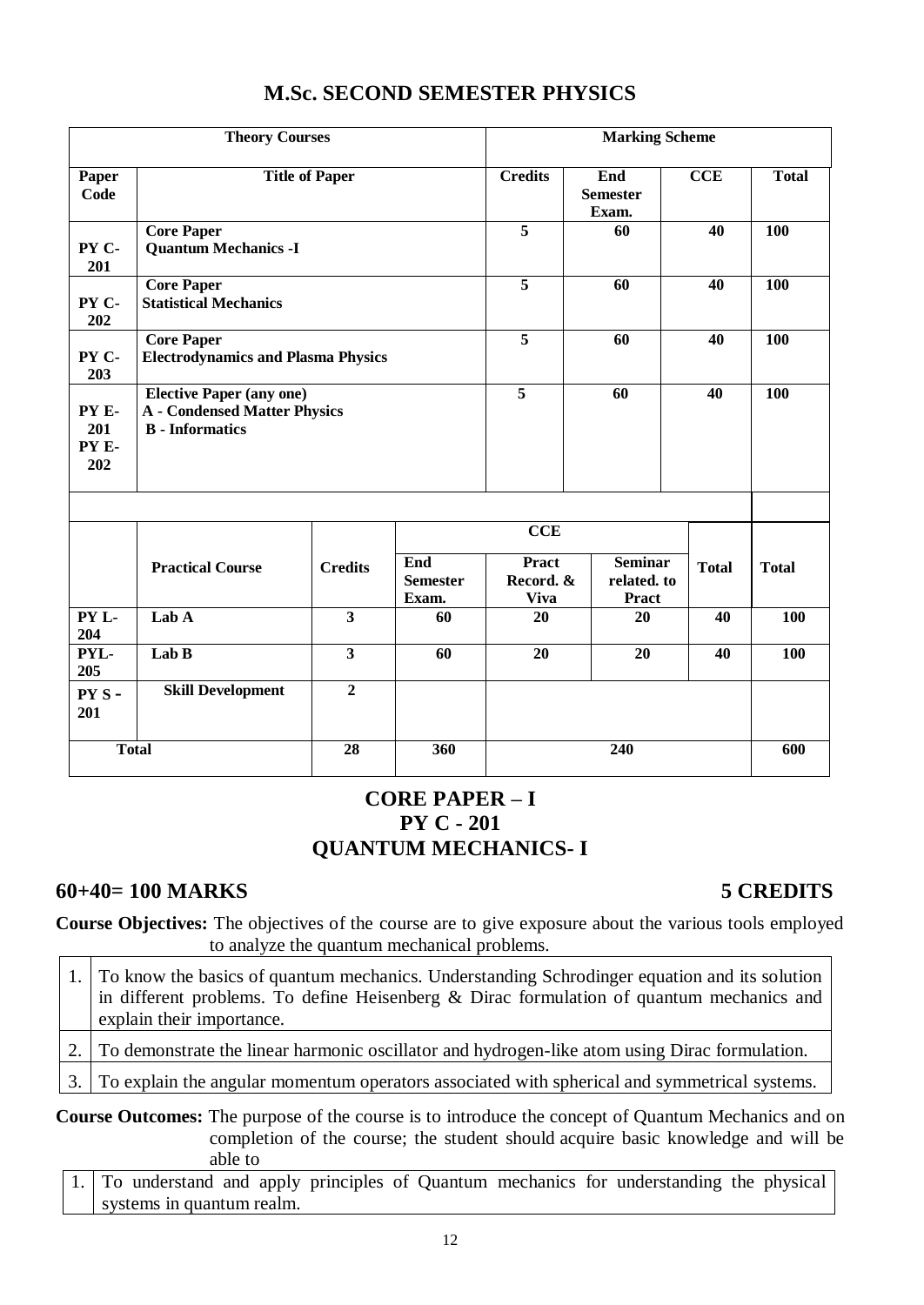| 2. Importance of quantum mechanics compared to classical mechanics at microscopic level.       |
|------------------------------------------------------------------------------------------------|
| 3. To formulate the Heisenberg & Dirac formulation of quantum mechanics                        |
| 4. To solve the linear harmonic oscillator and hydrogen-like atom problems using Dirac         |
| formulation                                                                                    |
| 5. To demonstrate angular momentum operators associated with spherical and symmetrical systems |
| and various tools to calculate Eigen values and total angular momentum of particles.           |

## **UNIT – I**

Why QM? Brief prevision. Basic postulates of quantum mechanics, equation of continuity, Normality, orthogonlity and closure properties of eigen functions, Expectation values and Ehrenfest theorems. Free particle solution of Schrodinger equation, Box normalization, Dirac delta-function and its properties, solution of Schrodinger equation for one dimensional (a) potential well (b) potential step and (c) potential barrier.

### **UNIT – II**

Linear vector space, concept of Hilbert space, Bra and Ket notation for state vector, Representation of state vectors and dynamical variables by matrices, change of basis and Unitary transformation (Translation and rotation), Schrodinger, Heisenberg and Interaction pictures, Matrix theory of linear harmonic Oscillator, Creation and annihilation operators, Matrices for x, p, H. Heisenberg uncertainty relation through operators (Schwartz inequality).

#### **UNIT – III**

Solution of Schrodinger equation for (a) linear harmonic oscillator (b) hydrogenlike atom (c) three-dimensional harmonic oscillator (d) square well potential and their respective applications to atomic spectra, molecular spectra and low energy nuclear states (deuteron).

#### **UNIT – IV**

Angular momentum is quantum mechanics, Eigen values and Eigen functions of  $L^2$ and  $L_2$  in terms of spherical harmonics, Relation of angular momentum with rotation operator, commutation relations, Matrix representation of angular momentum, Pauli spin matrices and their algebra, Coupling of two angular moments and Clebsch-Gorden coefficients for  $j_1=i_2=1/2$  and  $j_1=1/2$  and  $j_2=1$ .

#### **UNIT –V**

This Unit will have four questions based as tutorial problems covering all the four units. The students will have to answer any two questions out of four. Some sample problems are :

- (1) Black body radiation and Planck's hypothesis, Insignificance of de Broglie hypothesis in macrophysics.
- (2) Plotting of Harmonic oscillator wave functions in 1-d.
- (3) Energy levels of a particle of mass 'm' moving in one-dimensional potential.

 $+\infty$  x < 0  $V(x) = \left( +\frac{1}{2} m \omega^2 x^2 \right)$  x> 0

- (4) Admissible wave functions, stationary states.
- (5) Wave function corresponding to minimum uncertainty product. Gaussian wave packet. Spread of wave packet in time.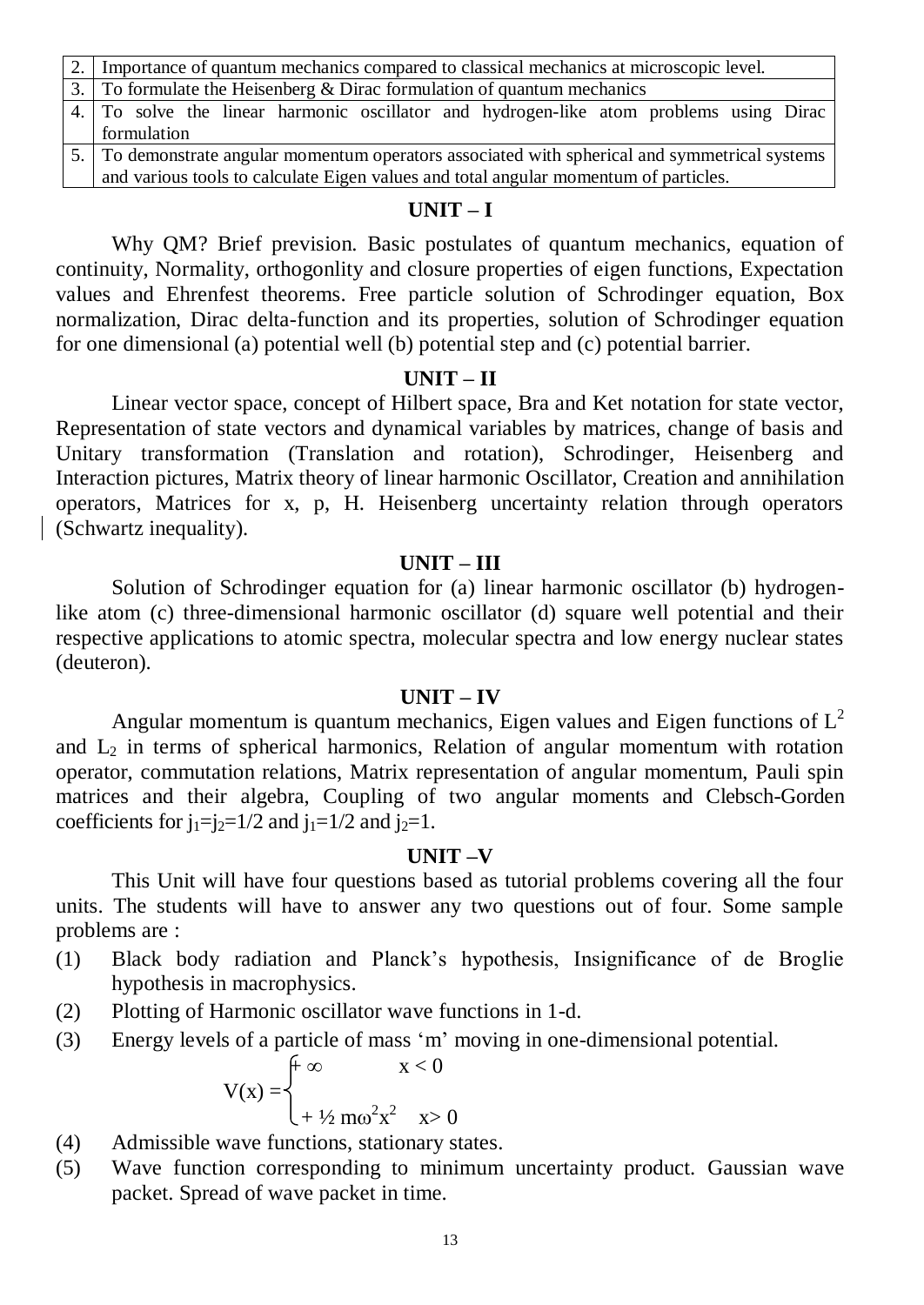- (6) Continuous basis corresponding to position Eigen values and wave functions corresponding to state vectors using position and momentum representation.
- (7) Rotational spectra of diatomic molecules.
- (8) Vibrational and rotational spectra of diatomic molecules.
- (9) Obtaining the matrices for L+, L-, Lx, Ly, L<sup>2</sup>, Lz, [L<sub>+</sub>, L<sub>-</sub>].
- (10) Problems related to panli spin matrices. eq

 $e^{i\sigma y\theta/2} = \cos \theta/2 + i\sigma y \sin \theta/2$ 

In additions to above the tutorial will also consist of solving problems given in the Text and Reference Books.

# **Text and Reference Books**

| $\triangleright$ | <b>Quantum Mechanics</b>                |                | $\therefore$ L. I. Schiff (Mc Graw-Hill) |
|------------------|-----------------------------------------|----------------|------------------------------------------|
| $\triangleright$ | <b>Quantum Physics</b>                  |                | : S. Gasiorowiz (Wiley)                  |
|                  | $\triangleright$ Quantum Mechanics      | $\mathbb{R}^n$ | B. Craseman and J.D. Powel (Addison      |
|                  |                                         | Wesley)        |                                          |
| $\triangleright$ | Quantum Mechanics : AP Messiah          |                |                                          |
| $\triangleright$ | Modern Quantum Mechanics : J.J. Sakurai |                |                                          |
|                  |                                         |                | $\Omega$                                 |

Quantum Mechanics : Mathews and Venkatesan

# **CORE PAPER – II PY C - 202 STATISTICAL MECHANICS**

# **60+40= 100 MARKS 5 CREDITS**

**Course Objectives:** The objective of this course is to learn the properties of macroscopic systems using the knowledge of the properties of individual particles.

|    | To equip with the techniques of Ensemble theory in order to understand the macroscopic<br>properties of the matter in bulk in terms of its microscopic constituents and compute<br>thermodynamic parameters by using classical statistics. |
|----|--------------------------------------------------------------------------------------------------------------------------------------------------------------------------------------------------------------------------------------------|
|    | To learn the use of methods of quantum statistics to obtain properties of systems made of<br>microscopic particles which either obey Fermi-Dirac statistics or Bose-Einstein statistics.                                                   |
| 3. | To grasp the concepts of first order and second order phase transitions and critical phenomena.                                                                                                                                            |
|    | To understand phase transition arising in Ising model.                                                                                                                                                                                     |
|    | To learn to obtain the properties of out-of-equilibrium systems using concepts from equilibrium<br>physics.                                                                                                                                |

**Course Outcomes:** At the end of the course, the student will be able to

| 1. To use various ensemble theories to calculate the thermodynamic properties of different systems. |
|-----------------------------------------------------------------------------------------------------|
| 2. To compute properties of systems behaving as ideal Fermi gas or ideal Bose gas.                  |
| 3. To describe the features and examples of Maxwell-Boltzmann, Bose-Einstein, and Fermi-Dirac       |
| statistics.                                                                                         |
| 4. The student should be able to know Cluster expansion, Viril equation, Ising model and Landau     |
| theory.                                                                                             |
| 5. Understand the thermodynamic fluctuations, Langevin theory, Fokker-Planck and Onsager            |
| relations.                                                                                          |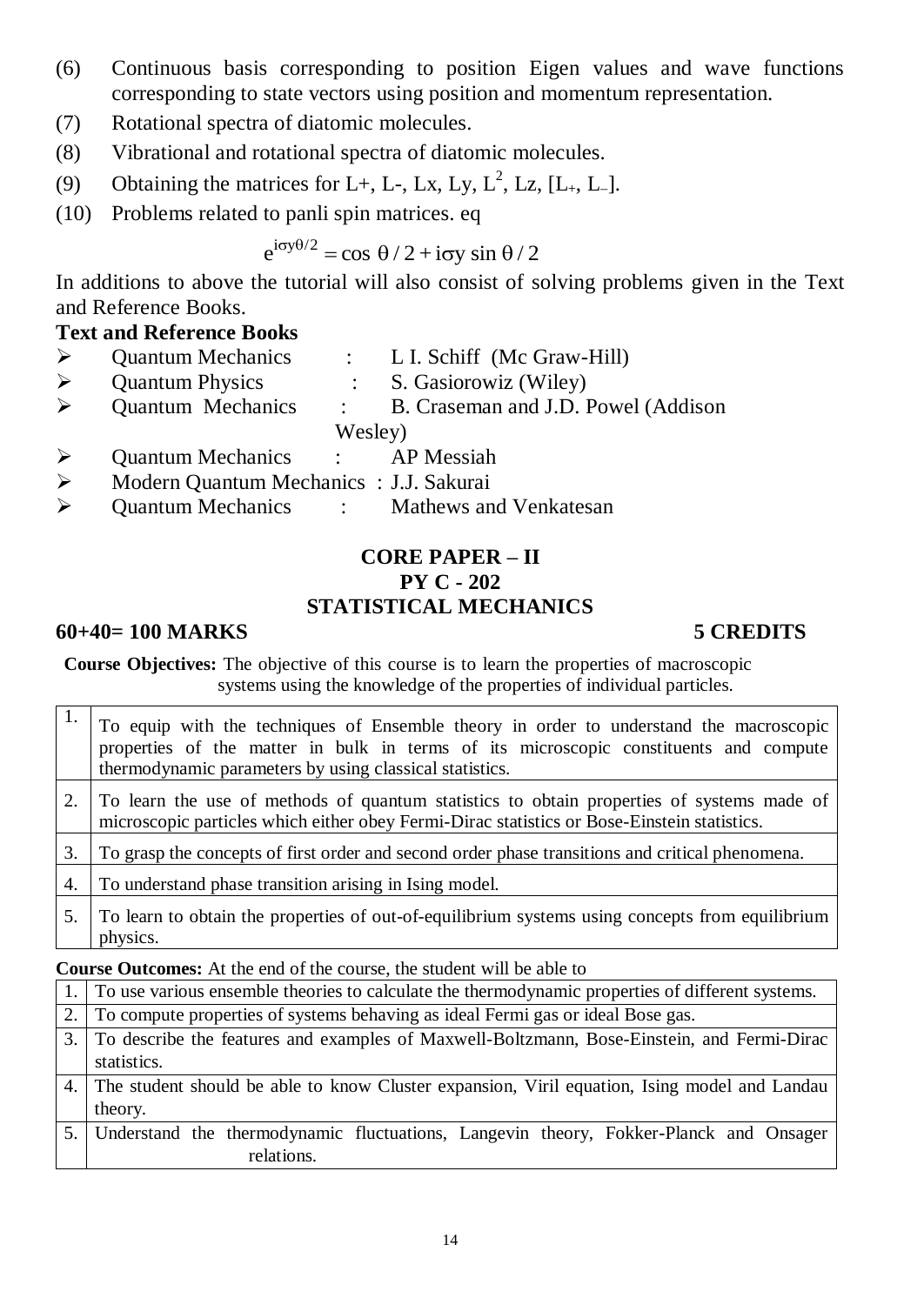## **UNIT-I**

Foundations of statistical mechanics, specification of states of a system, contact between statistics and thermodynamics, classical ideal gas, entropy of mixing and Gibb's paradox.

Microcanonical ensemble, Phase space, trajectories and density of states, Liouville's theorem, canonical and grand canonical ensembles; partition function calculation of statistical quantities, Energy and density fluctuations.

## **UNIT - II**

Statistics of ensembles, statistics of indistinguishable particles, Density matrix, Maxwell-Boltzmann, Fermi-Dirac and Bose- Einstein statistics, properties of ideal Bose gases, Bose-Einstein condensation. Properties of ideal Fermi gas, electron gas in metals. Boltzmann's transport equation

## **UNIT - III**

Cluster expansion for a classical gas, Virial equation of state, Dynamical model of phase transition, Ising model in zeroth approximation, Ising model in first approximation. Exact solution in one-dimension.

Landau theory of phase transition, scaling hypothesis for thermodynamic functions.

## **UNIT - IV**

Thermodynamics fluctuation, spatial correlation. Brownian motion, Langevin theory, fluctuation dissipation theorem. The Fokker-Planck equation. Onsager reciprocity relations.

### **UNIT - V**

This unit will have four questions based on tutorial problems covering all the four units. The students will have to answer any two questions out of four. Some sample problems are:

- (1) Calculation of number of states and density of states.
- (2) Relative population of particles in two energy levels.
- (3) Liquid helium II
- (4) Electrical and thermal conductivities.
- (5) Evaluation of virial coefficient
- (6) Critical indices.
- (7) Applications of Onsager relation
- (8) Diffusion co-efficient

In addition to above the tutorial will also consist of soloing and reference books.

## **Text and Reference Books**

- Fundamentals of Statistical and Thermal Physics : F. Reif
- > Statistical Mechanics : K. Huang
- Statistical Mechanics : R.K. Pathria
- Statistical Mechanics : R. Kubo
- 
- 
- 
- 
- 
- > Statistical Mechanics : Landau and Lifshitz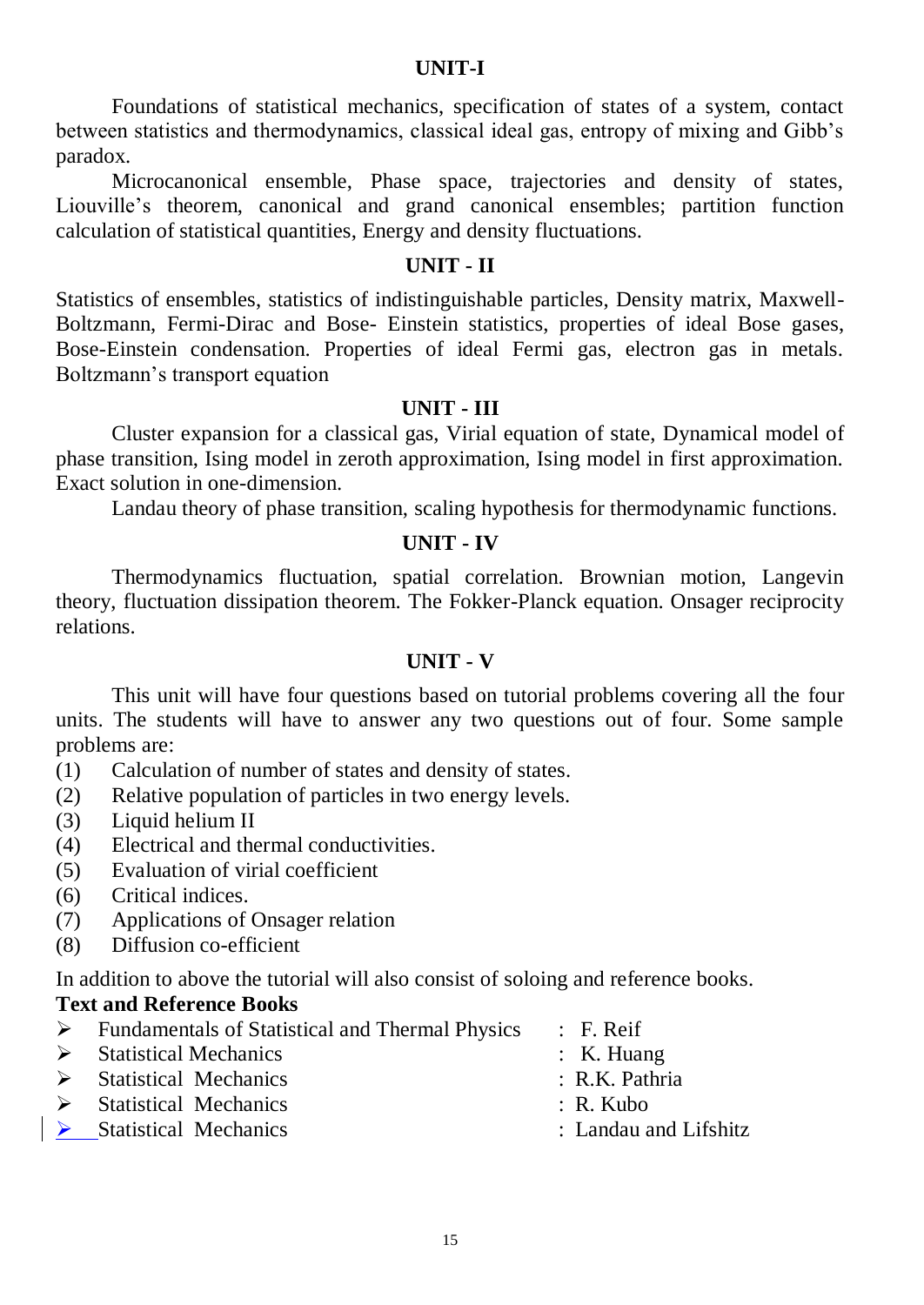# **CORE PAPER – III PY C - 203 ELECTRODYNAMICS AND PLASMA PHYSICS**

#### **60+40= 100 MARKS 5 CREDITS**

**Course Objectives:** To apprise the students regarding the concepts of electrodynamics and its use in various situations.

|     | 1. To cover Electrostatics and Magneto statics including Maxwell equations, and their applications |
|-----|----------------------------------------------------------------------------------------------------|
|     | to propagation of electromagnetic waves in dielectrics; EM waves in bounded media,                 |
|     | waveguides, Radiation from time varying sources.                                                   |
|     | 2. Introducing the mathematical tools used in electrodynamics & Review of electrostatics and       |
|     | magneto statics in matter.                                                                         |
|     | 3. Providing easy headway into the covariant formulation of Maxwell's equations.                   |
|     | 4. Teaching basic principles of waveguides and transmission lines & Rendering insights into fields |
|     | generated by oscillating sources, and their applications.                                          |
| 5.1 | To expose the basics of the challenging research field of Plasma physics.                          |

**Course Outcomes:** At the end of the course, the student will be able to

|   | Course Outcomes, The the chu of the course, the student will be used to                          |
|---|--------------------------------------------------------------------------------------------------|
|   | Understand and apply the laws of electromagnetism and Maxwell's equations. Basics of             |
|   | electrostatics and magneto statics Solve the electric and magnetic fields problems for different |
|   | configurations.                                                                                  |
|   | 2   Radiations by moving charges and retarded potentials. Fields of accelerated charged particle |
|   | with different velocity. Angular distribution of radiated power. Abrahm-Lorentz method.          |
|   |                                                                                                  |
| 3 | Understand 4Vectors and Lorentz transformation in 4- dimensional<br>space, relativistic          |
|   | transformation properties of E and H.                                                            |
|   | 4   Understand the plasma oscillations and its limit, Debye screening.                           |
|   |                                                                                                  |
|   | Know Magneto hydrodynamic equations, magnetic diffusion, MHD flow, Pinch effect MHD              |
|   | waves.                                                                                           |

# **UNIT – I**

Review of basics of electrostatics and magnetostatics. (Electric field, Gausse law, Laplaces and Poisson's equations, method of images. Biot-sawart law, Ampere's law). Maxwell's equations, scalar and vector potentials, Guage transformation Lorentz Guage, Coulomb guage, Solution of Maxwell's equation in conducting media.

## **UNIT – II**

Radiations by moving charges, Retarded potentials, Lienard-wiechert potentials, Fields of charged particle in uniform motion, Fields of arbitrarily moving charged particle, Fields of an accelerated charged particle at low velocity and high velocity. Angular distributions of power radiated, Bremsstrahlung, Reaction force of radiation, Abrahm-Lorentz method of self-force, Difficulty with the Abrahm-Lorentz model, line-breadth and level-shift of an oscillator.

## **UNIT - III**

Review of Four-vectors and Lorentz transformation is 4-dimensional spaces Invariance of electric charge, relativistic transformation properties of E and H fields, electromagnetic field tensor in 4-dimensionl Maxwell equation 4-vector current and potential and their invariance under Lorentz transformation, covariance of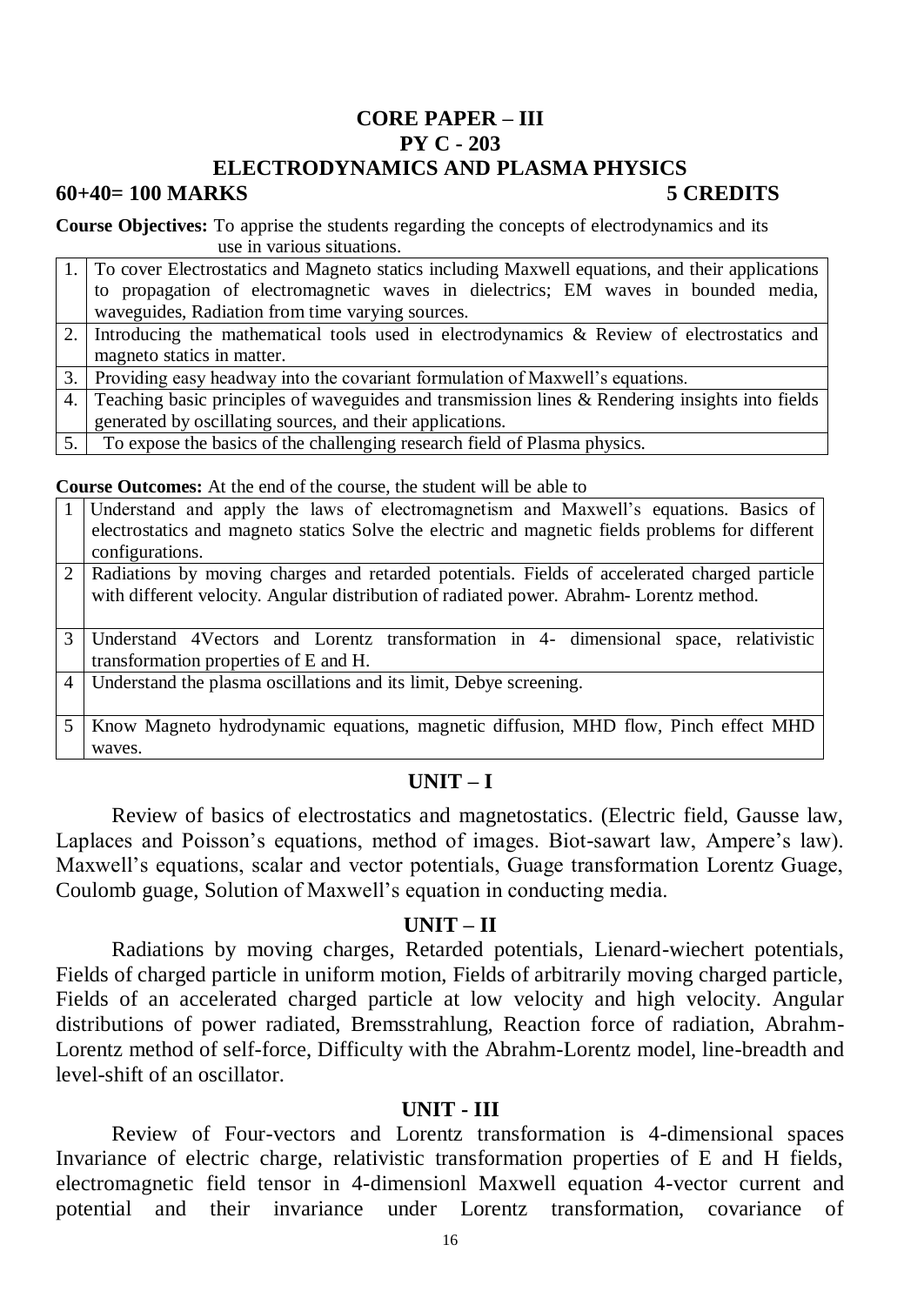electrodynamics Lagrangian and Hamiltonion for a relativistic charged particle in External EM field; motion of charged particles in electromagnetic fields, uniform and non-uniform E and B fields, Particle Drifts in Non-uniform field, static magnetic fields, Adiabatic invariant.

## **UNIT – IV**

Magnetohydrodynamic equations, Magnetic diffusion, viscosity and Pressure, Magnetohydrodynamic flow between Boundaries with crossed Electric and magnetic fields, Pinch Effect, Instability in a Pinched Plasma column, magnetohydrodynamic waves, magneto sonic and Alfven waves, Plasma oscillations, short wave length limit for plasma oscillations and Debye Screening Distance.

## **UNIT – V**

This unit will have four questions based on tutorial problems covering all the four units. The students will have to answer any two questions out of four. Some sample problems are:

- (1) Obtain the formal solution for electromagnetic boundary value problem with Green function.
- (2) Discuss the problem of conducting sphere is a uniform electric field by method of images and Green's functions.
- (3) For a solenoid wound with N turns per unit length and carrying a current I, show that the magnetic flux density on a point on the axis is given (for  $N \rightarrow \infty$ ) by

$$
B_z = \frac{2\pi NI}{C} (\cos \theta_1 + \cos \theta_2)
$$

Where  $\theta_1$ ,  $\theta_2$  are the angles between the axis and the lines joining the point on the axis to the first and last turns of the solenoid.

- (4) A linear accelerator accelerates protons to almost relativistic speeds. Determine fraction of power radiated by the protons to the power supplied in terms of the gradients of the linear electric field.
- (5) A charged particle oscillated according to the harmonic law Determine the total average intensity of the emitted radiation.
- (6) Discuss the Lagrangian and Hamiltonian for a relativistic charged particle in External electromagnetic field.
- (7) Obtain the expression for energy radiated as Cherenkov radiation per unit distance along the path of the particle.
- (8) Consider a magnetic field configuration that is cylindrically symmetric and a charged particle is injected into it. Use the adiabatic invariant of motion to describe conditions in which the injected particle would bounce back from the direction of increasing field gradient.
- (9) Consider the problem of waves in an electronic plasma when an external magnetic field  $B_0$  is present. Use the fluid model, neglecting the pressure term as well as collisions.
	- (a) Write down the linearized equations of motion and Maxwell equations, assuming all variables vary as exp (ik.x-iot).
	- (b) Show that the dispersion relation for the frequencies of the different modes in terms of the wave number can be written.

$$
\omega^{2}(\omega^{2}-\omega_{p}^{2}) \left(\omega^{2}-\omega^{p2}-k^{2}c^{2}\right)=\omega^{2}_{B}(\omega^{2}-k^{2}c^{2}) \left[\omega^{2}(\omega^{2}-\omega p^{2}-k^{2}c^{2})+\omega p^{2}c^{2}(k.b)^{2}\right]
$$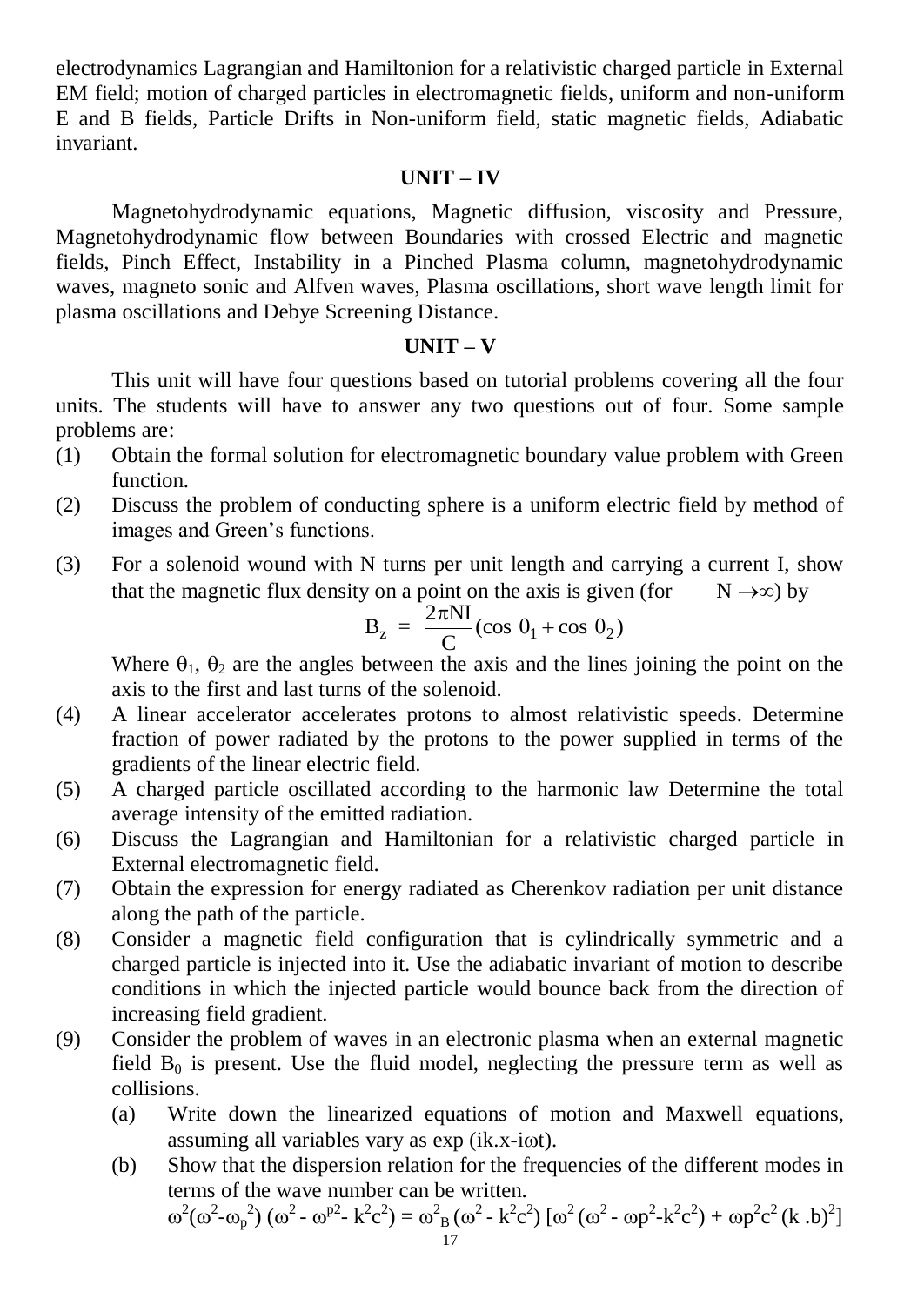where b is the unit vector in the direction of  $B_{\alpha}$  and  $\omega_B$  are the plasma and precession frequencies, respectively.

- (c) Show that for propagation parallel to  $B_0$  the dielectric constant is recovered.
- (d) Assuming  $\omega_B < \omega_p$ , solve approximately for the various roots for the cases
	- (i) K parallel to b
	- (ii) K perpendicular to b. Sketch your result for  $w^2$  versus  $k^2$  in the two cases.

# **Text and Reference Books**

| <b>Classical Electronics</b>                 | Jackson                |
|----------------------------------------------|------------------------|
| Electromagnetic Theory                       | B.B. Laud              |
| <b>Classical Electricity and Magnetism :</b> | Pan of sky and Philips |
| <b>Plasma Physics</b>                        | Chen                   |
| <b>Plasma Physics</b>                        | <b>Buttencourt</b>     |
|                                              |                        |

# **ELECTIVE PAPERS (ANY ONE OF THE FOLLOWING) PY E - 201 ELECTIVE PAPER IV (A) CONDENSED MATTER PHYSICS**

### **60+40= 100 MARKS 5 CREDITS**

**Course Objectives:** To study some of the basic properties of the condensed phase of materials especially solids.

| 1. | To expose the students with topics like crystal structure using XRD, defects in crystals,<br>dielectric properties, energy band and transport theory so that they are equipped with the to<br>understand advanced aspects of the matter in condensed phase. |
|----|-------------------------------------------------------------------------------------------------------------------------------------------------------------------------------------------------------------------------------------------------------------|
| 2. | To relate crystal structure to symmetry, recognize the correspondence between real and<br>reciprocal space.                                                                                                                                                 |
| 3. | Acquire knowledge of the behavior of electrons in solids based on classical and quantum<br>theories.                                                                                                                                                        |
| 4. | To become familiar with the different types of magnetism and magnetism based phenomenon $\&$<br>to develop an understanding of the dielectric properties and ordering of dipoles in ferroelectrics.                                                         |
| 5. | To get familiarized with the different parameters associated with superconductivity.                                                                                                                                                                        |

**Course Outcomes:** The purpose of the course is to introduce the concept of Condensed Matter Physics and on completion of the course; the student should acquire basic knowledge and will be

|    | 1. Able to understand the X-ray diffraction and its use in crystal structure, Concept of reciprocal                                                                                                |
|----|----------------------------------------------------------------------------------------------------------------------------------------------------------------------------------------------------|
|    | lattice, defects in solids and their observation.                                                                                                                                                  |
|    | 2. Able to understand the electronic properties of solids and understand the difference in the<br>classical free electron theory, quantum free electron theory and the nearly free electron model. |
| 3. | Able to understand types of polarizabilities, Hall effect and quantum hall effect.<br>Superconductivity and high $T_c$ superconductors.                                                            |
| 4. | Able to understand ferromagnetism and its theory, Curie-Weiss law, magnetic order.                                                                                                                 |
|    | Able to understand optical properties, Kramer-Kronig relations, cyclotron resonance, Raman<br>effect.                                                                                              |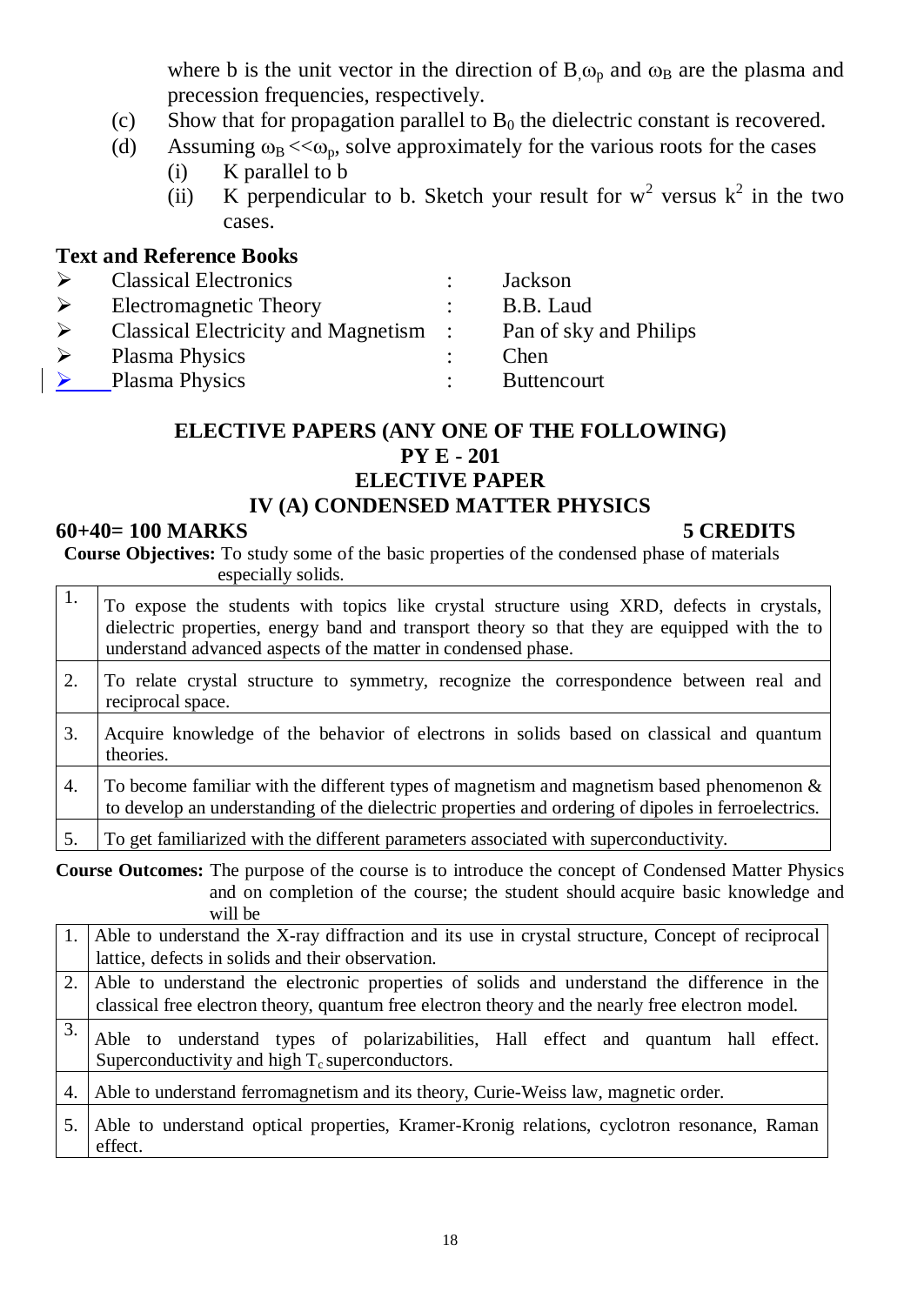#### **UNIT – I**

Interaction of X-rays with matter, absorption of x-ray, Elastic scattering from a perfect lattice. Thereciprocal lattice and its applications to diffraction techniques in the Laue, powder and rotating crystal methods. Crystal structure factor and intensity of diffraction maxim.

Point defects, line defects and planer (stacking) faults. The role of dislocation in plastic deformation and crystal growth. The observation of imperfections in crystals – x-ray and electron microscopic techniques.

## **UNIT - II**

Free electron Fermi gas, Energy levels of orbital in one and three dimensions. Electrons in a periodic lattice, Bloch theorem band theory of solids. Classification of solids Effective mass. Tight-binding, cellular and pseudo potential methods, Fermi surface, de Hass von Alfen effect.

#### **UNIT - III**

Atomic and molecular polarizability, Claussius-Mossotti relation, types of polarizabilities, Dipolar polarizability, and frequency dependence of dipolar polarizability. Ionic and electronic polarizability .Hall effects in low fields, Quantum Hall effect, Magneto-resistance. Super conductivity, critical temperature persistent current, Meissner effect. General idea about high temperature superconductors.

#### **UNIT - IV**

Weiss theory of ferromagnetism, Heisenberg model and molecular field theory, spin waves and magnons, Curie-Weiss law for susceptibility, Ferri and antiferro-magnetic order, Domains and Bloch-wall energy.

Optical reflectance, Kramer-Kronig relations, Light absorption spectrum of semiconductors cyclotron resonance Photo electromagnetic effect, Faraday effect, Elements of Raman effect in solids.

#### **UNIT - V**

This unit will have four questions based on tutorial problems covering all four units. The students will have to answer any two questions out of four. Some sample problems are:

- (1) Given that the primitive basis vectors of a lattice  $a = (a/2)$   $(i + i)$ ,  $b = a/2$   $(i + k)$  and  $c =$  $a/2$  (k + j) where i, j and k are usual three unit vectors along Cartesian coordinates. What is the Bravais lattice?
- (2) Determine planes in a fcc structure having highest density of atoms.

#### Or

Evaluate density of atoms for Cu. in atoms/cm<sup>2</sup>.

- (3) For the delta function potential and with  $p > 1$  find at  $k = 0$  the energy of the lowest energy band. Also find the band gap at  $k = \pi/a$ .
- (4) Consider a square, lattice in two dimensions with the crystal potential.

## $U(x,y) = 4U \cos(\pi x/a) \cos(\pi y/a)$

Apply the central equation to find approximately the energy gap at the corner point  $(\pi/a, \pi/a)$  of the Brillouin Zone.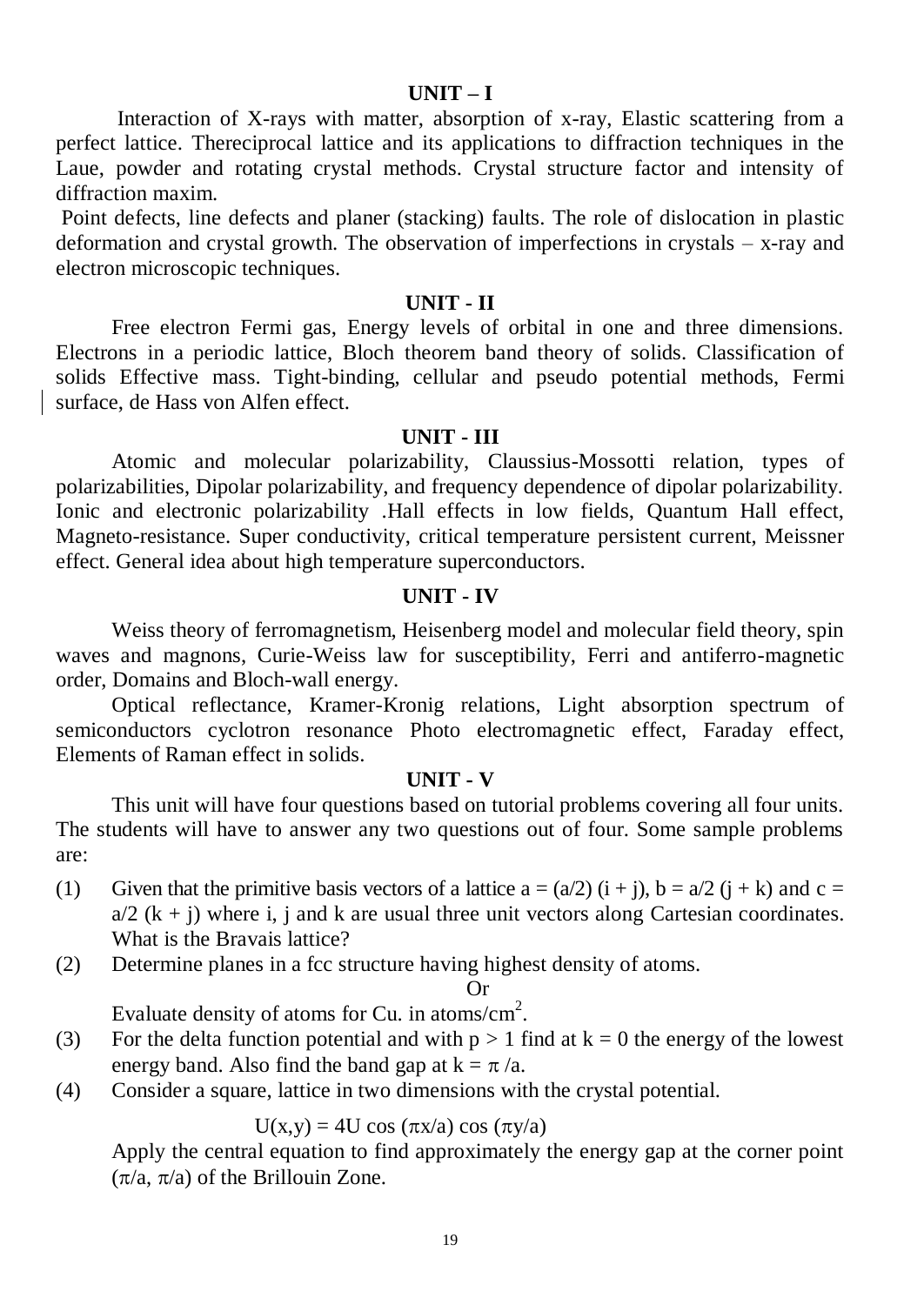(5) Explain why the Hall constant is inversely proportional to the electron concentration M.

## **Text and Reference Books**

| $\triangleright$ Solid State Physics                              |                | C. Kittel                   |
|-------------------------------------------------------------------|----------------|-----------------------------|
| $\triangleright$ Introduction to Solid                            |                | Azaroff                     |
| $\triangleright$ Crystallography for Solid State Physics          |                | Verma and Shrivastava       |
| $\triangleright$ Solid State Physics                              |                | A.J. Dekker                 |
| $\triangleright$ Elementary Solid State Physics                   |                | Omar                        |
| $\triangleright$ Solid State Physics                              |                | <b>Aschroft and Mermin</b>  |
| $\triangleright$ Principles of Condensed Matter Physics           | $\ddot{\cdot}$ | <b>Chaikin and Lubensky</b> |
| $\triangleright$ X-ray Diffraction –Its Theory and Applications : |                | S.K.Chatterjee              |
| <b>Solids</b>                                                     |                | H.C.Gupta                   |

## **ELECTIVE PAPER PY E - 202 IV (B) INFORMATICS**

## **60+40= 100 MARKS 5 CREDITS**

**Course Objectives:** The aim and objective of the course on Informatics is to familiarize with the information methods

1. To provide an understanding of Integral Transform and Probability.

2. To expose the basics of Fourier series and transform and application in data communication.

3. Acquire knowledge of about Transmission and their types.

4. To know about UNIX/LINUX and introduction to  $C/C_{++}$  language.

5. To get familiarized with the web enabling technologies  $\&$  related languages.

**Course Outcomes:** At the end of the course, the student will be able to

1. Use Fourier series and transformations as an aid for analyzing experimental data.

2. Understand the principles of fiber optics communication in different media

- 3. Intended to enrich the learner about transmission types, codes and communication. Modems and Transmission media.
- 4. Introduction to UNIX/ LINUX, Programme with the C/  $C^{++}$ , Data types, Functions and Program structures.
- 5. Able to know Object oriented concepts, the languages used to delivered web enabling technologies.

# **UNIT – I**

Introduction to Probability and Random variables, Introduction to Information theory and queuing theory.

Fourier series and transform and their applications to data communication. Introduction and evolution of Telecommunication, Fundamentals of electronic communication: Wired, Wireless, Satellite and Optical Fibre, Analog/Digital, Serial/Parallel, Simplex/half and full duplex, Synchronous/ Asynchronous, Bit/baud rates, Parity and error control, Signal to Noise ratio.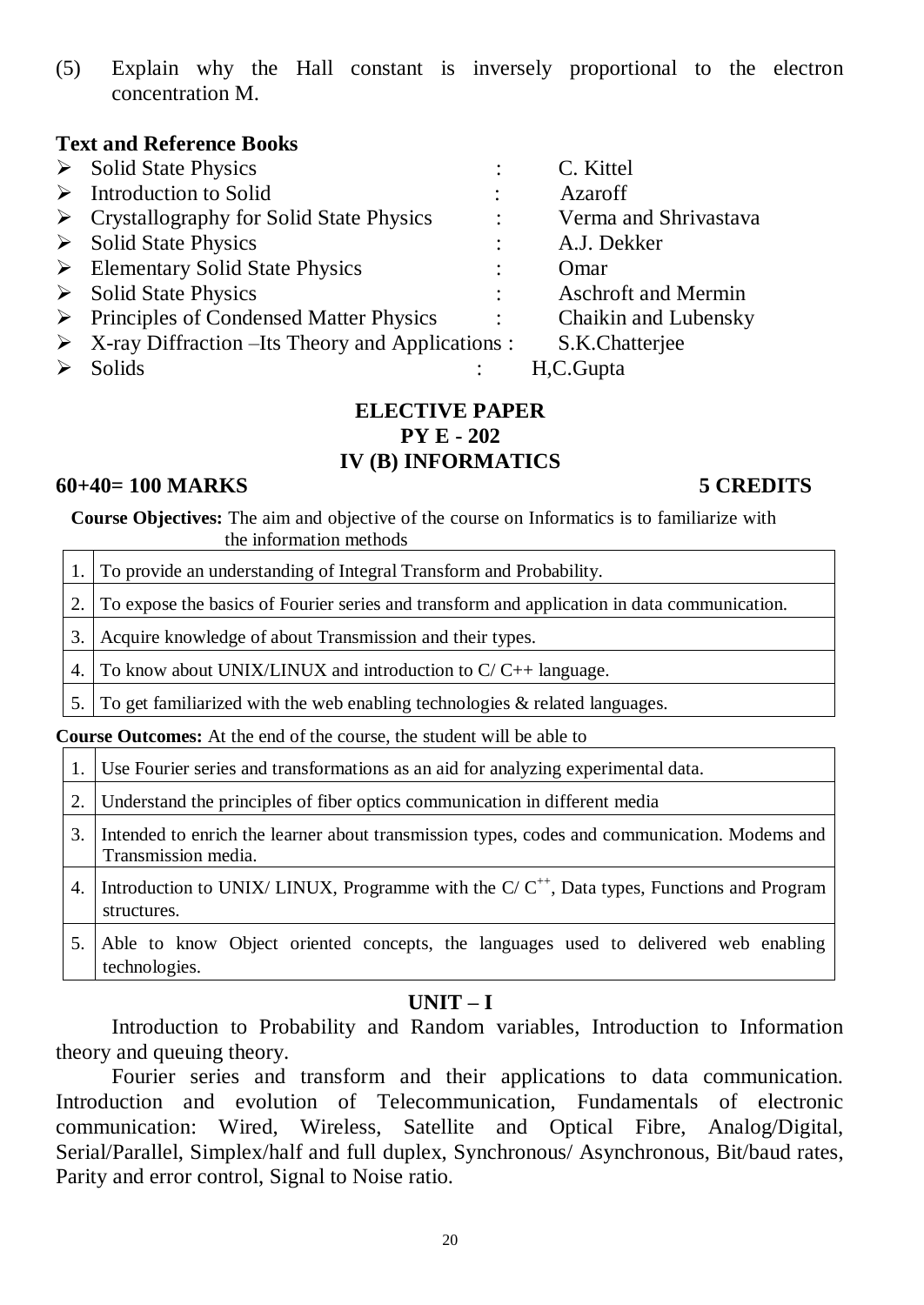# **UNIT – II**

Transmission types, Codes, Modes, Speed and throughput. Modulation types, Techniques and standards. Base band and carrier communication, Detection, Interference, Noise signal and their characteristics, Phase locked loops.

Modems, Transmission media (guided and unguided), common Interface standards.

# **UNIT – III**

Introduction to Unix/Linux and shell scripting. Introduction to  $C/C^{++}$ . Data types and operators, Statements and Control flow, Functions and Program structures, Strings, The preprocessor, Pointers, Memory allocation, Input and output, Sub program, Recursion, File access.

### **UNIT – IV**

Object orientation concepts: Classes, objects, methods and messages, encapsulation and inheritance, interface and implementation, reuse and extension of classes, inheritance and polymorphism, analysis and design; Notations for object-oriented analysis and design, Application of some object oriented programming languages.

Introduction to web enabling technologies and authoring tools/ languages, (web casting data base integration, CGI, Peri, Java, HTML, C#)

## **UNIT - V**

This unit will have four short question based on tutorial problems covering all the four units. The students will have to answer any two questions out of four. Some sample problems are:

(1) A raised cosine pulse used in commutation systems shows a signal  $g_p(t)$  [1+ cos2 $\pi t$ ] that is a periodic sequence of these pulses with equal spacing between them. Show that the Fourier series expansion of  $g_p(t)$  is given by

$$
g_p(t) = \frac{1}{2} + \frac{8}{3\pi} \cos(\pi t) + \frac{1}{2} \cos(2\pi t) + \cdots
$$

What is channel capacity for a teleprinter channel with a 300 Hz bandwidth and a signal – to- noise ratio of 3 dB?

- (2) Estimate the thermal noise level of a channel with bandwidth of 10 kHz carrying 1000 watts of power operating at  $50^{\circ}$ c?
- (3) A transmitter receiver pair is connected across a coaxial cable. The signal power measured at the receiver is 0.1 watt. Signal levels change 100 times per second. Noise energy is 0.05  $\mu$  Joules for every 1 milliseconds. If  $E_b/N_o=10$  dB is desired, determine how many levels must be accommodated in the signal to encode the bits. What would be the bit rate?
- (4) Write an awk script to process Lete/ password file and print (a) List of accounts with access of super user (b) All accounts with no password.
- (5) Write  $C/C^{++}$  program to manipulate file.
- (6) For each of the following system identity the relative importance of three aspects of modeling (a) Object modeling (b) Dynamic modeling (c) Functional modeling. (1) Remote controlled machine (2) Telephone answering machine.
- (7) How Java and HTML is implemented.

In addition to above the tutorial will also consist of solving problems given in the Text and References books.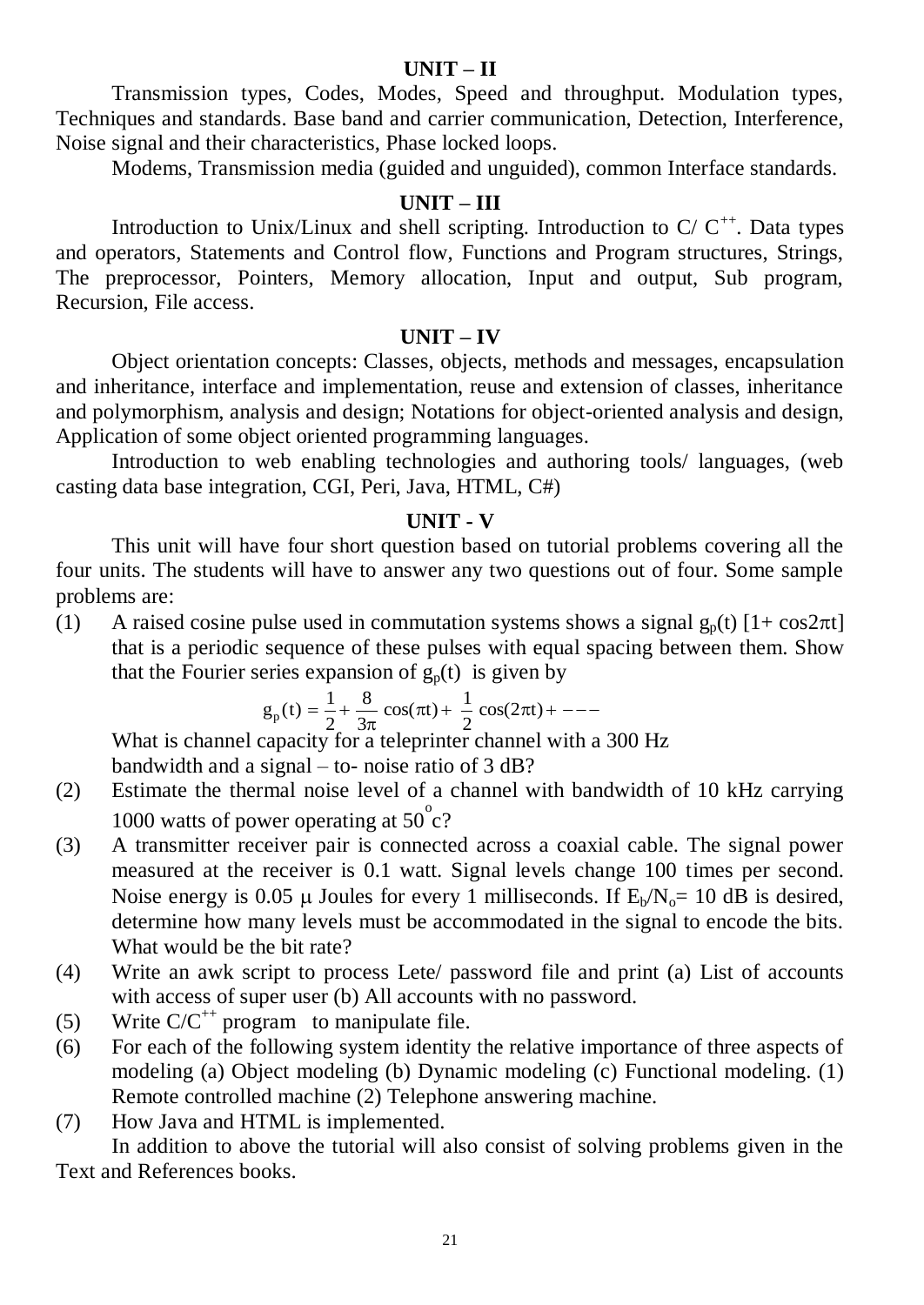# **Text and References Books**

| i anu ixtici thtts Doors                             |                                      |
|------------------------------------------------------|--------------------------------------|
| $\triangleright$ Data Networks                       | Gallager                             |
| $\triangleright$ Data Communication                  | - William stalling                   |
| $\triangleright$ Analog and Digital<br>communication | - S. Haykins                         |
| $\triangleright$ Object oriented Analysis and        | - G. Booch, Addison Wesley, $2^{nd}$ |
| Design with Application                              | Edition, 1994                        |
| $\triangleright$ Beginning Object Oriented           | - Jesse Liberty Wrox Press, 1998.    |
| Analysis and Design using C                          |                                      |
| $++$ .                                               |                                      |
| $\triangleright$ Multimedia Networking               | - Bohdan O. Szuprowic, McGraw        |
|                                                      | Hill, Snigapore, 1995 (ISE)          |
| $\triangleright$ Computer Networks                   | William Stalling, PHI                |
| <b>Computer Networks</b>                             | - A.S. Tanenbaum Prentice Hall of    |
|                                                      | India.                               |

# **ABILITY ENHANCEMENT AND SKILL DEVELOPMENT PRACTICAL COURSES SEMESTER I & II LIST OF PRACTICALS LAB A: PY L 104 and PY L 204**

# **Section – I (General Physics)**

(Preferably six experiments to be performed by the students)

- (1) Determination of separation of two plates of Febry Perot Etalon.
- (2) (a) Measurement of Wavelength of He-Ne Laser.
	- (b) Measurement of thickness of thin wire with laser.
- (3) Determination of Poisson's Ratio of glass plate by Cornu's method.
- (4) Optical Fibre
	- (a) Determination of numerical aperture.
	- (b) Attenuation loses.
	- (c) Bending loss.
- (5) Production and study of elliptically and circularly polarized light by Fresnel's Rhomb.
- (6) Verification of Hartman's formula by constant deviation spectrometer.
- (7) Verification of Fresnel's law of reflection for polarized light.
- (8) Study of the fluorescence spectrum of DCM dye and to determine the quantum yield of fluorescence maxima and full width at half maxima for this dye using monochromator.
- (9) To study Faraday Effect using He-Ne Laser.
- (10) Determination of e/m eluting by normal Zeman effect.
- (11) Measurement of resistively of a semiconductor by four probe method at different temperature and determination of band gap.
- (12) Measurement of Hall coefficient of given semiconductor identification of type of semiconductor and sign of charge, carrier concentration.
- (13) Determination of lande's factor of DPPH using ESR.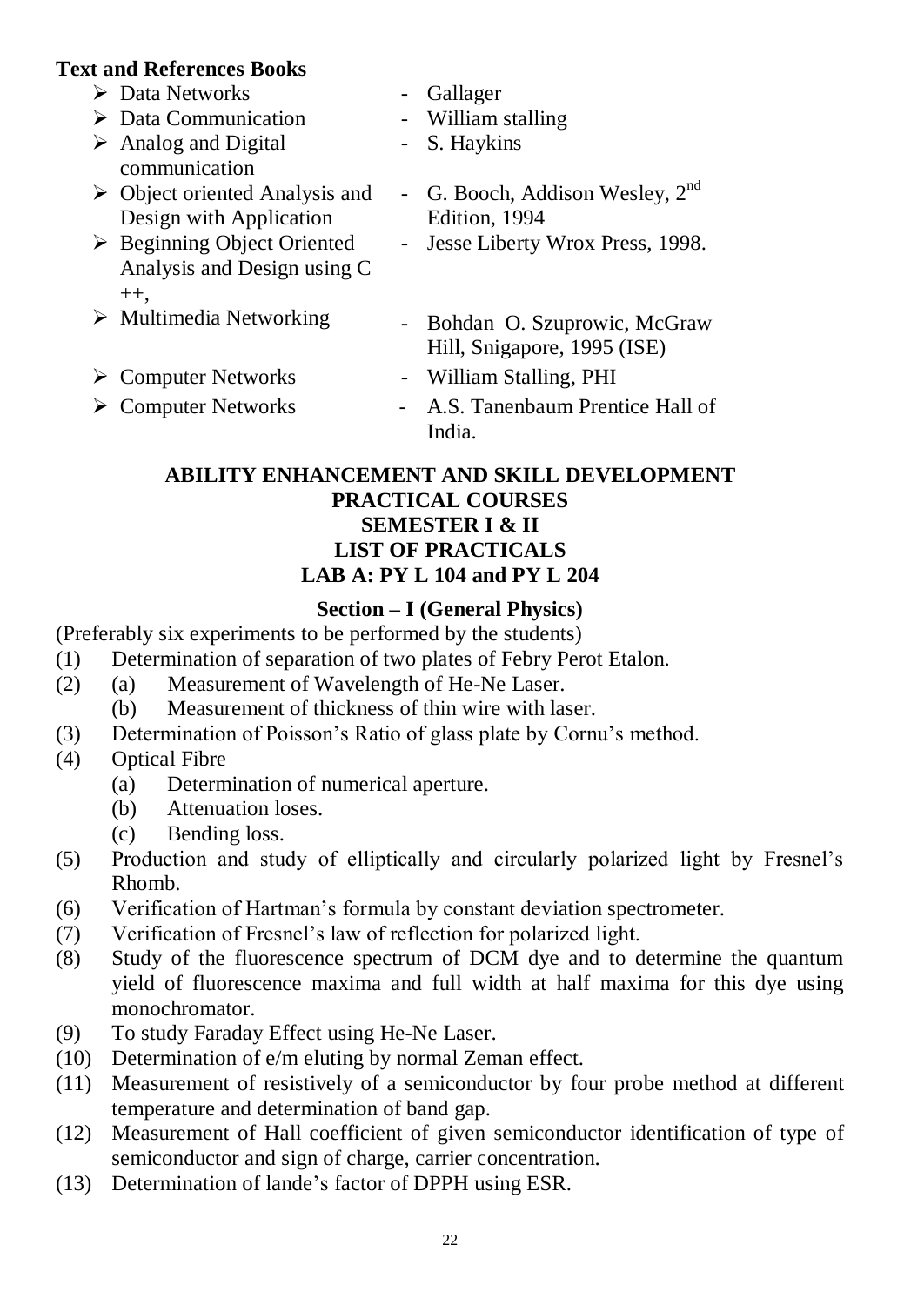# **TUTORIAL**

- (1) Coherence and its relevance in diffraction.
- (2) Effect of magnetic field on the plane of polarization.
- (3) Normal Zeaman effect by Ferry Pert Etelon.
- (4) Longitudinal and transverse bending of glass plate.
- (5) Variation of refractive index with wave length of light.
- (6) Propagation of light wave through optical fiber.
- (7) Identification of charge type by Hall voltage measurement.
- (8) Four prove method and the contact renitence problem.

# **Section – I (Electronics)**

(Preferably six experiments to be performed by the students)

- (1) Design of a regulated power supply.
- (2) Design of a common Emitter Transistor Amplifier.
- (3) Experiment on Bias stability.
- (4) Negative Feedback (Voltage Series/ Shunt and Current Series/Shunt).
- (5) Astable, Monostable and bistable Multivibrator.
- (6) Characteristics and application of Silicon controlled Rectifier.
- (7) Experiment on FET and MOSFET characterization and application as an amplifier.
- (8) Experiment an UJT and its applications.
- (9) Digital I: Basic Logic Gates, TTL, NAND and NOR.
- (10) Digital II:Combinational Logic.
- (11) Flip-Flops.
- (12) Operational Amplifier (741).
- (13) Differential Amplifier.
- (14) expEYES based Physics practicals(a) Transient response of LCR,(b) Two phase AC Generator using a rotating magnet and two coils(c)Interference of sound from piezo-electric buzzers(d) PN junction Diodeas half wave rectifier and its IV characterics

# **TUTORIAL**

- (1) Network Analysis- Thevnin and Norton's equivalent circuits.
- (2) Basics of p-n junction-Diffusion current, Drift current, junction width, forward and reverse biasing, significance of Fermi level in stabilizing the junction.
- (3) Zener Diode- characteristics and Voltage regulation.
- (4) Transistor biasing and stability.
- (5) Wien Bridge and phase shift oscillators.
- (6) Solving Boolean expressions.
- (7) Atomic scattering power and geometrical structure factor.
- (8) Effect of capacitance and load resistance on output of an amplifier.
- (9) Integrated circuit timer familiarization.
- (10) Op-amp differentiator.
- (11) Multiplexor and De-multiplexor.
- (12) Registers and counters.
- (13) Coincidence circuits, counters, timers.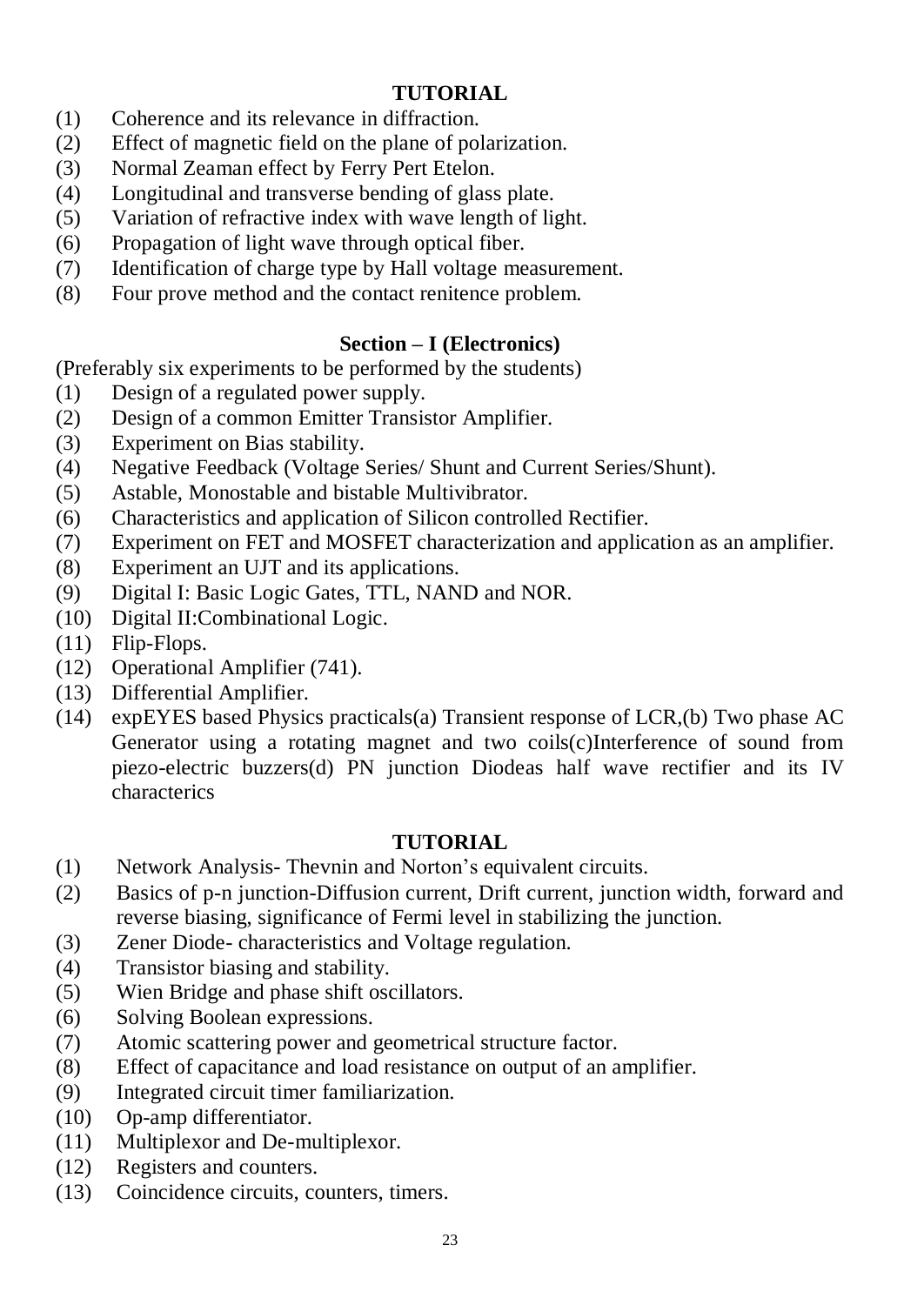# **LAB B: PY L 105 AND PY L 205 (Computer Programming)**

(Preferably six experiments to be performed by the students)

- (1) Preparation of result of an examination.
- (2) Mean standard deviation, coefficient of correlation and the equation of regression line for two variables.
- (3) Least squares fit for a straight line.
- (4) Least squares fit for a parabola.
- (5) Solution of simultaneous equations.
- (6) Solution of differential equations.
- (7) Graphical depiction of expanding cube.
- (8) Integration by Simpson's Rule.
- (9) Integration by Gaussian Quadrature.
- (10) Solution of partial differential equation.

# **TUTORIAL**

- (1) Different BASIC statements.
	- (a) If (b) GOTO (c) GOSUB statement.
- (2) Graphic statements in BASIC.
- (3) GET-PUT and LOCATE statements.
- (4) Newton Raphson iterative method for the solution of non-linear equations.
- (5) What is meant by numerical integration? Derive Trapezoidal rule for numerical integration.
- (6) Reading from a data file and writing on a data file in BASIC.

Note: Appropriate other experiments can be added based on the prescribed syllabus in

both the Labs A & B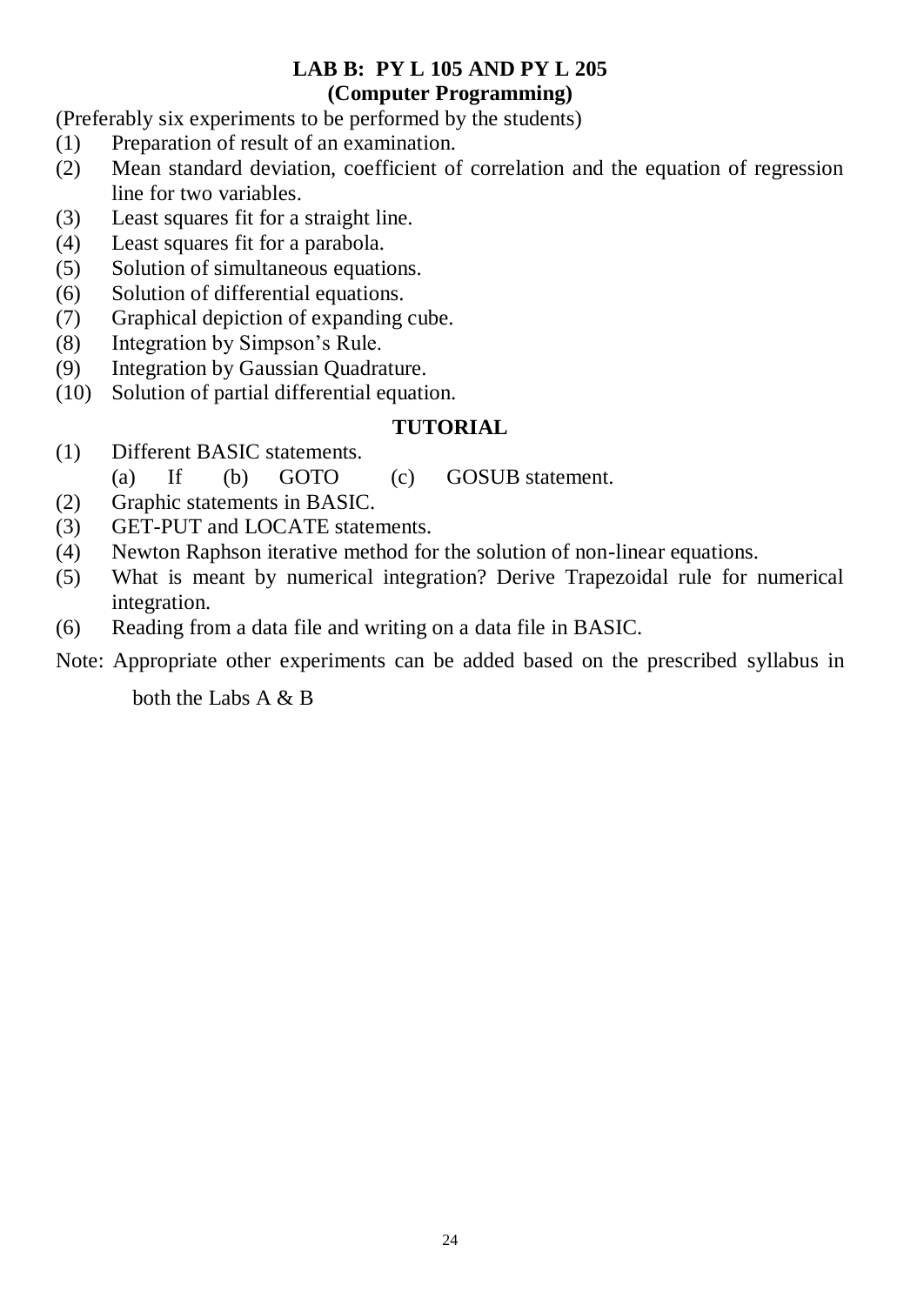# **RANI DURGAVATI VISHWAVIDYALAYA, JABALPUR SYLLABUS PRESCRIBED FOR THE EXAMINATION FOR THE DEGREE OF MASTER OF SCIENCE IN PHYSICS THIRD AND FOURTH SEMESTERS (with effect from 2021-2022) UNDER Choice Based Credit System (In Accordance with University Ordinance No – 222) AND LEARNING OUTCOME BASED CURRICULUM FRAMEWORK**

| <b>Theory Courses</b>                                             |                                                             | <b>Marking Scheme</b>           |     |              |  |
|-------------------------------------------------------------------|-------------------------------------------------------------|---------------------------------|-----|--------------|--|
| <b>Title of Paper</b>                                             | <b>Credits</b>                                              | End<br><b>Semester</b><br>Exam. | CCE | <b>Total</b> |  |
| <b>Core Paper</b>                                                 | 5                                                           | 60                              | 40  | <b>100</b>   |  |
| <b>Core Paper</b>                                                 | 5                                                           | 60                              | 40  | <b>100</b>   |  |
| <b>Nuclear and Particle Physics</b>                               |                                                             |                                 |     |              |  |
| <b>Special Elective Papers (Any two)</b>                          | 5                                                           | 60                              | 40  | <b>100</b>   |  |
| <b>A- Condensed Matter Physics - I</b>                            |                                                             |                                 |     |              |  |
| C - Materials Science - I<br><b>D</b> - Computational Physics - I | 5                                                           | 60                              | 40  | <b>100</b>   |  |
|                                                                   | <b>Quantum Mechanics - II</b><br><b>B</b> - Electronics - I |                                 |     |              |  |

## **M.Sc. THIRD SEMESTER PHYSICS**

|                              |                          | CCE            |                                 |                                        |                                        |              |              |
|------------------------------|--------------------------|----------------|---------------------------------|----------------------------------------|----------------------------------------|--------------|--------------|
|                              | <b>Practical Courses</b> | <b>Credits</b> | End<br><b>Semester</b><br>Exam. | <b>Pract</b><br>Record&<br><b>Viva</b> | <b>Seminar</b><br>related to<br>Pract. | <b>Total</b> | <b>Total</b> |
| $PY L - 301$<br>$PY L - 302$ | Lab A                    | 3              | 60                              | <b>20</b>                              | <b>20</b>                              | 40           | <b>100</b>   |
| $PY L - 303$<br>$PY L - 304$ | Lab B                    | 3              | 60                              | 20                                     | 20                                     | 40           | 100          |
| $PYS-301$                    | <b>Skill Development</b> | $\mathbf{2}$   |                                 |                                        |                                        |              |              |
|                              | <b>Total</b>             | 28             | 360                             |                                        | 240                                    |              | 600          |

# **CORE PAPER – I PYC 301 QUANTUM MECHANICS – II**

## **60+40= 100 MARKS 5 CREDITS**

**Course Objectives:** To impart knowledge of advanced quantum mechanics for solving relevant physical problems.

| To learn how to apply Perturbation Theory (Time Independent) in non-degenerate and<br>degenerate situations. |
|--------------------------------------------------------------------------------------------------------------|
| 2. To apply approximate method in Quantum Mechanics to treat molecules.                                      |
| 3. To learn time dependent perturbation theory.                                                              |
| 4. To learn theory of scattering.                                                                            |
| 5. To learn the basics of relativistic quantum Mechanics.                                                    |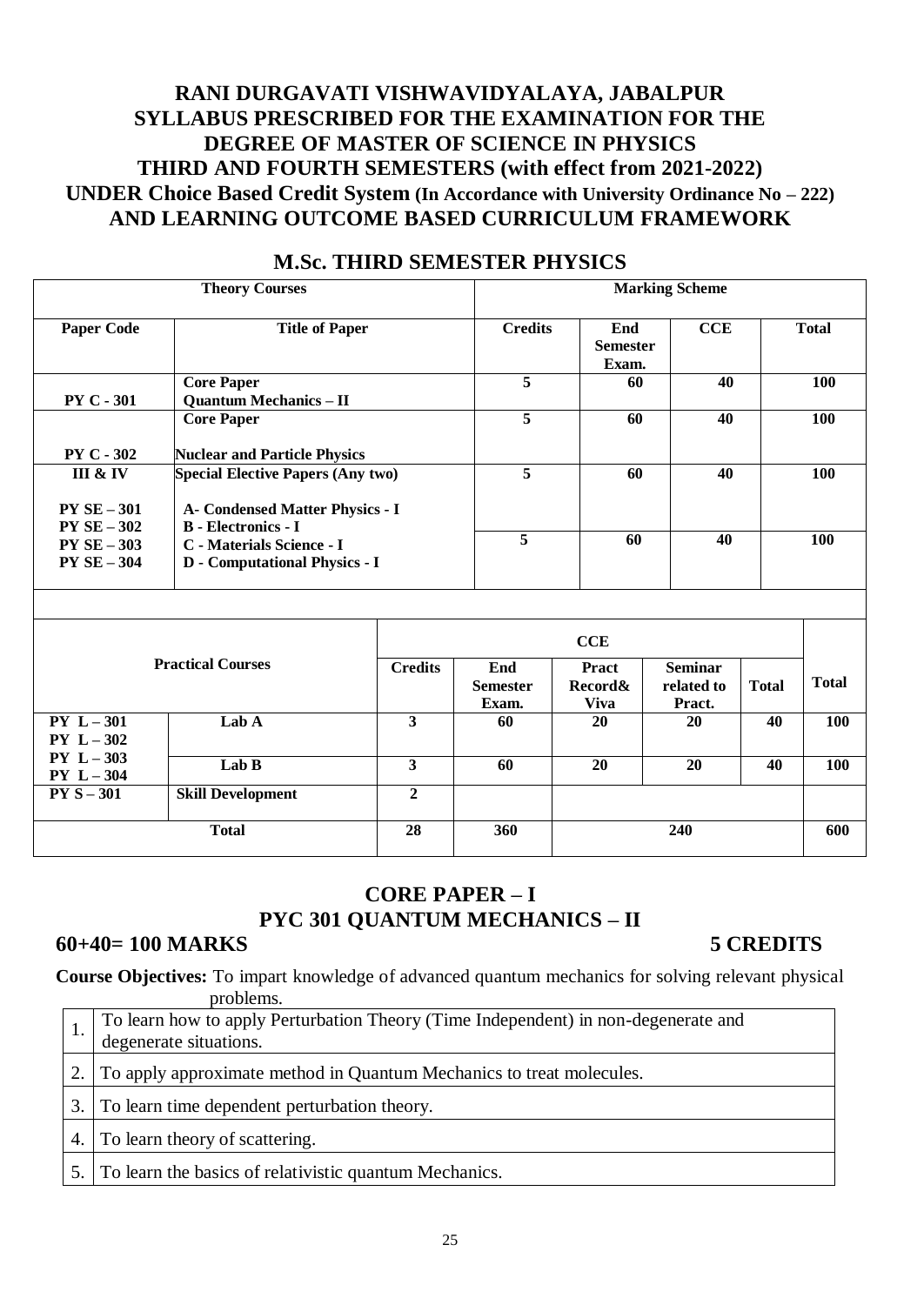**Course Outcomes:** To equip with the techniques of quantum mechanics so that it can be used in understanding various branches of physics.

| Understand Approximation methods for bound states.                                                                                                             |
|----------------------------------------------------------------------------------------------------------------------------------------------------------------|
| Understand the Time Independent Perturbation Theory and its application.                                                                                       |
| Understand theory of scattering, Born approximation and partial waves, Scattering by rigid<br>sphere and spherically symmetric potential, Pauli spin matrices. |
| Understand the central concept and principles of relativistic Quantum Mechanics.                                                                               |
| Understand Klein- Gordon equation, Dirac's relativistic equation, Zitterbewegung Dirac<br>relativistic equation.                                               |

## **UNIT - I**

Approximation method for bound states: Rayleigh-Schrodinger perturbation theory of non-degenerate and degenerate levels and their application to perturbation of an oscillator, normal Helium atom, and First order Stark effect in Hydrogen. Variation method and its application to ground state of helium, W.K.B. approximation method, connection formula, Ideas on potential barrier with applications to the theory of alpha decay.

#### **UNIT-II**

Time dependent perturbation theory: Method of variation of constants, constant and harmonic perturbation, transition probability, adiabatic and sudden approximation. Hamiltonian for a charged particle under the influence of external electromagnetic field, Absorption and induced emission, Transition probability in Electric dipole transition, Einstein's A and B coefficients.

## **UNIT - III**

Theory of scattering, Physical concepts, Scattering amplitude, scattering cross section. Born approximation and partial waves. Scattering by a perfectly rigid sphere, complex potential and absorption, scattering by spherically symmetric potential. Identical particles with spin, symmetric and antisymmetric wave functions, Pauli's exclusion principle, Pauli's spin matrices.

#### **UNIT – IV**

Schrodinger's relativistic equation (Klein-Gordon equation), Probability and current density, Klein-Gordon equation in presence of electromagnetic field, Hydrogen atom, short comings of Klein-Gordon equation. Dirac's relativistic equation for a free electron, Dirac's matrices, Equation of motion for operators, position momentum and angular momentum; spin of an electron, Zitterbewegung Dirac's relativistic equation in electromagnetic field, negative energy states and their interpretation, Hydrogen atom, Hyperfine splitting.

#### **UNIT - V**

This unit will have four short questions based on tutorial problems covering all the four units. Students will have to answer any two questions out of four. Some sample problems are:

- 1. Normal Zeeman Effect.
- 2. Anomalous Zeeman Effect.
- 3. Vander Waals interactions.
- 4. Ionization of a hydrogen atom
- 5. Selection rules for single and many particle systems.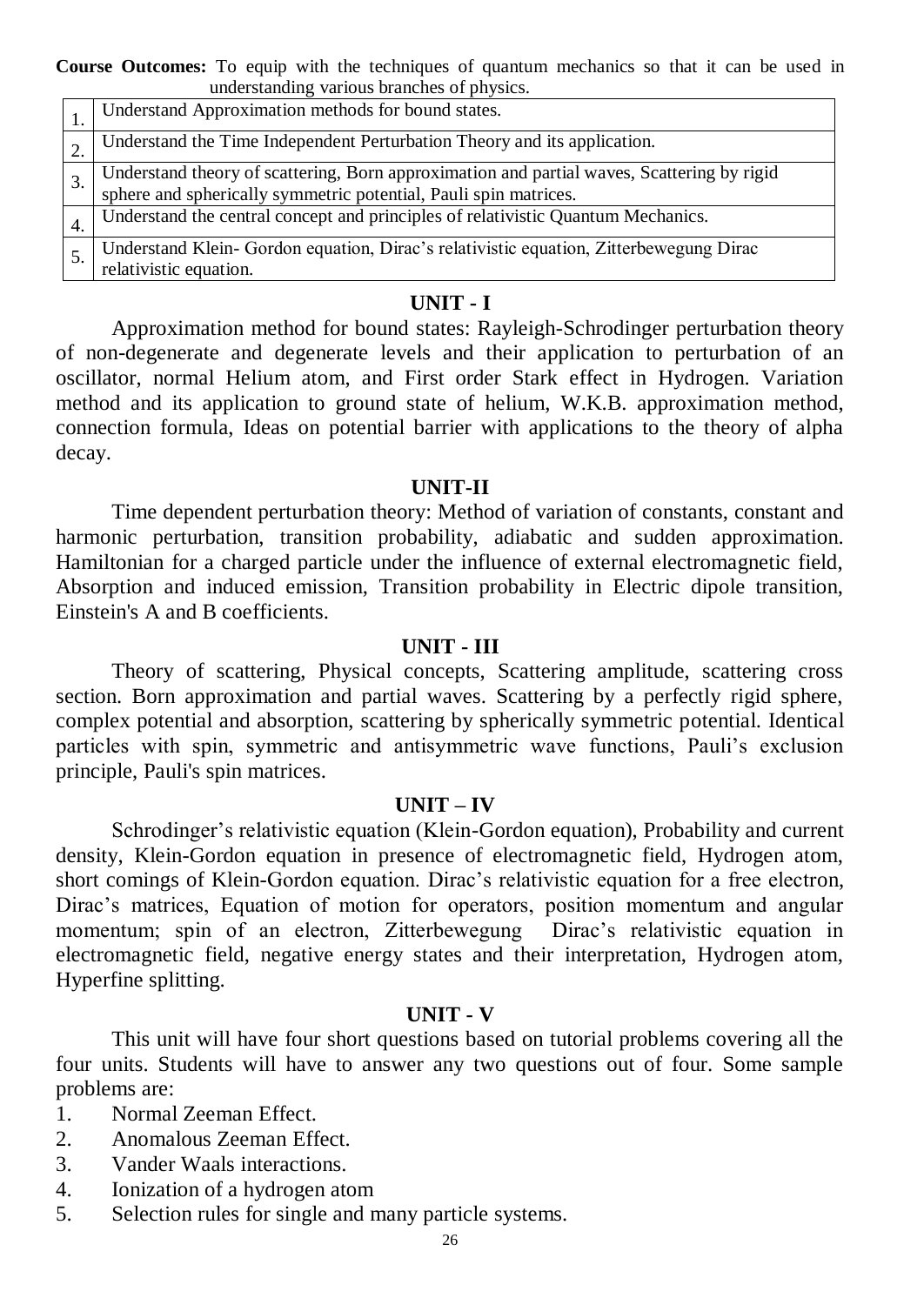- 6. Optical theorem and Ramasuer- Townsend effect.
- 7. Scattering from standard simple potentials using partial wave analysis and Born Approximation.
- 8. Slater determinant.
- 9. Spin and statistics
- 10. Difference in collision process between classical and quantum identical particles.
- 11. Magnetic moment and spin of a Dirac's electron.
- 12. Covariance of a Dirac's equation.

In addition to above the tutorial will also consist of solving problems given in the Text and References books.

# **Text and Reference Books**

| $\triangleright$ Quantum Mechanics        | : L. I. Schiff                |
|-------------------------------------------|-------------------------------|
| $\triangleright$ Quantum Mechanics        | : S. Gasiorowicz              |
| $\triangleright$ Quantum Physics          | : B. Craseman and J.D. Powell |
| $\triangleright$ Quantum Mechanics        | : A.P. Messiah                |
| $\triangleright$ Modern Quantum Mechanics | : J.J. Sakurai                |
| $\triangleright$ Quantum Mechanics        | : Mathews and Venkatesan      |
| $\triangleright$ Quantum Mechanics        | : A.K. Ghatak and Loknathan   |
|                                           |                               |

# **CORE PAPER II**

# **PY C – 302 NUCLEAR AND PARTICLE PHYSICS 60+40= 100 MARKS 5 CREDITS**

**Course Objectives:** The aim and objective of the course on Nuclear and Particle Physics is to familiarize with the basic aspects of Nuclear and Particle Physics

|    | To impart the knowledge regarding the fundamentals and basics of Nuclear interactions and  |
|----|--------------------------------------------------------------------------------------------|
|    | <b>Nuclear Reactions</b>                                                                   |
|    | To provide the knowledge of the Two-nucleus problem, concept of nuclear force.             |
| 3. | To acquire knowledge about the various nuclear models.                                     |
|    | 4. To have an understanding of nuclear decay theories.                                     |
|    | To have an idea of elementary particles and their classification. Idea of basic nature and |
|    | origin of Cosmic rays.                                                                     |

**Course Outcomes:** Students will have understanding of

| 1. The method and analysis of Scattering process & understand structure and properties of nuclei,   |
|-----------------------------------------------------------------------------------------------------|
|                                                                                                     |
| radioactive decay, and different types of nuclear reactions.                                        |
| 2. Compare various nuclear models and properties of the nucleus $\&$ to study the nuclear structure |
| properties.                                                                                         |
| 3. Various nuclear radiation detectors like Betatron and Synchrotron & describe various types of    |
| nuclear reactions and their properties.                                                             |
| 4. Nuclear decay processes and theory for beta and gamma decay.                                     |
| 5. The nature, interaction etc. of the elementary particles and origin, nature of Cosmic rays.      |
| Bhabha-Heitler theory.                                                                              |

# **UNIT – I**

# **Nuclear Interactions and Nuclear Reactions**

Nucleon- nucleon interaction, exchange forces and tensor forces, meson theory of nuclear forces, nucleon, nucleon scattering, Effective range theory, spin dependence of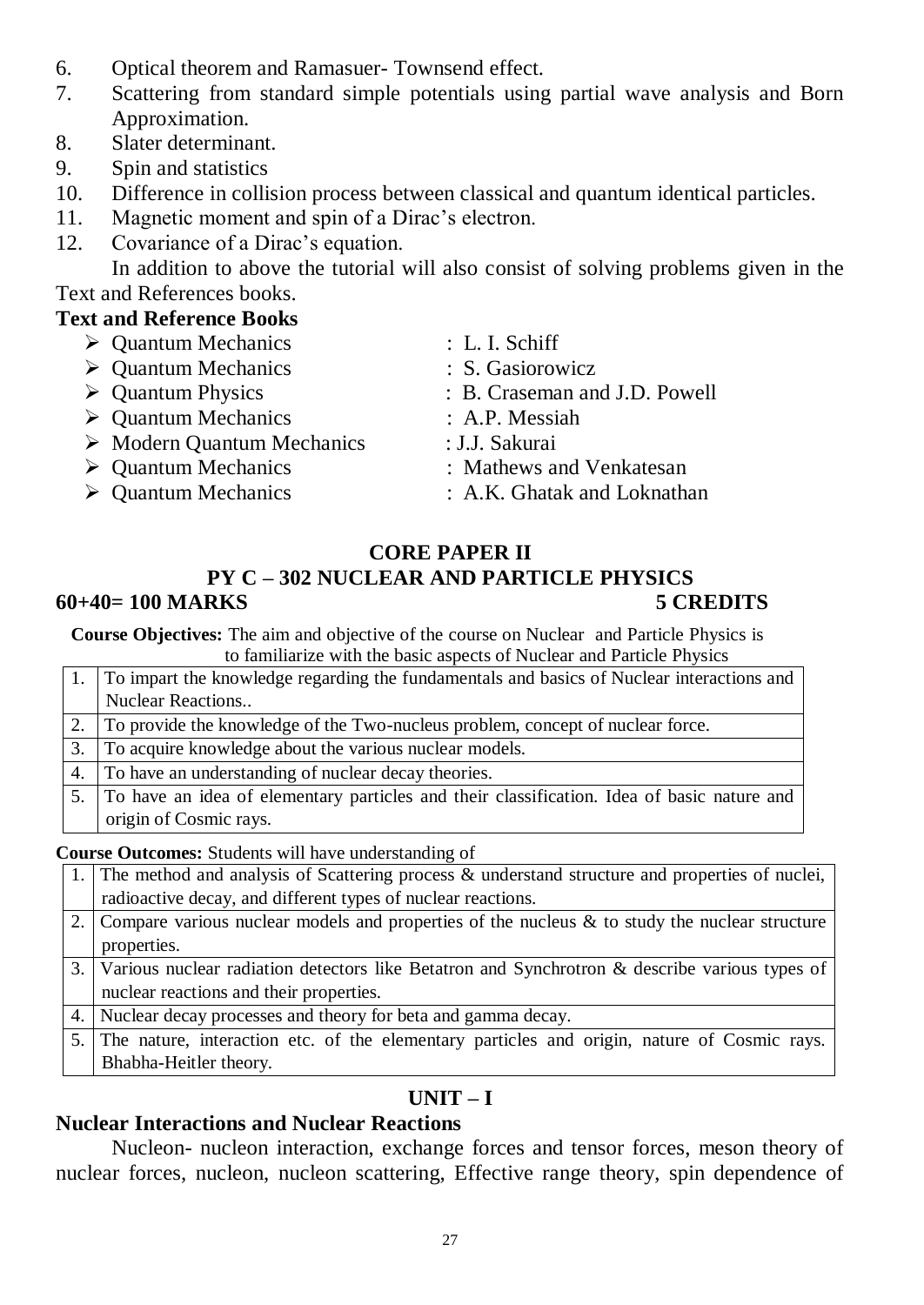nuclear forces, charge independence and charge symmetry of nuclear forces, Isospin formalism, and Yukawa interaction.

Direct and compound nuclear reaction mechanisms, cross sections in terms of partial wave amplitudes, compound nucleus, scattering matrix, Reciprocity theorem, Breit- Wigner one–level formula, Resonance scattering.

## **UNIT - II**

# **Nuclear Models**

Liquid drop model, Bohr–wheeler theory of fission, Experimental evidence for shell effects- shell model, spin, orbit coupling, magic numbers, Angular momenta and parities of nuclear ground states, Qualitative discussion and estimates of transition rates, magnetic moment and Schmidt lines, Collective model of Bohr and Mottelson .

## **UNIT – III**

## **Nuclear Decay**

Beta decay, Fermi theory of beta decay, Comparative half, lives, Parity violation, Two component theory of neutrino decay, Detection and properties of neutrino Gamma decay, Multipole transition in nuclei Angular momentum and parity selection rules Internal conversion, Nuclear isomerism.

General ideas of nuclear radiation detectors, linear acceleration, Betatron, Protonsynchrotron, Electron synchrotron.

## **UNIT - IV**

## **Elementary particle physics**

Types of interaction between elementary particles, Hadrons and leptons, Symmetry and conservation laws, Elementary ideas of : CP and CPT invariance, Classification of hadrons, lie algebra, SU(2) – SU (3) multiplets, Quark model, Gell Mann- Okubo mass formula for octet and decuplet hadrons, Charm, bottom and top quarks.

# **Cosmic Rays**

Nature, composition, charge and energy spectrum of primary cosmic rays, production and propagation of secondary cosmic rays. Soft, penetrating and nucleonic components, Origin of cosmic rays, Rossi curve, Bhabha – Heitler theory of cascade showers.

## **UNIT – V**

This unit will have four short questions based on tutorial problems covering all the four units. The students will have to answer any two questions out of four. Some sample problems are.

- 1. Scattering Matrix.
- 2. Nucleon- Nucleon phase Shifts.
- 3. Double Scattering Experiment to measure polarization.
- 4. Ground state spectroscopic configuration of nuclei on the basis of single particle shell model.
- 5. The Q Equation.
- 6. Calculation of Absorption Cross Section.
- 7. Nuclear Quadrapole moment.
- 8. Kurie Plot
- 9. Selection Rules for  $\beta$  and  $\gamma$  decay.
- 10. Parity Violation Experiment.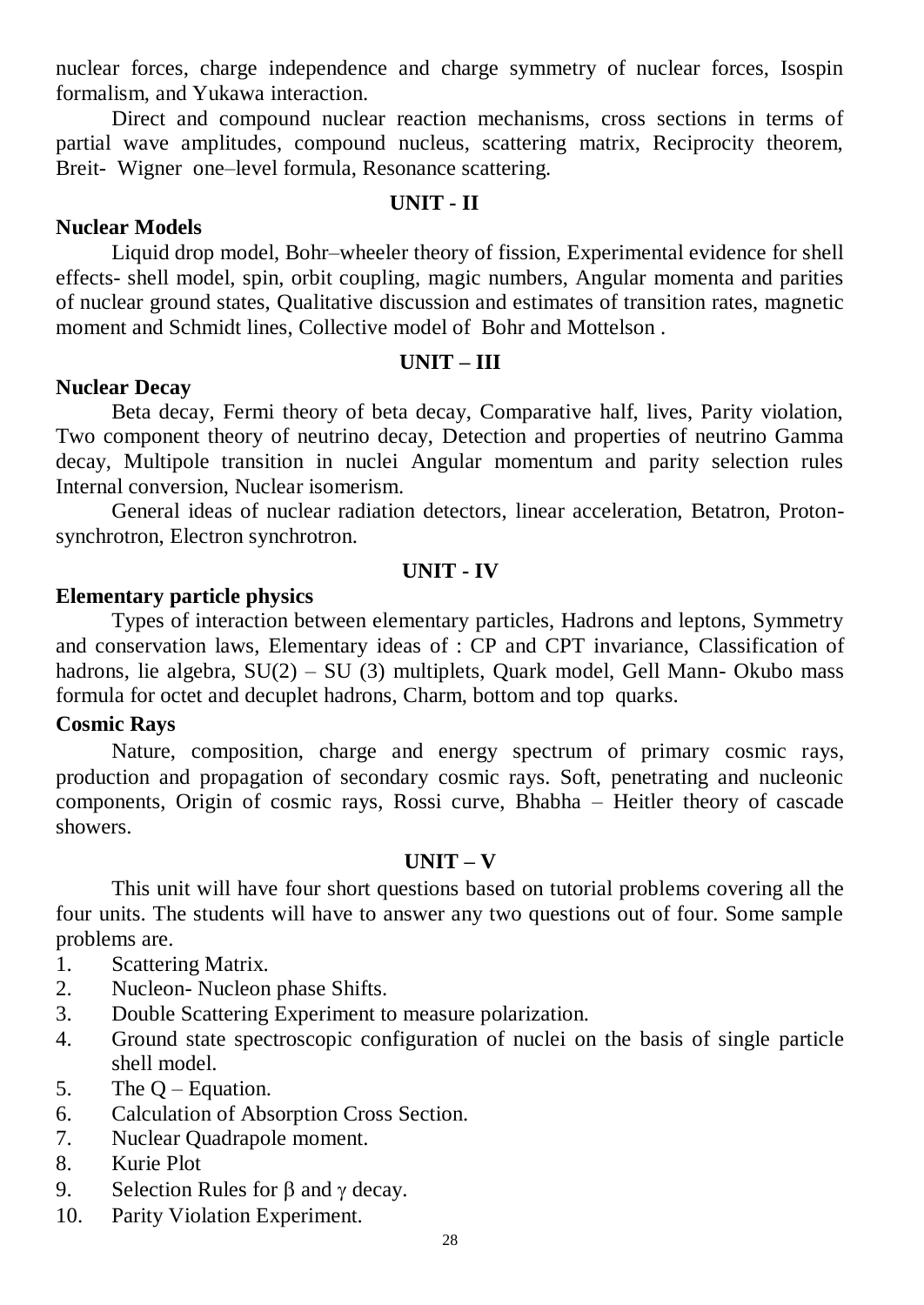- 11. Neutrino Helicity.
- 12. Isospin Symmetry.
- 13. Lie Algebra.
- 14. Origin of cosmic rays.
- 15. Bhabha-Heitler theory.

In addition to above the tutorial will also consist of solving problems given in the Text and Reference books.

# **Text and Reference Books**

- Kenneth S. Kiane. Introductory Nuclear Physics, Wiley New York 1988..
- H.A. Enge, Introduction to Nuclear Physics, Addison- Wesley, 1975.
- G.E.Brown and A.D. Jackson, Introduction to Nuclean nucleon Interaction, North Holland, Amsterdam, 1976.
- X. X. Waghmare, Introductory Nuclear Physics, Oxford-IBH Bombay,1981<br>
→ I. Kaplan, Nuclear Physics, 2" Ed. Narosa, Madras, 1989<br>
→ R.D.Evans, Atomic Nucleus, McGraw Hill, New York, 1955.<br>
→ B.L. Cohen, Concepts of Nuclear
- I. Kaplan, Nuclear Physics, 2" Ed. Narosa, Madras, 1989
- R.D.Evans, Atomic Nucleus, McGraw Hill, New York, 1955.
- B.L. Cohen, Concepts of Nuclear Physics, TMGH, Bombay, 1971.
- R.R. Roy and B.P. Nigam Nuclear Physics, Wiley- Eastem Ltd, 1983.
- Bruno Rossi, Cosmic Rays
- B.N. Shrivastava, Basic Nuclear Physics and Cosmic Rays
- $\triangleright$  M.P. Khanna, Particle Physics, Prentice Hall<br> $\triangleright$  Burcham. Nuclear Physics
- Burcham, Nuclear Physics

# **PAPERS III &IV: SPECIAL ELECTIVE PAPERS (ANY TWO OF THE FOLLOWING) PY SE – 301**

# **(A) CONDENSED MATTER PHYSICS – I**

# **60+40= 100 MARKS 5 CREDITS**

**Course Objectives:** The objective of the course is to develop specialization skill with advance knowledge in the subject.

- 1. To become familiar with the effect of defects and deformation behavior of solids. Nature of Dislocations and their multiplication
- 2. To become familiar with the interaction of dislocations, Partial dislocations and stacking faults in crystal structures. Experimental techniques to observe dislocations and stacking faults.
- 3. To be familiar with thin films and their surface topography and electrical behavior.
- 4. To become familiar with the lattice dynamics of monatomic and Diatomic lattice.
- 5. To understand the different optical processes and photo-physical properties of solids.

## **Course Outcomes:** Students will have understanding of

- 1. Mechanism of plastic deformation, Dislocations and their stress and strain fields, Multiplication, Dislocations in different types of lattices.
- 2. Concept of Dislocation interaction and partial dislocations, Demonstrate techniques of microscopy for their observation. About elementary concepts of surface crystallography.
- 3. I dea about thin films, their surface topography  $\&$  electrical properties of thin films.

4. Optical properties of solids, direct and indirect transitions, phonon absorption, skin effect.

5. Able to define the concepts of Phonons and to understand the lattice dynamics of mono and diatomic lattices, Debye-Waller factor, UmKlapp process, interaction of electron and phonons with photon.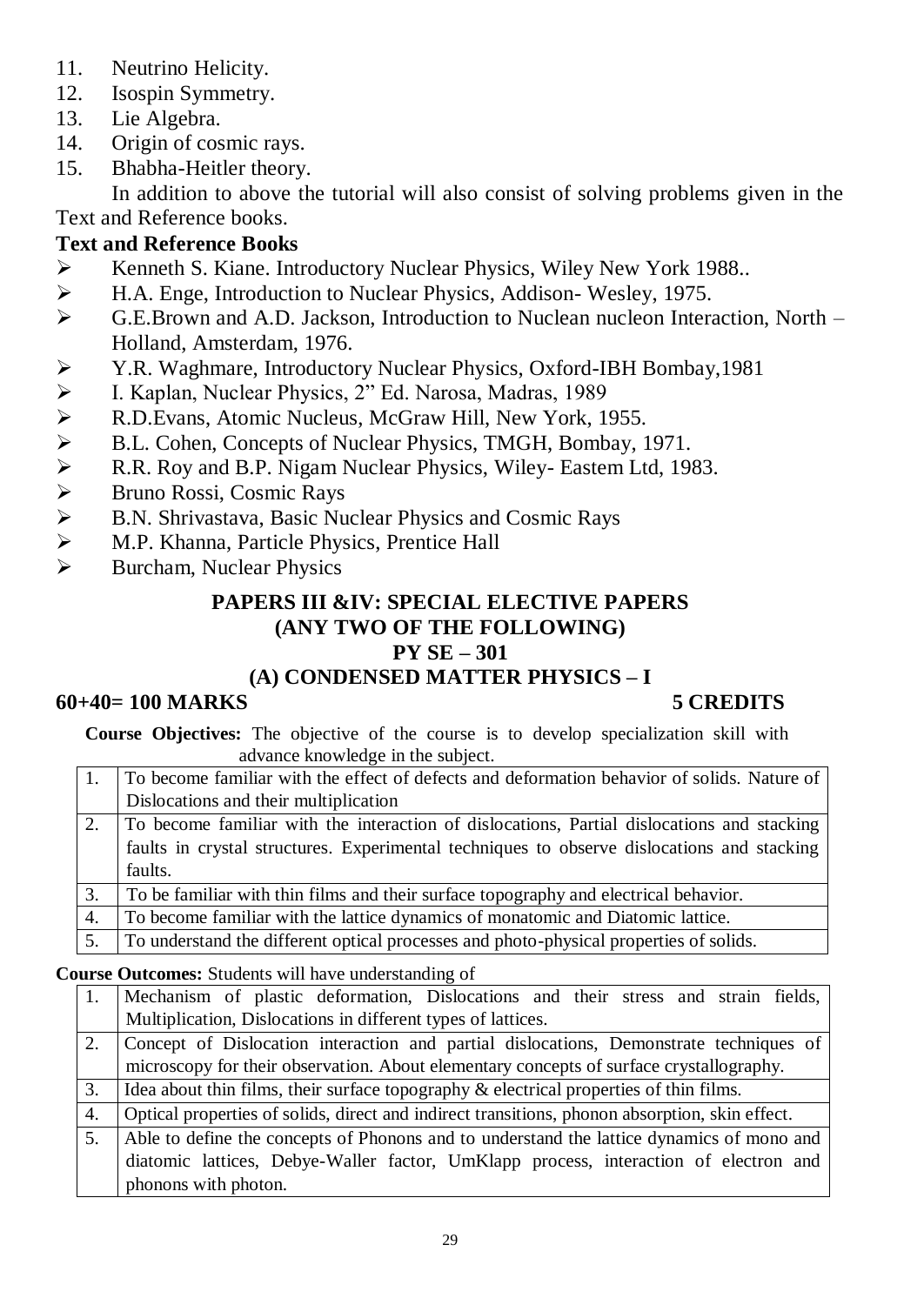# **UNIT - I**

# **Imperfection in Crystals**

Mechanism of plastic deformation in solids, stress and strain field of screw and edge dislocations. Elastic energy of dislocations. Forces between dislocations. Stress needed to operate Frank-Read source, dislocations in fcc, hcp and bcc lattices.

## **UNIT - II**

Partial dislocations and stacking faults in closed packed structures. Experimental methods of observing dislocations and stacking faults. Electron microscopy, kinematical theory of diffraction contrast and lattice imaging.

Elementary concepts of surface crystallography. Scanning tunneling and atomic force microscopy.

#### **UNIT - III**

### **Films and Surface**

Study of surface topography by multiple-beam interferometry, conditions for accurate determination of step height and film thickness (Fizeau Fringes). Electrical conductivity of thin films, difference of behavior of thin films from bulk, Boltzmann transport equation for a thin film (for diffused scattering), expression for temperature coefficient of resistivity of thin films.

### **UNIT – IV**

## **Lattice Dynamics**

Lattice Dynamics of monatomic and Diatomic lattice, Optical phonons and dielectric constants. Mossbauer Effect, Debye – Waller factor Anharmonicity, Thermal expansion and thermal conductivity. Umklapp process, Interaction of electrons and phonons with photons.

## **Optical Properties of Solids**

Direct and indirect transitions. Absorption in insulators, polaritons, one phonon absorption, optical properties of metals, skin effect and anomalous skin effect.

#### **UNIT – V**

This unit will have four short questions based on tutorial problems covering all the four units. The students will have to answer any two questions out of four. Some sample problems are.

- 1. Consider two parallel dislocations lying on the same slip plane. Their Burgers vectors lie parallel to the slip plane but are not parallel to each other. Their magnitudes are equal. Find all possible orientations of the Burgers vectors for which the component of the force between the dislocations that acts parallel to the slip plane is zero.
- 2. Prove that the stress  $\sigma_{ZZ}$  never exerts a force on a dislocation in which burgers vector lies parallel to the x direction regardless of the orientation of the dislocation line.
- 3. Derive Taylor's relation between dislocation density and applied stress.
- 4. Discuss the working of atomic force microscope
- 5. Bring out the essential differences between diffuse and specular electron scattering from the conventional solid: bulk and films by taking the specific property of electrical conductivity.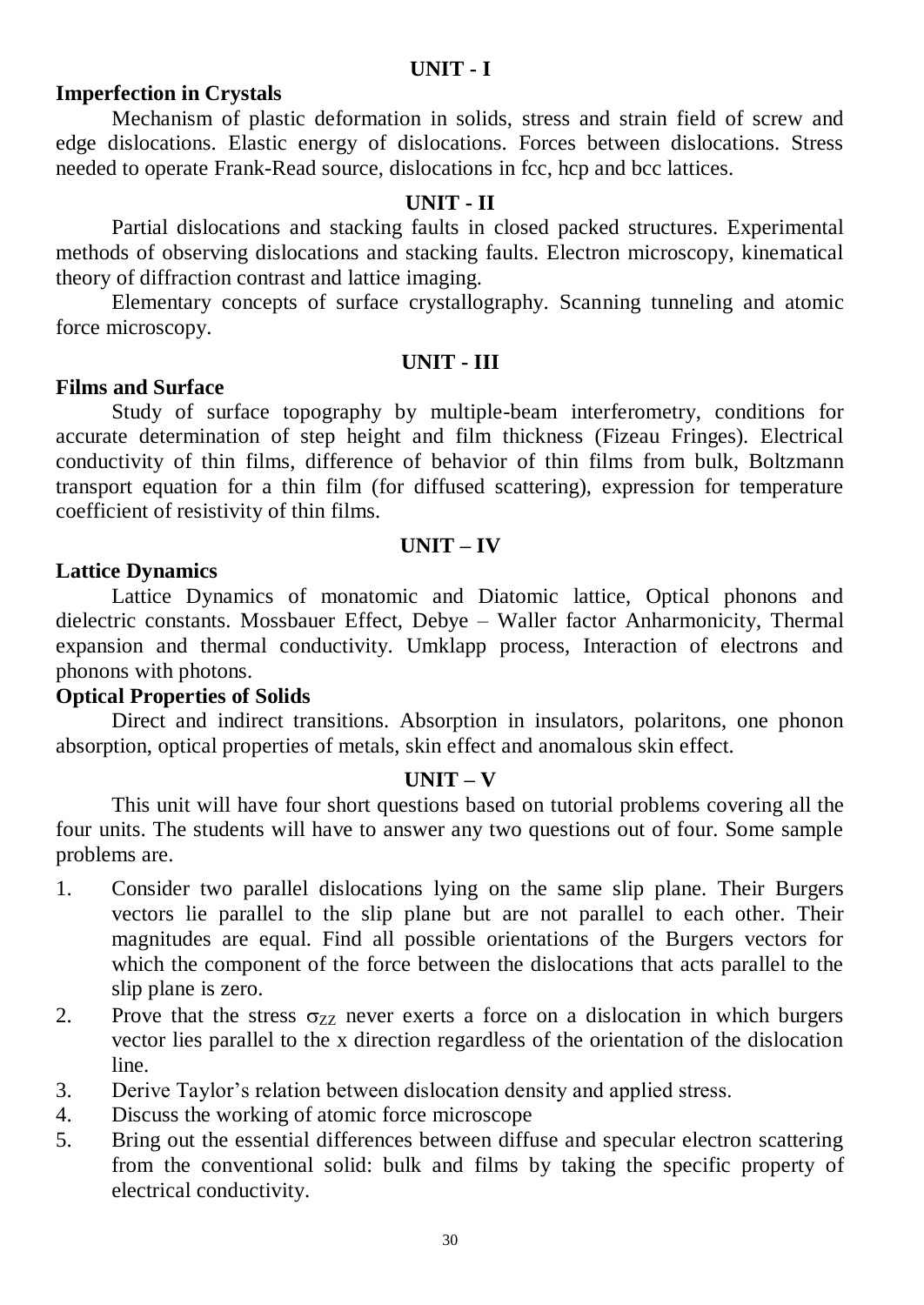- 6. What are thin and thick film? With reference to electronic conduction which films can be referred to as thin and which as thick taking into account the mean free path as a reference parameters.
- 7. Estimate for 300 K the root mean square thermal dilation AV/V for a primitive cell of sodium. Take the bulk modufus as  $7 \times 10^{10}$  erg cm<sup>-3</sup>. Note that the Debye temperature 158 K is less than 300 K so that the thermal energy is of the order of K<sub>B</sub>T. Use this result to estimate the root mean square thermal fluctuation  $\Delta a/a$  of the lattice parameter.
- 8. Consider a classical harmonic oscillator with small anharmonic terms so that the potential energy is  $V(x) = ax^2 + bx^3 + cx^4$ . Using the partition function approach shows that the mean energy  $(\xi)$  and mean thermal displacement from equilibrium  $(x)$  are:

$$
\begin{array}{ll} \text{(E)} = \text{K}_{\text{B}} \text{T} \left[ 15b^2 / 16a^2 - 3c / 4a^2 \right] \left( \text{K}_{\text{B}} \text{T} \right)^2 \\ \text{(x)} &= -(3b / 4a^2) \text{K}_{\text{B}} \text{T} \end{array}
$$

The former leads to a high temperature contribution to the specific heat that is linear in temperature. The latter is an indication of the origin of thermal expansion (and the proper sign of the coefficient)

In addition to above the tutorial will also consist of solving problems given in the Text and References books.

# **Text and Reference Books**

| $\triangleright$ X-ray crystallography                   | Azaroff                                           |
|----------------------------------------------------------|---------------------------------------------------|
| $\triangleright$ Elementary Dislocation Theory           | Weertman & Weertman                               |
| $\triangleright$ Crystallography for Solid State Physics | Verma & Srivastava                                |
| $\triangleright$ Solid State Physics                     | Kittel                                            |
| $\triangleright$ The Powder Method                       | Azaroff & Buerger                                 |
| $\triangleright$ Crystal Structure Analysis              | <b>Buerger</b>                                    |
| $\triangleright$ Transmission Electron Microscopy        | <b>Thomas</b>                                     |
| $\triangleright$ Multiple Beam Interferometry            | Tolansky                                          |
| $\triangleright$ Thin films                              | Heavens:                                          |
| $\triangleright$ Physics of thin film                    | K.L.Chopra                                        |
| $\triangleright$ Introduction to Solid State Theory      | Medlung                                           |
| $\triangleright$ Quantum Theory of Solid State           | Callaway                                          |
| $\triangleright$ Physical Metallurgy Principles          | Robert E-Read                                     |
| $\triangleright$ Materials Science and Processes         | S.K. Hajra Choudhary<br>$\mathbb{R}^{\mathbb{Z}}$ |
| $\triangleright$ Introduction to Dislocations            | D.Hull                                            |
| $\triangleright$ Dislocations and Plastic Deformation    | I. Koracs and L. Zsotdos                          |
|                                                          |                                                   |

# **SPECIAL ELECTIVE PAPER III & IV (B) PY SE – 302 ELECTRONICS - I**

# **60+40= 100 MARKS 5 CREDITS**

**Course Objectives:** The objective of the course is to develop specialization skill with advance knowledge in the subject.

| 1. Information about communication electronics and types of modulation and demodulation                 |
|---------------------------------------------------------------------------------------------------------|
| processes.                                                                                              |
| 2. Contains information about Microwave electronics and Satellite communication.                        |
| $\frac{1}{2}$ Vnowladge shout Miane were negative components and methods to measure vertices migravised |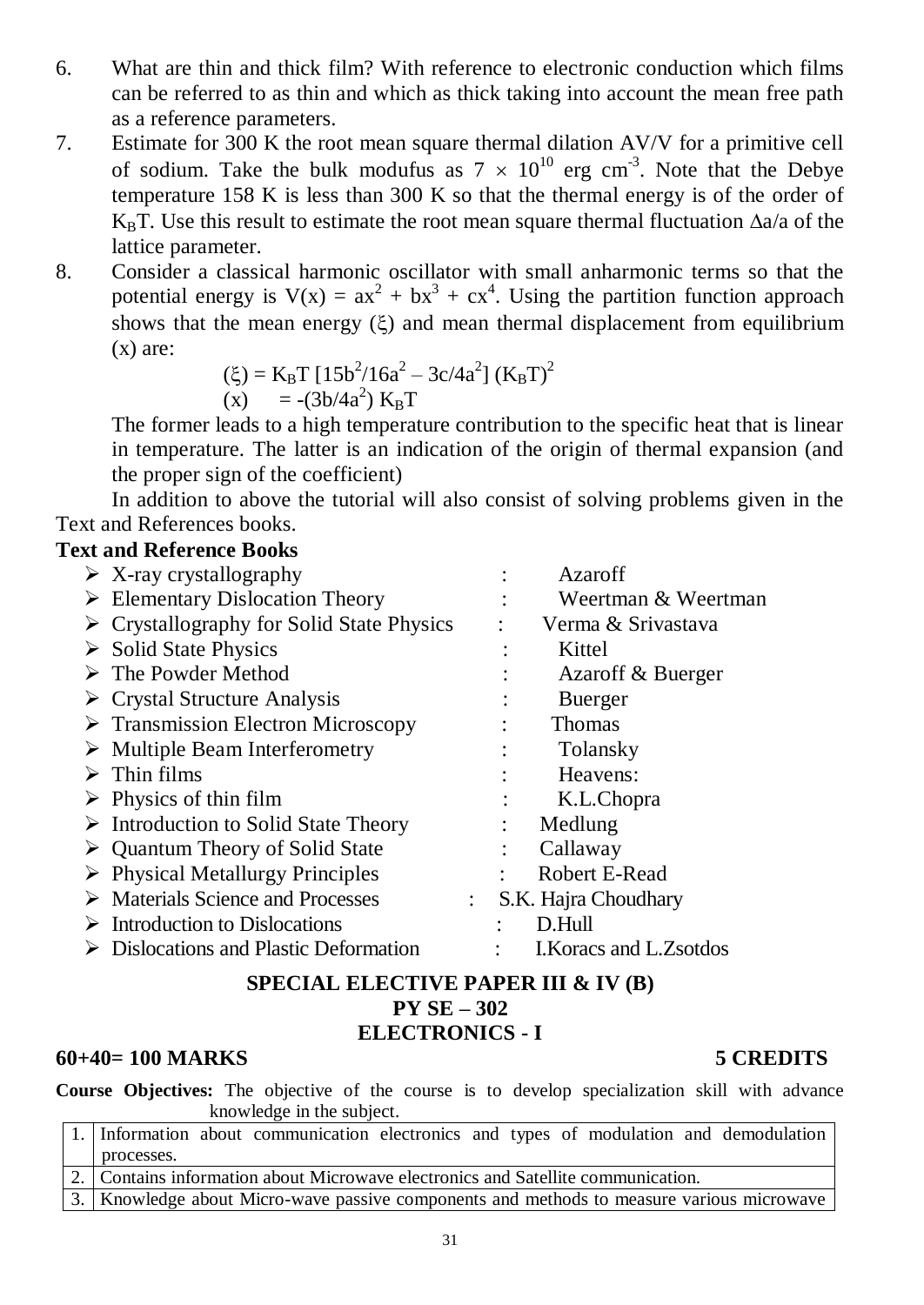- 4. Introduces architecture and functioning of 8085 Microprocessor.
- 5. Idea of programmable interface devices and converters.

**Course Outcomes:** At the end of the course, the student will be able to

- 1. Know the basic phenomenon of communication, modulation and demodulation and their types. Knowledge of microwave transmission and parameters affecting along with Satellite communication and geostationary system.
- 2. Gain knowledge about working, design and application of microwave devices and systems. Idea of Radar and Antenna system and related parameters.
- 3. Enrich the learner about Microwave transmission lines and waveguides. Through it students would be able to understand the propagation of microwave through transmission lines and Waveguides.
- 4. Get knowledge of 8085 microprocessor architecture and its functioning and ability to understand and design the microcontroller and microprocessor based systems.

5. Know the principle and working concepts of Interfacing devices like 8155/8255 and 8257 DMA and 8279 systems. Methods for digital and analog conversions.

# **UNIT - I**

# **Communication Electronics**

Amplitude modulation- Generation of AM waves- Demodulation of AM waves DSBSC modulation. Generation of DSBSC waves, Coherent detection of DSBSC waves, SSB modulation, Generation and detection of SSB waves. Vestigial sideband modulation. Frequency division multiplexing (FDM).

# **Microwave**

Advantages and disadvantages of microwave transmission, loss in free space, propagation of microwaves, atmospheric effects on propagation, Fresnel zone problem, ground reflection, fading sources, detectors, components, antennas used in MW communication systems.

Introduction to satellite communication, geostationary satellite, orbital patterns, satellite systems link modules.

# **UNIT-II**

## **Microwave and Radar**

Klystrons, Magnetrons and Travelling Wave Tubes, Velocity modulation, Basic principles of two cavity Klystrons and Reflex Klystrons, principles of operation of magnetrons. Helix Travelling Wave Tubes, Wave Modes.

Radar block diagram and operation, radar frequencies, pulse considerations. Radar range equation, minimum detectable signal, derivation of radar range equation, Antena parameters, system losses, propagation losses, Rader transmitters- receivers, display.

## **UNIT-III**

Introduction to Intel 8085 microprocessor, instruction for 8085, and addressing modes, Data Transfer, Arithmetic, Logical and branch group of instructions. Stack, I/O and machine control group. (Examples related to each group of instructions). Timing and operation status, Memory read write, I/O read, I/O write, register move, and move immediate, Timing diagrams.

**Interrupts:** Various interrupts handling facilities of inlet 8085 vector and non vectored interrupt Maskable and non maskable interrupts.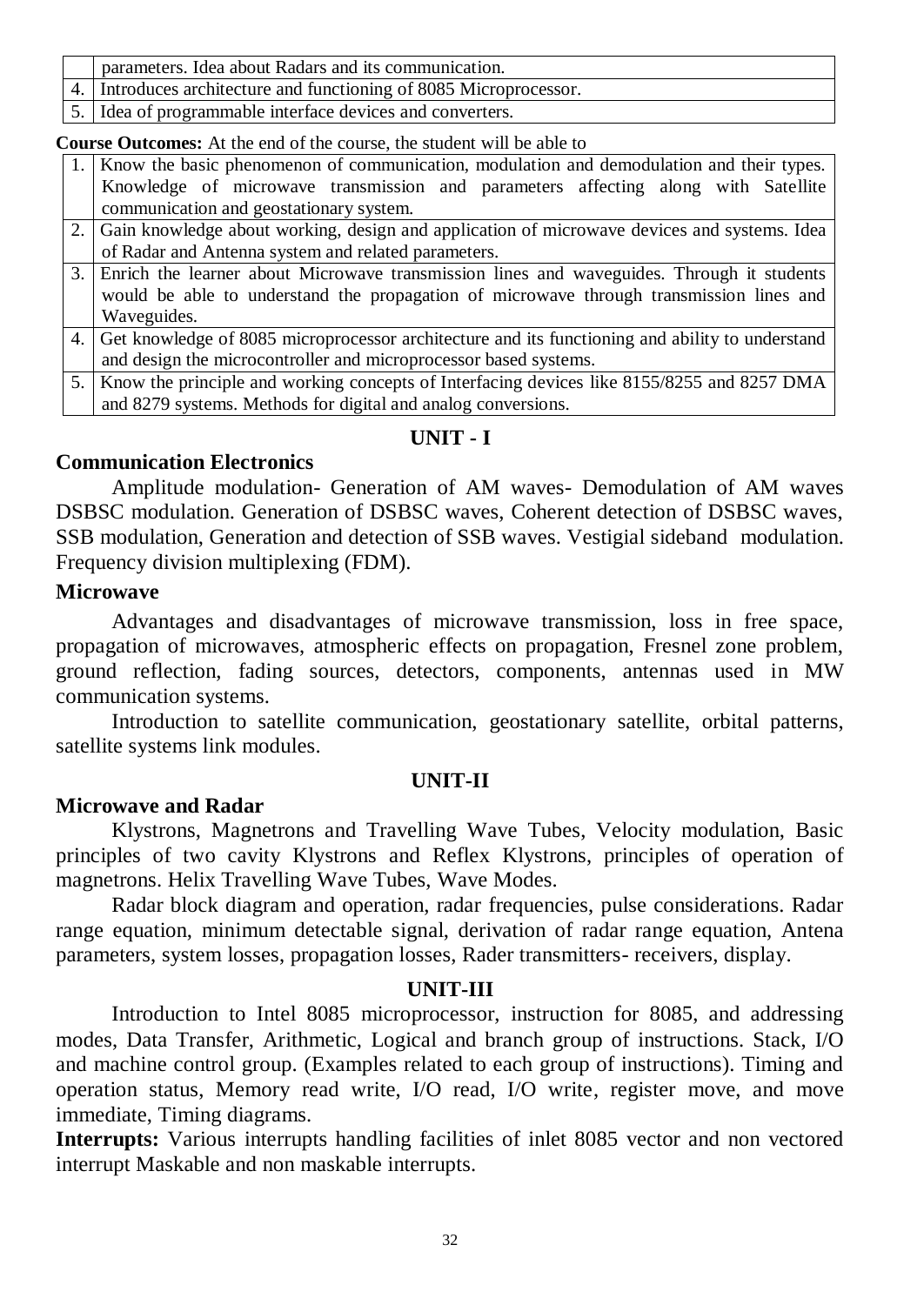# **Programmable Interface devices:**

Internal Architecture and pin out diagrams of 8155 and 8255 programmable interface. Programmable interrupt controller Intel 8259, Direct memory access and 8257 DMA controller 8279 display/ key board controller.

## **Interfacing with D/A and A/D converters**

Elementary method of digital to analog conversion. Working of DAC 0808 and programme for interfacing with 8255 in 8085 based system. Basic technique for analog to digital conversion. Internal block diagram of ADC 809 and working. Interfacing of IC 809 with 8085 based system.

## **UNIT – V**

This unit will have four short questions based on tutorial problems covering all the four units. The students will have to answer any two questions out of four. Some sample problems are:

- 1. Effect of frequency and phase error in detection of DSBSC and SSBC signals.
- 2. Frequency considerations in satellite communication.
- 3. Make a clear distinction between velocity modulation and current modulation. Show how each occurs in Klystron amplifier, and explain how current modulation is necessary if the tube is to have significant power gain.
- 4. Different type of Radar system.
- 5. Timing diagrams for 8085 microprocessor instruction for fetch and execute machine cycles and calculation of T states used.
- 6. Program with flow chart to take in ten data samples of one microsecond interval and store them in memory.
- 7. Interfacing of 8255 with 8085 in MOD 0 and MOD 1.
- 8. Program for a interrupt driven clock using 50 Hz mains as an interrupting source. In addition to above the tutorial will also consist of solving problems given in the

#### Text and References books. **Text and Reference Books**

| exi and Reiefence Books                      |                |                                 |
|----------------------------------------------|----------------|---------------------------------|
| $\triangleright$ Vacuums Tubes               | $\ddot{\cdot}$ | Karl R. Spangenberg McGraw Hill |
| $\triangleright$ Communication System        |                | Taub and Schilling McGraw Hill  |
| $\triangleright$ Communication Electronics   | ÷              | John Kennedy                    |
| $\triangleright$ Microprocessor Architecture | $\ddot{\cdot}$ | Ramesh S. Gaonkar               |
| $\triangleright$ Programming & Application   |                |                                 |
| > with 8085MICROPROCESSORS :                 |                | <b>B.</b> RAM                   |
| $\triangleright$ Microcomputer               |                | Malvino                         |
| $\triangleright$ Microwaves                  |                | K.L. Gupta                      |
| $\triangleright$ Advance Electronics         |                | Wayne Tamasi                    |
| <b>Communication System</b>                  |                |                                 |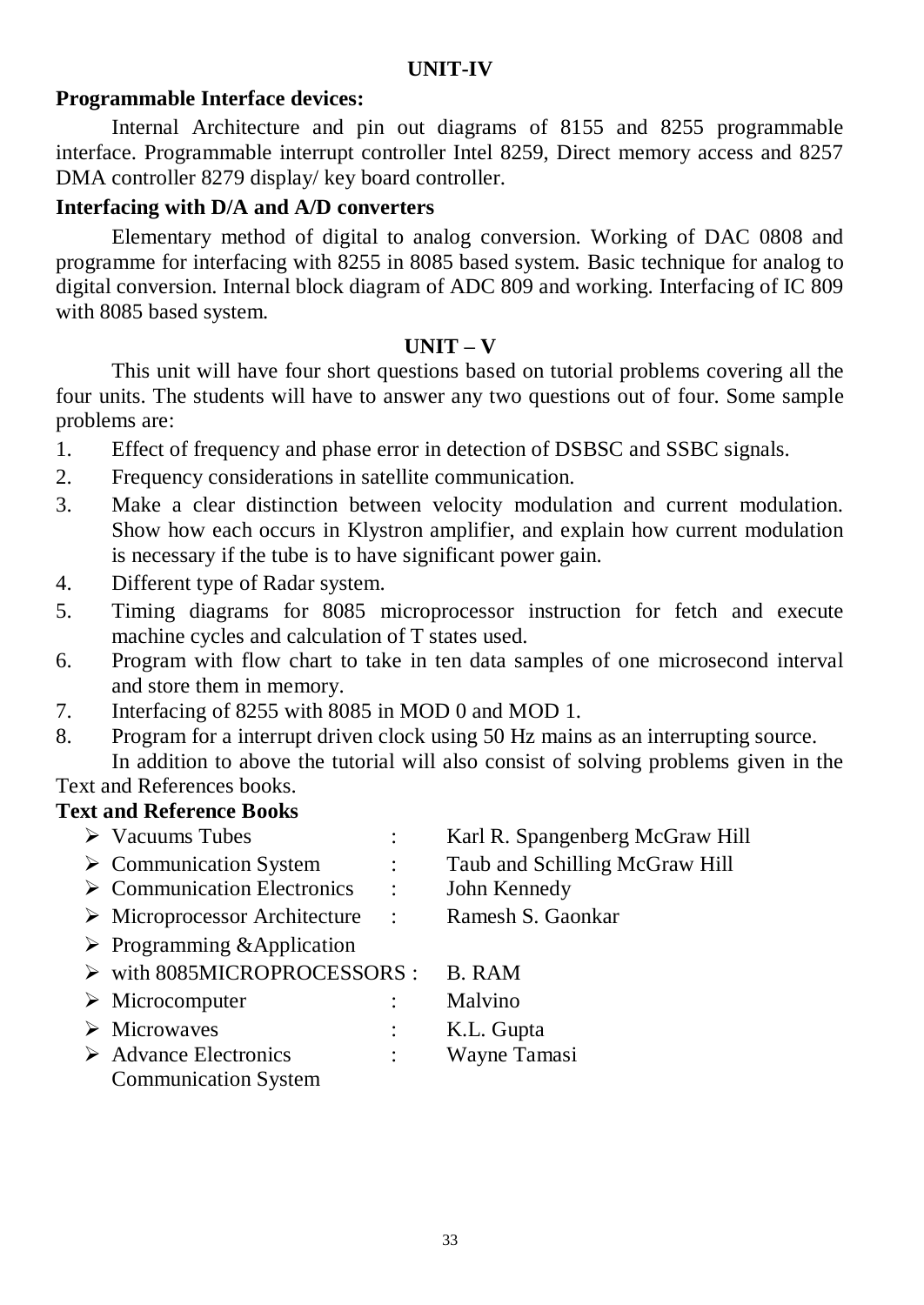# **SPECIAL ELECTIVE PAPER III & IV (C)**

# **PY SE – 303**

# **MATERIALS SCIENCE – I**

## **60+40= 100 MARKS 5 CREDITS**

**Course Objectives:** The objective of the course is to develop specialization skill with advance knowledge in the subject

|    | To understand the correlation between bonding and structure, and bonding and properties & |
|----|-------------------------------------------------------------------------------------------|
|    | the physical origin and demonstrate the correlation between structure and properties of   |
|    | materials.                                                                                |
| 2. | The meaning of phases, and the different types of phase transformations.                  |
| 3. | To introduce common crystal defects and to understand their role in materials behavior &  |
|    | time-dependent and time-independent diffusion in solids.                                  |
| 4. | To introduce with the preparation of materials and concept of crystal structure, and the  |
|    | myriad of structures possible in metals and ceramics, as well as crystalline polymers,    |
|    | including crystal planes and diffraction.                                                 |
| 5. | Characterization of microstructure using optical microscope.                              |
|    |                                                                                           |

 **Course Outcomes:** Students will have understanding of

|    | Able to qualitatively describe the bonding scheme and its general physical properties, as      |
|----|------------------------------------------------------------------------------------------------|
|    | well as possible applications.                                                                 |
|    | Given a binary phase diagram, what microstructures can be obtained by suitable thermal         |
|    | treatments? examples for near-equilibrium and far-from-equilibrium processing.                 |
| 3. | Able to identify phases (and their abundance), phase rule, and invariant reactions, as well as |
|    | identify simple microstructures that can occur (including possible effects on mechanical       |
|    | response).                                                                                     |
| 4. | Demonstrate techniques of microscopy for investigation on the nanometer and atomic scales      |
| 5. | Ability to know the basic instruments in materials science and engineering to characterize     |
|    | the structural properties.                                                                     |

## **UNIT - I**

## **Introduction to Materials Science**

A brief introduction to general engineering materials (Metals, alloys, glasses, ceramics, polymers, composites), General classification based on structure and properties, Fusion and crystallization, glass transition, significant difference between crystalline and non-crystalline materials.

### **Atomic bonding and Coordination**

Individual atoms and ions, molecules, macromolecules, three dimensional bonding, interatomic distances, Generalizations based on atomic bonding, crystalline phases, cubic structures, non-cubic structures, imperfection in crystalline solids, grains and grain boundaries, non-crystalline materials, order and disorder in polymers, solid solutions, solid solutions in ceramic and metallic compounds and polymers.

## **UNIT - II**

## **Phase Equilibrium and Reaction Rates**

Introduction, phase diagram (Qualitative) chemical compositions of equilibrated phases, phase rule, quantities of phases in equilibrated mixtures, Invariant reactions, Deferred reactions (Glasses), Segregation during solidification, Nucleation.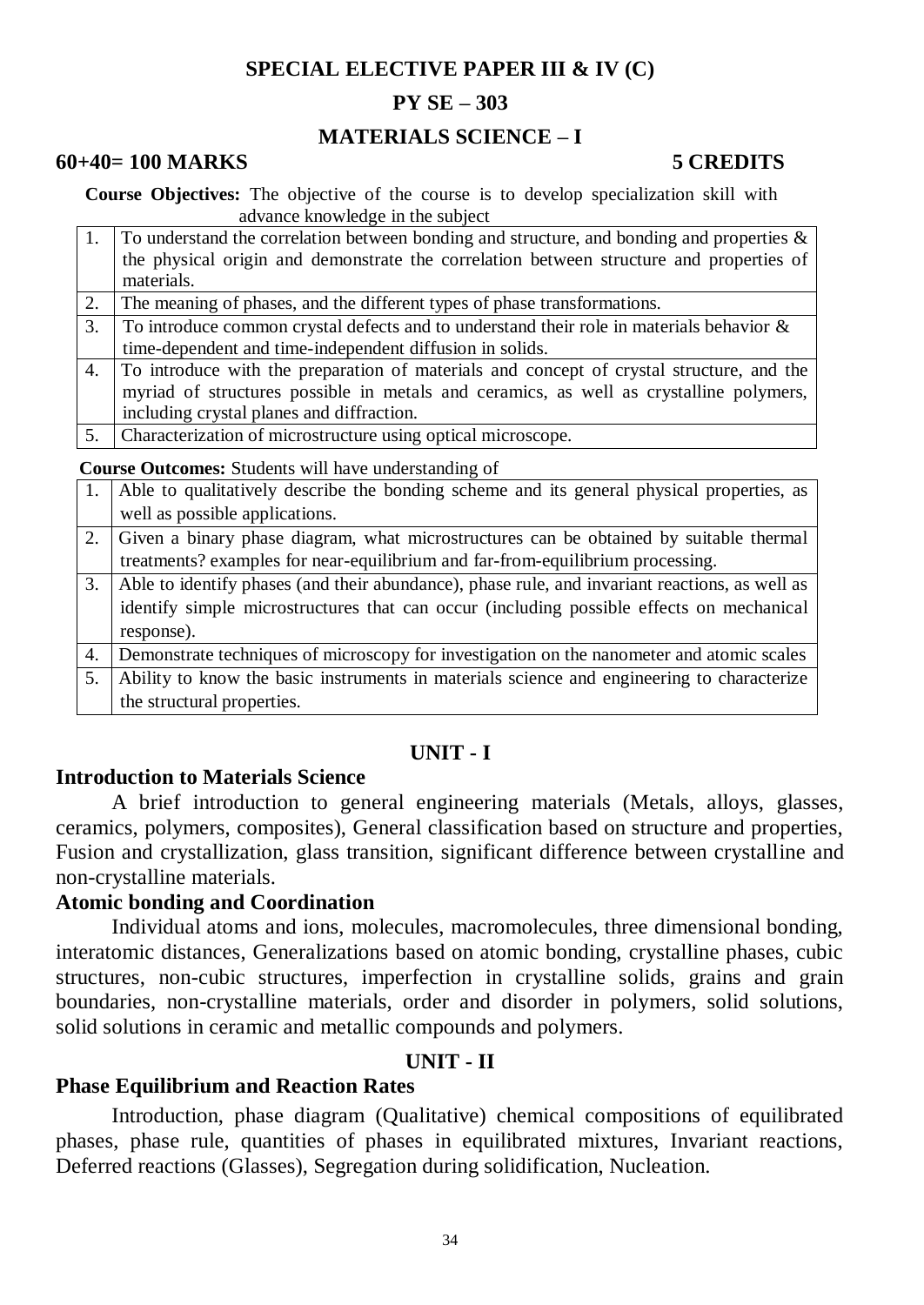## **Diffusion in Materials**

Introduction to kinetics and diffusion, Atomic Vibration, Atomic Diffusion, mechanism of diffusion, macroscopic and microscopic view points, Ficks laws of diffusion, Einstein's relation, (relation between diffusivity and mobility) solution of Ficks second law and its application, Kirkendall effect, diffusion tensors experimental determination of diffusion coefficient.

## **UNIT - III**

# **Preparation of Materials**

Growth of single crystals; vapour  $-$  solid, liquid  $-$  solid, solid  $-$  solid and zone refining process. Preparation of polymers, ceramics, composites and nanomaterials. Introduction to preparation of thin films.

# **Characterization of materials using x-ray diffraction**

Measurement of diffraction pattern of crystals, Inter planar spacing, Diffraction analysis, Determination of Lattice constant.

# **UNIT IV**

# **Micro Structures**

Single phase materials, Grains, ASTM Grain size numbers, Grain growth, phase distributions (Precipitates) - precipitation rates, inter-granular and intra-granular precipitation; phase distribution (Eutectoid Decomposition)- Pearlite, Hypo and Hyper eutectoid microstructures, Isothermal Decomposition of Austenite; modification of microstructures- coalescence, Spheroidization, Martensite, Tempered Martensite; Microstructures within polymers-crystallinity in polymers, polyblends.

# **Optical and Thermal Characterization Techniques**

Electron microscopy, scanning and transmissions, optical microscopy and topography by multiple beam interferometry, brief introduction to Auger, ESCA, FIM and AFM, DTA, DSC and TGA techniques.

## **UNIT – V**

The unit will have four short questions based on the tutorial problems covering all the four units. The students will have to answer any two questions. The samples problems are:

- 1. Which part has the greater stress : (a) a rectangular aluminum bar of 24.6 mm  $\times$ 1.21 in) in cross section, under a load of 7640 kg and therefore a force of 75,000 N (16,800 lb); or (b) a round steel bar whose cross sectional diameter is 12.8 mm (0.505 in), under a 5000 - kg (11,000 lb) load ?
- 2. How much energy is required,  $+$  (or, released,  $-$ ) if 2.6 kg of acetylene  $C_2H_2$ , react with hydrogen to produce ethylene,  $C_2H_4$  ?.
- 3. A plastics molding company buys a phenol formaldehyde raw material that is only two thirds polymerized; that is there is an average of only two -  $CH<sub>2</sub>$  bridges joining each phenol rather than the maximum three.

(a) How many g of additional formaldehyde are required per kg of the above raw material to complete the network formation (that is, to make the phenols fully trifunctional ? (b) How many g of water will be formed in this thermosetting step?

4. For Ag-Cu system. (a) Locate the liquidus and solidus (b) How many phases are present where the two meet?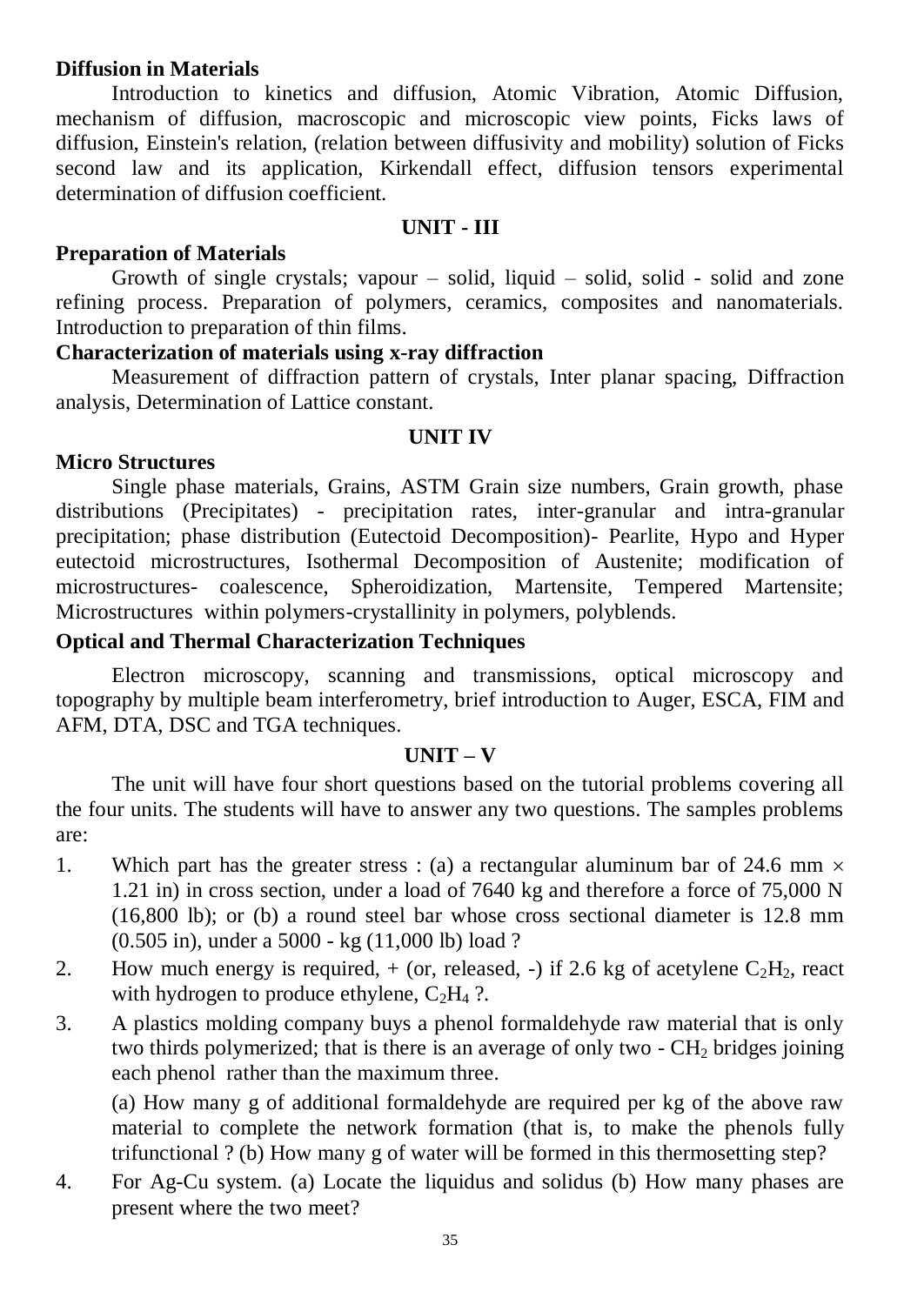- 5. To produce a p-type semiconductor, the third column element boron is doped in pure silicon. The doping is done through a  $B_2$  O<sub>3</sub> vapour phase of partial pressure equal to 1.5 Nm<sup>-2</sup>. This atmosphere is equivalent to surface concentration of 3  $\times$  $10^{26}$  boron atoms per m3. Calculate the time required to get a boron content of  $10^{23}$ atoms per m<sup>3</sup> at a depth of 2 $\mu$ m. The doping temperature is 1100°C and In-Si at this temperature is  $4 \times 10^{-17}$  m<sup>2</sup> S<sup>-1</sup>.
- 6. At 500 °C (7773 k) a diffusion experiment indicates that one out of  $10^{10}$  atoms has enough activation energy to jump out of its lattice site into an interstitial position. At  $600^{\circ}$ C (873 k), this fraction is increased to  $10^{-9}$  (a) what is the activation energy required for this jump? (b) What of the atoms has enough energy at  $700^{\circ}$ C (973 k)?
- 7. Discuss the method of preparation of (one) (i) Alkali halide crystal using Kyropolous technique,
	- (ii)  $BaTiO<sub>3</sub>$  using solid state ceramic method
	- (iii) Polymer blends.
- 8. A diffraction pattern of a cubic crystal of lattice parameter a 3.16  $\AA$  is obtained with a monochromatic X-ray beam of wavelength 1.54  $\AA$ . The first four lines on this values :

| Line                        | $\theta$ (in degrees) |
|-----------------------------|-----------------------|
|                             | 20.3                  |
| $\mathcal{D}_{\mathcal{L}}$ | 29.2                  |
| $\mathcal{R}$               | 36.7                  |
|                             | 43.0                  |

Determine the inter planner spacing and the auller indices of the reflecting planes.

9. From a powder diameter 114.6mm, using X-ray beam of wavelength 1.54 Å, the following 5 values in mm are obtained for a material: 86, 100, 148, 180, 188, 232 and 272.

Determine the structure and the lattice parameter of the material.

- 10. Calculate the density of fully crystalline poly ethylene whose chains are aligned longitudinally. The unit cell is orthorhombic with  $90^\circ$  angles. The unit cell parameters are 0.740 nm, 0.493 nm and 0.253 nm.
- 11. What do you understand by ASTM Grain size numbers? Explain the procedure to obtain it giving examples.
- 12. Discuss the application of DTA, DSC and TGA techniques in the development of material.

In addition to above the tutorial will also consist of solving problems given in the text and reference books.

# **Text and Reference Books**

- Elements of Materials Science and Engineering (Sixth Edition)-Lawrence H., Van Vlacle, Addition Wesley (1989).
- Elements of Solid State Physics-J.P. Shrivastava- Premtice Hall India (2001).
- Materials Science and Engineering-V. Raghwan-Fourth Edition-Prentice Hall (2000).
- The Structure and Properties of Materials Vol. I, II, III, and IV –John Wulff et al. Wiley Eastern Limited.
- Physical Metallurgy Principles Robert E-Reed-Hill, East West Press New Delhi.
- $\triangleright$  Introduction to Solid-A Zroff.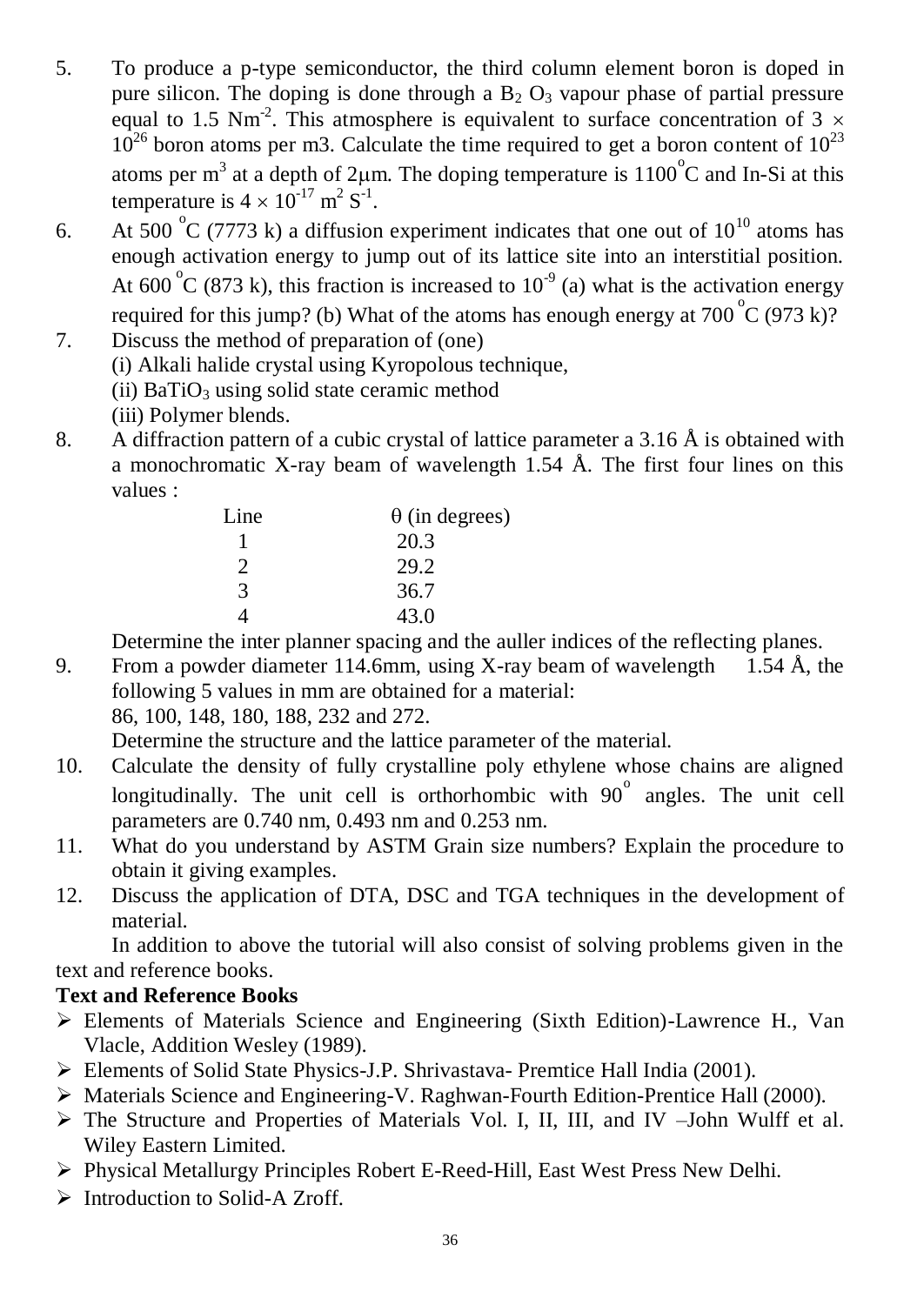- Materials Science and Processes– Hajra Choudhry Indian Book Distribution co.
- $\triangleright$  Materials Science and Engineering-William D. Callister Jr, John Wiley (2001).
- Experiments in Materials Science- E.C. Subbarao, L.K. Swghal, D. Chakraborty, M.F. Merriam and V.Raghavan, Tata McGraw Hill, New Delhi.

# **SPECIAL ELECTIVE PAPERIII & IV (D) PY SE – 304**

# **COMPUTATIONAL PHYSICS – I**

# **60+40= 100 MARKS 5 CREDITS**

**Course Objectives:** The objective of the course is to develop specialization skill with advance knowledge in the subject.

- 1. To become familiar with the numerical methods used in computation and programming using any high level language such as  $C^{++}$ , so that they can use these in solving simple physics problems.
- 2. To give comprehensive exposure to the students regarding associated digital electronics for implementation of computational techniques.
- 3. To apply computational methods to solve problems in physics with representative examples.
- 4. To gain knowledge on integral equations & also to gain familiarity with the numerical solutions of partial differential equations.
- 5 To apply computational methods to solve various problems of Electronics with representative examples.

## **Course Outcomes:** Students will have understanding of

- 1. General concepts and structure of  $C^{++}$  programming for developing computational methods.
- 2. Review of instruments and related electronics used in computer controlled instrumentation. Idea of 8085 and 8086 based microcomputer system their programming and interface.
- 3. Computation and the evolution of phase space as various parameters are changed.
- 4. Solving problems related to propagation of elastic waves in solids, Phase trajectory of chaotic pendulum, Poincare section etc. Using computational techniques.
- 5. To explore application of computational physics in frontier areas of Electronics such as electromagnetic oscillation in LC circuit, Fourier analysis in harmonic waves, circuits having LCR, acceleration of charged particle in cyclotron etc.

# **UNIT – I**

# **Introduction to C++**

General concepts, structure of  $C^{++}$  program, variables and constants, operators and expression, Flow of control, conditional and unconditional loops, Data types, Array, functions, standard Library functions, Programming methodology, type of errors, scientific programmes with examples, organization and handling of files in  $C^{++}$ .

# **UNIT – II**

Interfacing and computer controlled Laboratory, Brief review of instruments used in computer controlled instrumentation : Logic Gates (AND, OR, NOT, NAND, NOR, EXCLUSIVE-OR) and their truth tables, Flip-flops (SR. JK, Master-slave, JK, D,T) counters shift registers, encoders, decoders, multiplexing, demultiplexing, General ideas of 8-bit microprocessors (8085), 8086 based microcomputer system, programming and interfacing with ADC, and DAC, use of IEEE 488 OR RS 232 interfaces with application.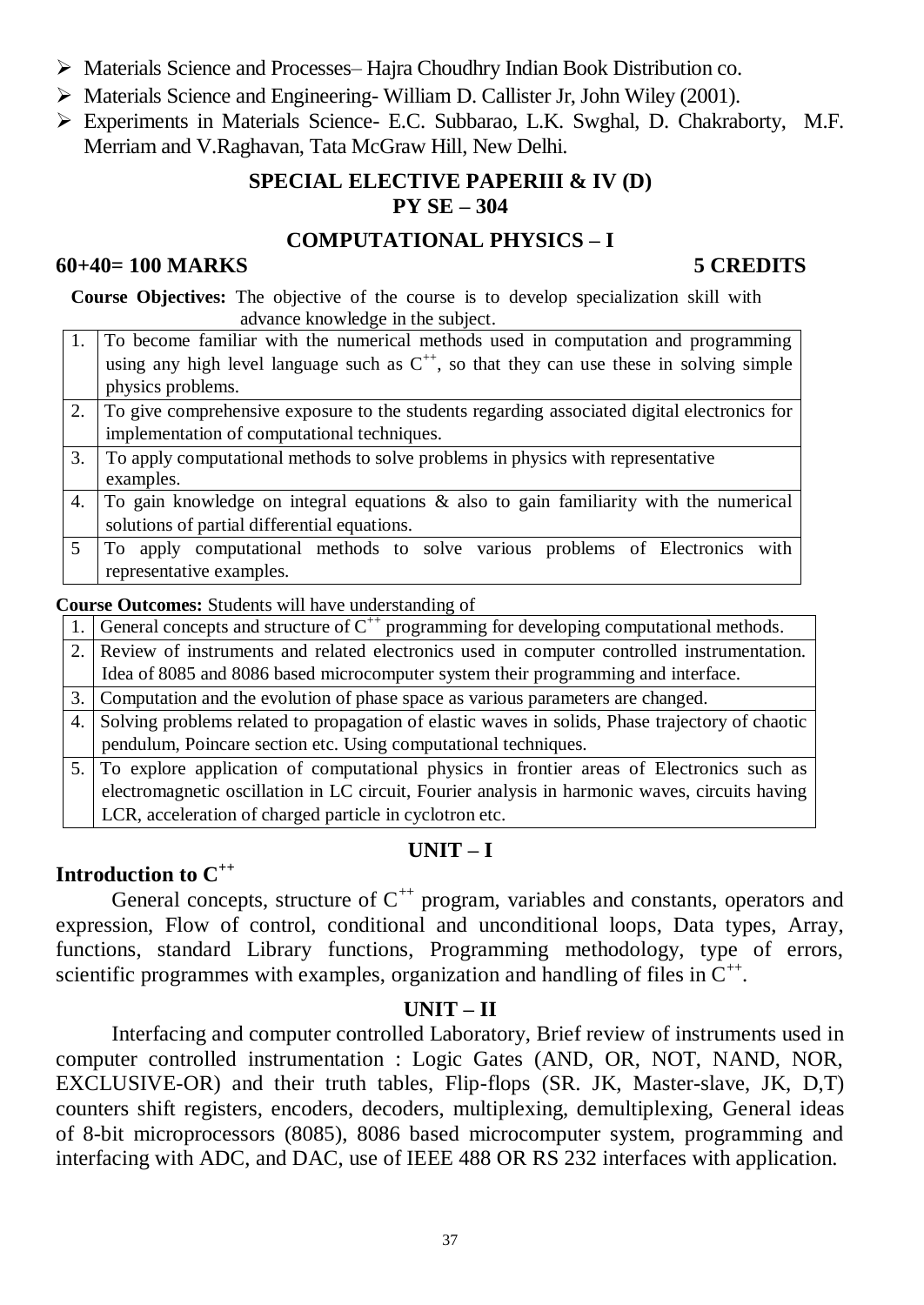# **UNIT – III**

**Computer Application to problems in Physics - I** : (1) propagation of elastic waves in crystalline solid, (2) Bifurcation points of one- dimensional logistic maps using Newton's method, (3) Phase Trajectory of chaotic pendulum, (4) Study of poincare section, (5) Study of motion of charged particle in an Electric field.

# **UNIT – IV**

**Computer Application to problems in Physics - II:** (1) Study of Electronic configuration of any Element, (2) Study of Electromagnetic Oscillation in LC circuit, (3) Study of Fourier Analysis of Harmonic wave, (4) Study of circuit with Inductors, capacitors and Registers, (5) Acceleration of a charged particle in cyclotron.

# **UNIT - V**

This unit will have four short question based on tutorial problems covering all the four units. The students will have to answer any two questions out of four. Some sample problems are:

1. (a) Write a programme to calculate and print roots of a quadratic

 $ax^2+bx+c = 0$  ( $a \ne 0$ ).

- (b) Write a programme to add and multiply two matrices.
- 2. Illustrate the use of function by a program.
- 3. Explain the meaning of latches and multiplexing.
- 4. Using a block diagram explain the computer interfacing of a spectrum analyzer.
- 5. Modeling and simulation of predator and prey problem.
- 6. Charged particle in a magnetic field.
- 7. Study of convection of fluids.
- 8. Discuss Lorentz system and Lorentz attractors.

In addition to above the tutorial will also consist of solving problems given in the text and reference books.

# **Text and Reference Books**

| $\triangleright$ Computational Physics                                           | - R.C. Verma, P.K. Ahluwalia and<br>K.C. Sharma, New Age Publishers<br>(1999)                     |
|----------------------------------------------------------------------------------|---------------------------------------------------------------------------------------------------|
| $\triangleright$ Programming in ANSI C,                                          | - E. Balaguruswami Tata Mc Graw<br>Hill (1994)                                                    |
| $\triangleright$ Numerical Recipes in<br><b>FORTRAN</b>                          | - Press W.H., Teukolsky S.A.<br>Vellerling W.T. and Flannery B.P.<br>(Cambridge Univ. Press 1992) |
| $\triangleright$ Simulation using Personal<br>Computers                          | - Carroll, J.M. (Prentice Hall, 1987)                                                             |
| $\triangleright$ FORTRAN-77 with<br>applications for Scientists<br>and Engineers | - Rama, M. Reddy and Carola,<br>Ziegler.                                                          |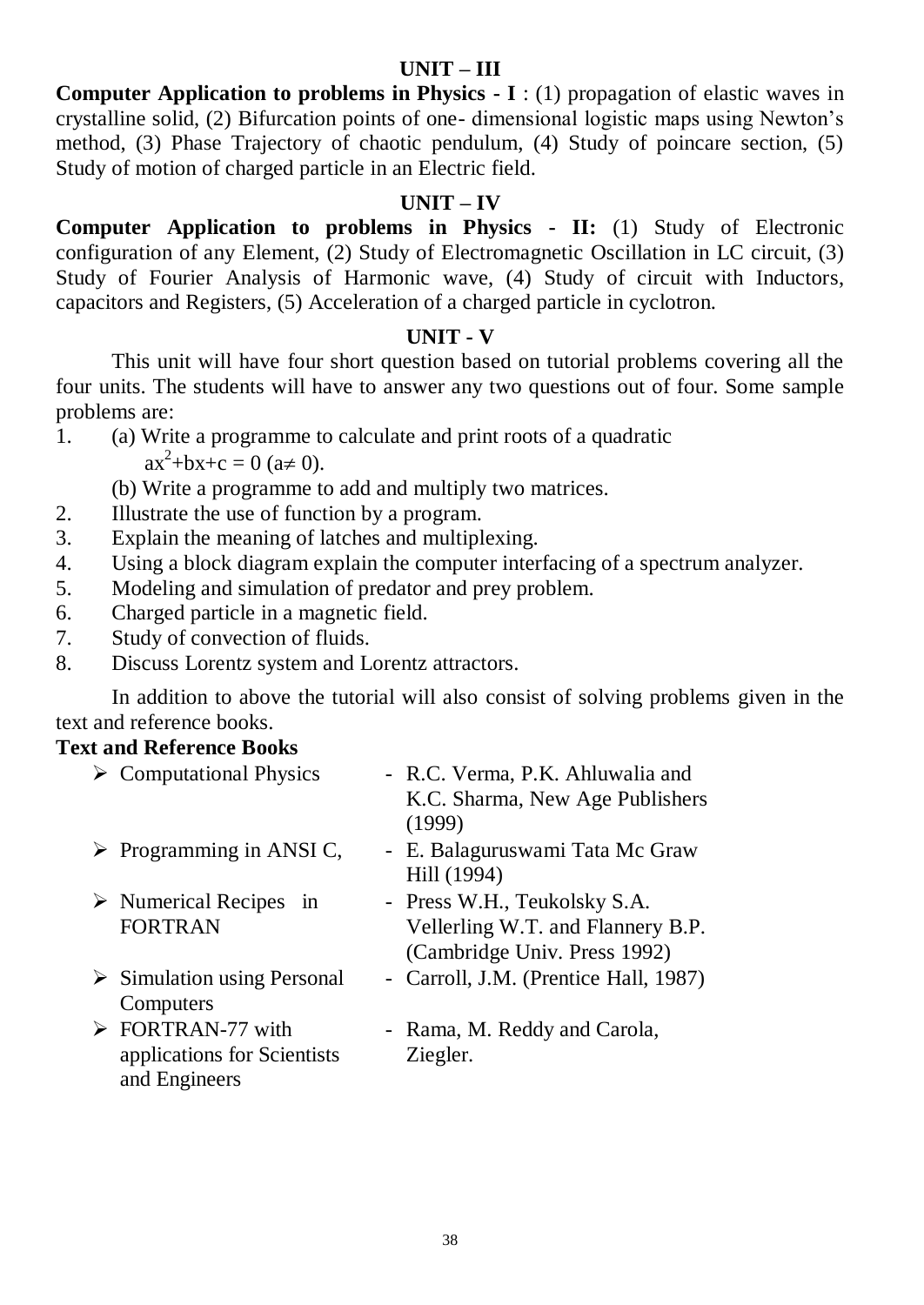|                    | <b>Theory Courses</b>                                  |                         |     |                         |              |                                 | <b>Marking Scheme</b> |     |              |              |
|--------------------|--------------------------------------------------------|-------------------------|-----|-------------------------|--------------|---------------------------------|-----------------------|-----|--------------|--------------|
| <b>Paper Code</b>  | <b>Title of Paper</b>                                  |                         |     | <b>Credits</b>          |              | End<br><b>Semester</b><br>Exam. |                       | CCE |              | <b>Total</b> |
|                    | <b>Core Paper</b>                                      |                         |     | $\overline{5}$          |              |                                 | 60                    |     | 40           | 100          |
| <b>PY C - 401</b>  | <b>Atomic and Molecular Physics</b>                    |                         |     |                         |              |                                 |                       |     |              |              |
|                    | <b>Elective (Any One of the following)</b>             |                         |     | $\overline{5}$          |              |                                 | 60                    |     | 40           | 100          |
| $PY E - 401$       | A - Physics of Lasers and Laser<br><b>Applications</b> |                         |     |                         |              |                                 |                       |     |              |              |
| $PY E - 402$       | <b>B</b> - Non-linear Dynamics                         |                         |     |                         |              |                                 |                       |     |              |              |
| $PY E - 403$       | <b>C</b> - Physics of Nano-materials                   |                         |     |                         |              |                                 |                       |     |              |              |
|                    |                                                        |                         |     |                         |              |                                 |                       |     |              |              |
|                    | <b>Special Elective Papers (Any two)</b>               |                         |     | $\overline{5}$          |              | 60                              |                       |     | 40           | 100          |
| <b>PY SE - 401</b> | <b>A</b> - Condensed Matter Physics - II               |                         |     |                         |              |                                 |                       |     |              |              |
| $PYSE-402$         | <b>B</b> - Electronics - II                            |                         |     |                         |              |                                 |                       |     |              |              |
| $PYSE-403$         | C - Materials Science - II                             |                         |     |                         |              |                                 |                       |     |              |              |
| $PY SE-404$        | <b>D</b> - Computational Physics - II                  |                         |     | $\overline{\mathbf{5}}$ |              | 60                              |                       |     | 40           | 100          |
|                    |                                                        |                         |     |                         |              |                                 |                       |     |              |              |
|                    |                                                        |                         |     | <b>CCE</b>              |              |                                 |                       |     |              |              |
|                    | <b>Practical Courses</b>                               | <b>Credits</b>          | End |                         | <b>Pract</b> |                                 | <b>Seminar</b>        |     | <b>Total</b> | <b>Total</b> |
|                    |                                                        |                         |     | <b>Semester</b>         |              | Record. &                       | related               |     |              |              |
|                    |                                                        |                         |     | Exam.                   | <b>Viva</b>  |                                 | to Pract              |     |              |              |
| $PYL -$            | Lab A                                                  | $\overline{\mathbf{3}}$ |     | 60                      |              | 20                              | 20                    |     | 40           | 100          |
| 401<br>$PYL -$     | Lab B                                                  | $\overline{\mathbf{3}}$ |     | 60                      |              | 20                              | 20                    |     | 40           | 100          |
| 402                |                                                        |                         |     |                         |              |                                 |                       |     |              |              |
| $PYL -$            |                                                        |                         |     |                         |              |                                 |                       |     |              |              |
| 403                |                                                        |                         |     |                         |              |                                 |                       |     |              |              |
| $PYL -$            |                                                        |                         |     |                         |              |                                 |                       |     |              |              |
| 404                |                                                        |                         |     |                         |              |                                 |                       |     |              |              |
| PY PW-             | <b>Project Work</b>                                    | $\overline{2}$          |     | 60                      |              |                                 | 40                    |     |              | 100          |
| 401                |                                                        |                         |     |                         |              |                                 |                       |     |              |              |
| PYS-               | <b>Skill Development</b>                               | $\overline{2}$          |     |                         |              |                                 |                       |     |              |              |
| 401                |                                                        |                         |     |                         |              |                                 |                       |     |              |              |
|                    | <b>Total</b>                                           | $\overline{30}$         |     | 420                     |              |                                 | 280                   |     |              | 700          |

# **M.Sc. PHYSICS FOURTH SEMESTER**

# **CORE PAPER – I PY C - 401 ATOMIC AND MOLECULAR PHYSICS**

# **60+40= 100 MARKS 5 CREDITS**

**Course Objectives:** Objective of this course is to learn the fundamentals of atomic and molecular spectroscopy key for Physics problems. spectroscopy key for Physics problems.  $\overline{\phantom{a}}$ 

| 1. To learn about the intricacies of spectra of Hydrogen-like atoms and alkali metals. Concepts of<br>molecular quantum mechanics. |
|------------------------------------------------------------------------------------------------------------------------------------|
| 2. To understand the details of rotational, spectra of diatomic molecules and elements of microwave<br>spectroscopy.               |
| 3. To know about the vibrational spectra of molecules and elements of IR spectroscopy                                              |
| 4. To equip them with the knowledge of other spectroscopies like UV, Visible, Raman.                                               |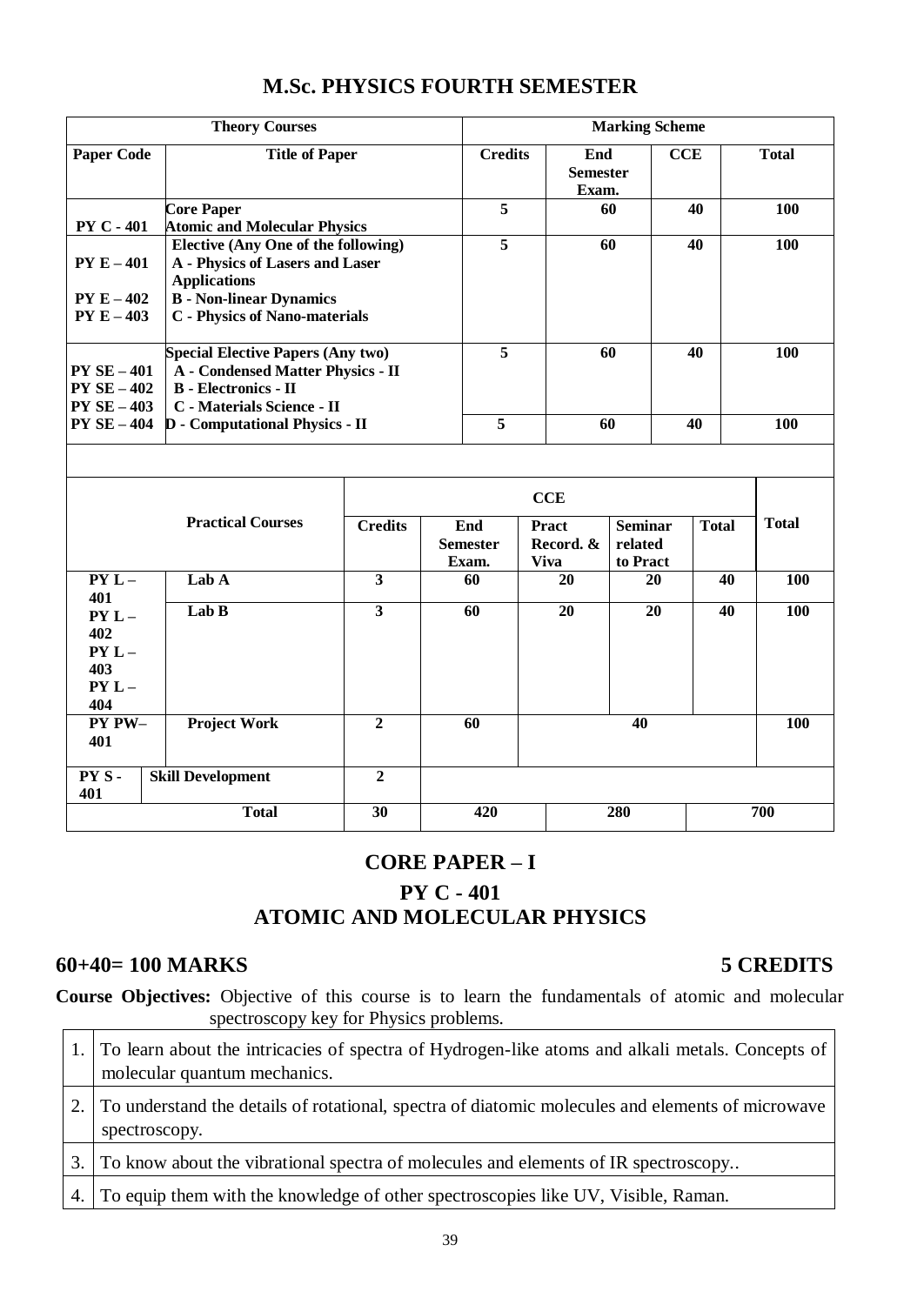5. To learn about PES, PAS, NMR and Mossbauer spectroscopy instrumentation.

**Course Outcomes:** At the end of the course, the student will be

- 1. Able to deal with problems related to Hydrogen-like atomic spectra and alkali metals. Understand coupling schemes and hyperfine structures.
- 2. Able to know the features of molecular quantum mechanics such as Thomas Fermi model, Hartree and Hartree-Fock methods.

3. Able to understand the basics of microwave spectroscopy with rotation of diatomic molecules.

- 4. Able to understand the basics of IR spectroscopy with vibrating diatomic molecules and vibrating –rotator molecule.
- 5. Understand the behavior of atomic and molecular spectra with UV, Visible, Raman, Photoelectron, Photo- acoustic, NMR and Mossbauer spectroscopies.

## **UNIT –I**

Quantum states of one electron atoms Atomic orbitals, Hydrogen spectrum, Pauli's principle. Spectra of alkali elements, spin orbit interaction and line structure of alkali spectra, Methods of molecular Quantum Mechanics, Thomas Fermi Statistical Model, Hartree and Hartree Fock Method. Two electron system, interaction energy in LS and JJ coupling, Hyperfine structure (qualitative), line broadening mechanisms (general ideas).

## **UNIT – II**

Types of molecules, Diatomic linear, symmetric top, asymmetric top and spherical top molecules, Rotational spectra of diatomic molecules as a rigid rotator, Energy level and spectra of non-rigid rotator, intensity of rotational lines.

## **UNIT – III**

Vibrational energy of diatomic molecule, diatomic molecule as a simple harmonic oscillator, Energy levels and spectrum, Morse potential energy curve, Molecules as vibrating rotator, vibration spectrum of diatomic molecule PQR branches IR spectrometer (qualitative).

### **UNIT – IV**

Introduction to ultraviolet, visible and infra-red spectroscopy, Raman spectroscopy: Introduction, Pure rotational and vibrational spectra, Techniques and instrumentation, Stimulated Raman spectroscopy, Experimental techniques: Photo electron spectroscopy, Elementary idea about photo acousticspectroscopy, Mossbauer spectroscopy and NMR Spectroscopy.

### **UNIT –V**

This unit will have four short questions based on tutorial problems covering all the four units. The students will have to answer any two questions out of four. Some sample problems are:

- 1. Write all possible term symbols for the following electron configurations
	- (a)  $[Be]2p3p$  (b)  $[He]2s2p$  (c)  $[Be]2p3d$
	- 2. Normal and anomalous Zeeman effect
	- 3. Paschen Back effect, Stark effect.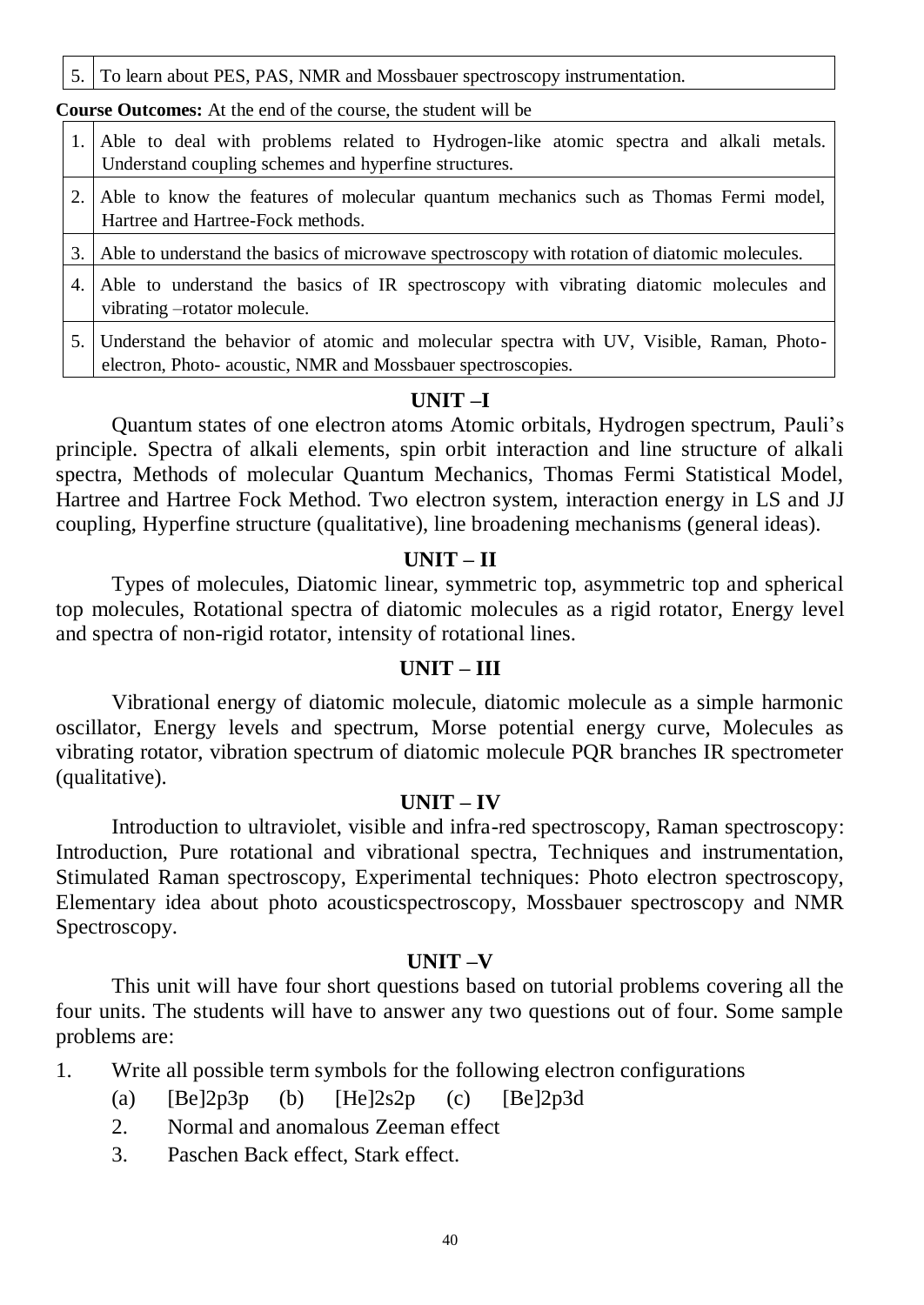- 4. The measured value of the first line  $(J = 0)$  in the rotational spectrum of carbon monoxide is  $3.84235$  cm<sup>-1</sup>. Determine the moment of inertia and bond length of the molecule.
- 5. The data for the  ${}^{1}H^{35}Cl$  molecule are : Bond length  $= 127.5$  pm Bond force constant  $= 516.3$  Nm<sup>-1</sup> Atomic masses:  ${}^{1}$ H = 1.673 × 10<sup>-27</sup>kg, <sup>35</sup>Cl = 58.066 × 10<sup>-27</sup> kg
	- Determine the following
	- (a) The energy of fundamental vibration  $v_0$ .
	- (b)The rotational constant B.
	- (c) The wave numbers of the line  $P_{(1)}$ ,  $P_{(2)}$ ,  $R_{(0)}$ ,  $R_{(1) \text{ and }} R_{(2)}$ .
	- (d)Sketch the expected vibration-rotation
- 6. How many normal models of vibration are possible for the following molecules :
	- HBr,  $0_2$ , OCS (linear), SO<sub>2</sub> (bent), BCl<sub>3</sub>, HC = CH, CH<sub>4</sub>, CH<sub>3</sub>I, C<sub>6</sub>H<sub>6</sub>?
- 7. With which type of spectroscopy would one observe the pure rotational spectrum of  $H<sub>2</sub>$ ? If the bond length of  $H<sub>2</sub>$  is 0.07417 nm. What would be the spacing of the lines in the spectrum?
- 8. Raman Spectrum of Chloroform, CHCl3, molecule shows that Raman lines appear at 262, 366, 668, 761, 1216 and 3019  $cm^{-1}$  on low frequency side of exciting line. Comment of the spectrum.
- 9. The strongest lines in the Infra-red and Raman spectra of nitrous oxide are shown in the table

| $Vcm^{-1}$ | Infra-red               | Raman                  |
|------------|-------------------------|------------------------|
| 589        | Strong; PQR contour     | -                      |
| 1285       | Very strong; PR contour | Very strong; polarized |
| 2224       | Very strong; PR contour | Strong; depolarized    |
|            | Comment on the spectra. |                        |

In addition to above the tutorial will also consist of solving problems given in the Text and References books.

# **Text and Reference Books**

| Introduction to Atomic Spectra           |   | H.E. White          |
|------------------------------------------|---|---------------------|
| Fundamentals of molecular spectroscopy : |   | C.B. Banwell        |
| Spectroscopy vol.I, II & III             |   | Walker and Stanghen |
| Introduction to molecular spectroscopy   |   | G.M. Barrow         |
| Spectra of diatomic molecules            |   | Herzberg.           |
| Molecular spectroscopy                   | ٠ | Jeanne L. Mc Hale   |
| Molecular spectroscopy                   |   | J.M.Brown           |
| Spectra of atoms and molecules           |   | P.F.Bemath.         |
| Modern spectroscopy                      |   | J.M. Halian         |

# **PAPER - II ELECTIVE PAPERS (ANY ONE TO BE OPTED) PY E - 401 II (A): PHYSICS OF LASERS ITS APPLICATIONS 60+40= 100 MARKS 5 CREDITS**

**Course Objectives:** The course aims at imparting knowledge about principle and working of Lasers, and fiber-optic communication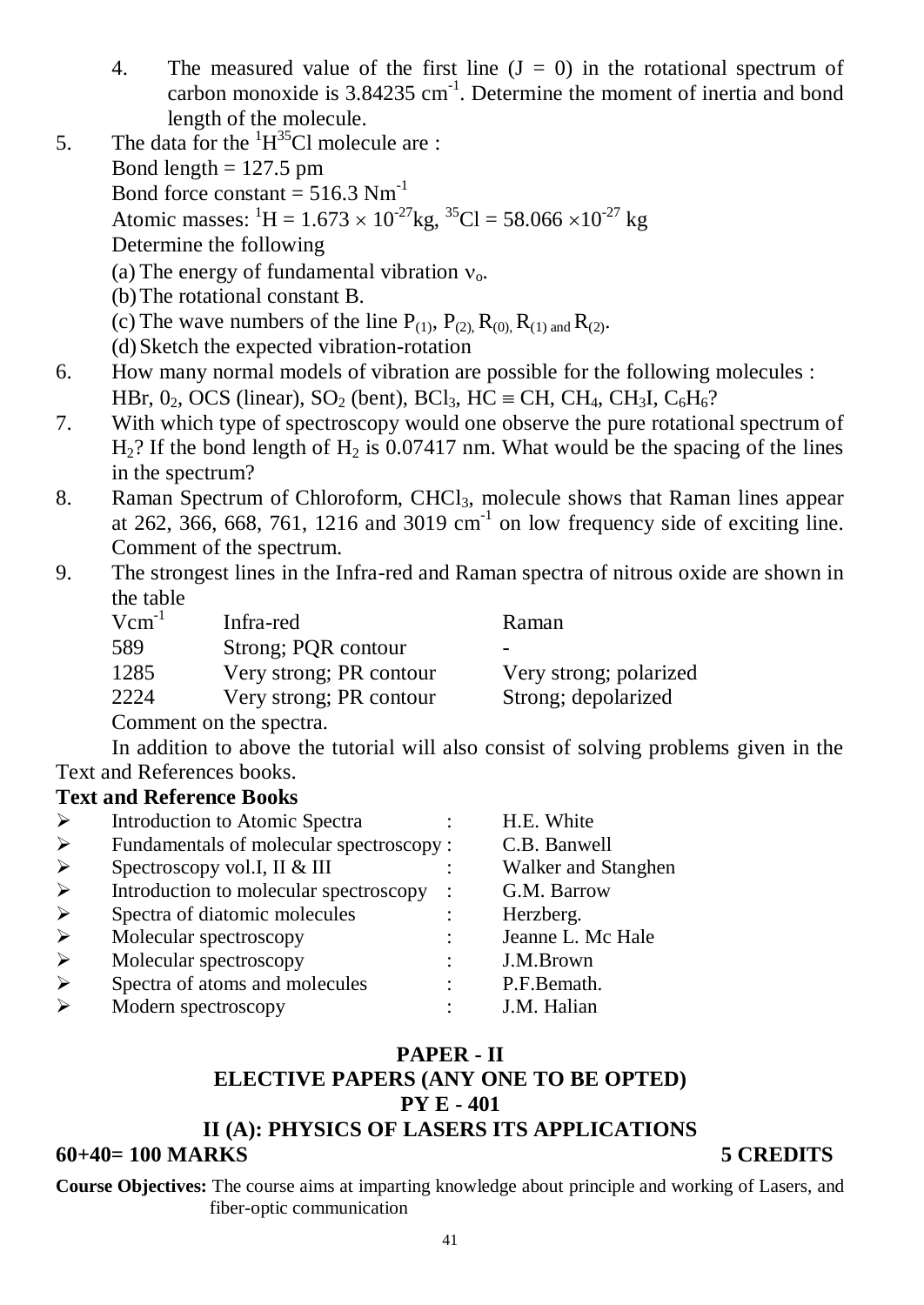| 1. To identify conditions for lasing phenomenon and properties of the laser.            |
|-----------------------------------------------------------------------------------------|
| 2. To classify different types of lasers with respect to design and working principles. |
| 3. Laser florescence and Raman scattering and applications.                             |
| 4. To know about Optical fibers and use of Lasers in optic communication.               |
| 5. To illustrate various aspects of crystal optics and propagation of light.            |

**Course Outcomes:** At the end of the course, the student will be

| . Evaluate conditions for lasing phenomenon and properties of the laser.                                 |  |
|----------------------------------------------------------------------------------------------------------|--|
| 2. To understand various types of Lasers and their applications.                                         |  |
| 3. To know about Laser fluorescence and Raman scattering and their applications.                         |  |
| 4. To understand the Optical fibers and use of Lasers in light wave communication along with the         |  |
| engineering and medical applications.                                                                    |  |
| 5. To understand the basics of crystal optics and propagation of light , electro- optical effects, laser |  |
| induced multiphoton processes, parametric generation, optical stability etc.                             |  |

# **UNIT –I**

Working principle of laser, threshold condition characteristics of laser, Gaussian beam and its properties, optical Resonators, longitudinal and transverse modes of laser cavity, mode selection, gain in a Regenerative Laser cavity.

Rate equations and threshold for 3 and 4 level systems. Q switching, mode locking and obtaing altrashort pulses. Spectral narrowing.

# **UNIT – II**

Ruby laser, He-Ne laser, Nd based lasers, semiconductor lasers, Nitrogen laser,  $CO<sub>2</sub>$ laser, ionlaser Dye laser, chemical laser, excimer laser, Higher power laser systems.

# **UNIT –III**

Laser fluorescence and Raman scattering and their use in ranging and pollution studies; ultra high resolution spectroscopy with laser, and its application in isotope separation, single atom detection and rotational and vibrational level of molecules. Optical fibers, use of lasers in light waves communication. Qualitative treatment of medical and engineering applications of lasers.

# **UNIT – IV**

Crystal optics, propagation of light in a medium with variable refractive index, Electro, optical effect. Non-linear interaction of light with matter, laser induced multiphoton processes, second harmonic generation phase matching, third harmonic generation optical mixing, Parametric generation of light self focusing of light, Frequency mixing in gases and vapours, Optical bistability and optical phase conjugation, Frequency up coversion.

# **UNIT – V**

This unit will have four short questions based on tutorial problems covering all the four units. The students will have to answer any two questions some sample problems are:-

- 1. Calculation of threshold population inversion for laser action in a cavity of given parameters.
- 2. Calculation of gain coefficient.
- 3. Determining line width of laser line.
- 4. Determining line pulse duration in case of Q switched or mode locked laser.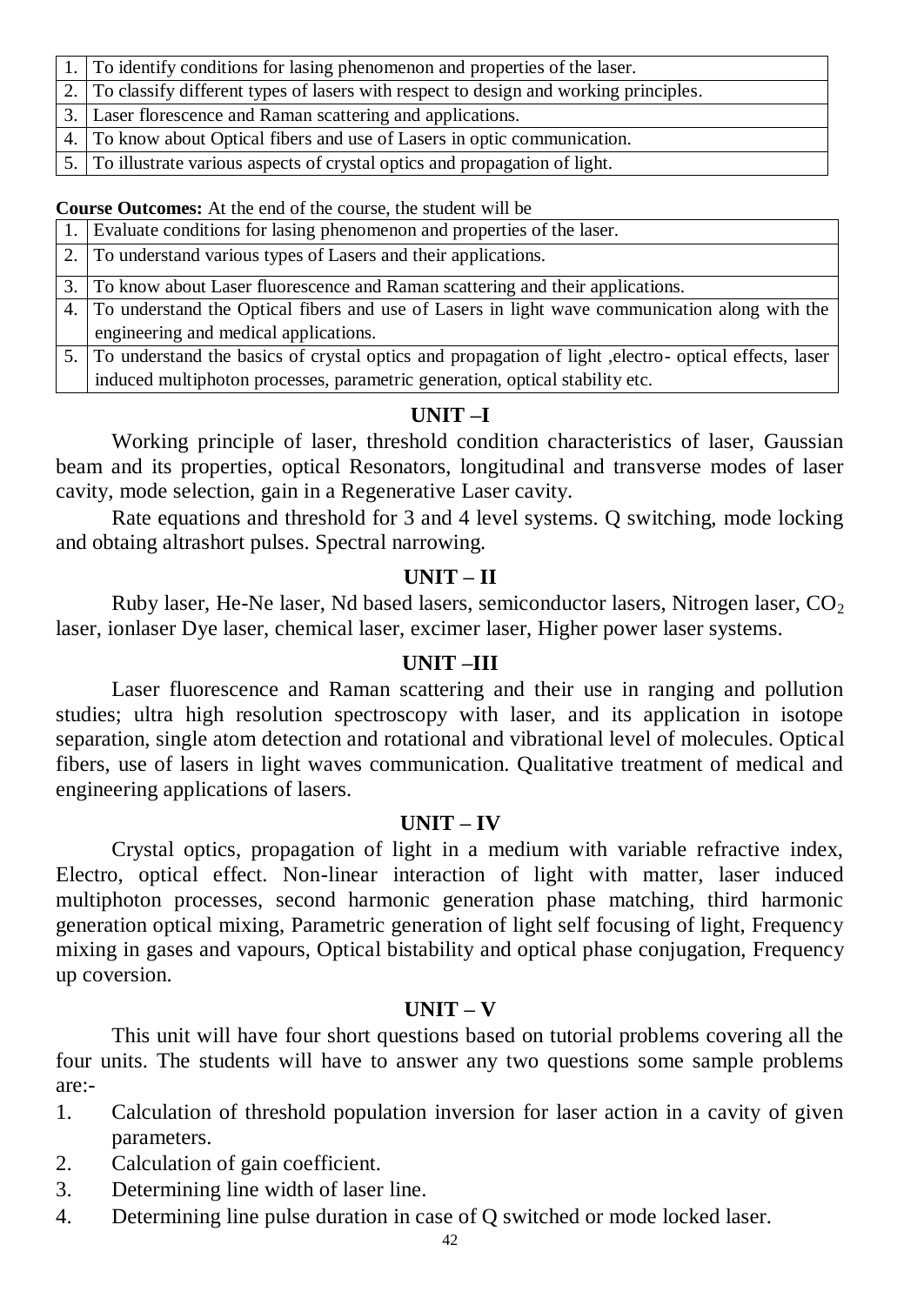- 5. Calculation of power of the laser output in case of certain laser system.
- 6. Tuning of laser in order to obtain- a particular wave length
- 7. Finding distance of an object by laser range finder.
- 8. Determining vibrational levels of molecule by scattering of laser light.
- 9. Calculation of intensity of second harmonic and third harmonic generated by nonlinear interaction of laser light with matter.
- 10. Calculate the wave length separation between the longitudinal modes of a 1530 nm semiconductor laser in which the active layer in  $0-2 \mu m$  long and has a refractive index of 4.0.

In addition to above the tutorial will also consist of solving problems given in the Text and References books.

# **Text and Reference Book**

| $\blacktriangleright$ | Svelte                     | Lasers                        |
|-----------------------|----------------------------|-------------------------------|
| $\blacktriangleright$ | Yariv                      | <b>Optical Electronics.</b>   |
| $\blacktriangleright$ | Demtroder                  | Laser spectroscopy            |
| ➤                     | Letekhov                   | Non-Linear Laser spectroscopy |
|                       | Lasers                     | A.L. Siegman                  |
| $\blacktriangleright$ | <b>Optical Electronics</b> | K.Tyagrajan & A.K. Ghatak.    |

# **PY E - 402 II (B) NONLINEAR DYNAMICS**

# **60+40= 100 MARKS 5 CREDITS**

**Course Objectives:** The aim and objective of the course is to familiarize with the basics of the field of dynamics of nonlinear systems.

|    | Introduction to Dynamical systems.                                               |
|----|----------------------------------------------------------------------------------|
| 2. | Introduction to Dissipative systems.                                             |
| 3. | Introduction to Hamiltonian systems.                                             |
| 4. | Introduction to some advanced topics like Solitons and their types.              |
|    | 5. To identify nonlinear optical phenomenon for applications in optical devices. |

**Course Outcomes:** At the end of Course students will be able to

| 1. Understand basic knowledge of nonlinear dynamical systems, their equations, bifurcations,<br>Poincare section.                                   |
|-----------------------------------------------------------------------------------------------------------------------------------------------------|
| 2. Understand dissipative systems, noninvertible maps, attractors, intermittency, Lyapunov<br>exponents, Henon map and Fractals and their geometry. |
| 3. Learn skills by solving problems on solving nonlinear problems using numerical methods.                                                          |
| 4. Understand Hamiltonian Systems, Integrability, Liouvill's theorem, perturbation techniques,<br>Concept of Chaos and stochasticity.               |

5. Understand advanced topics like Solitons, Sine Gordon and Kartweg devries, Baclund transformation, magnetic monopole and Vortex solitons.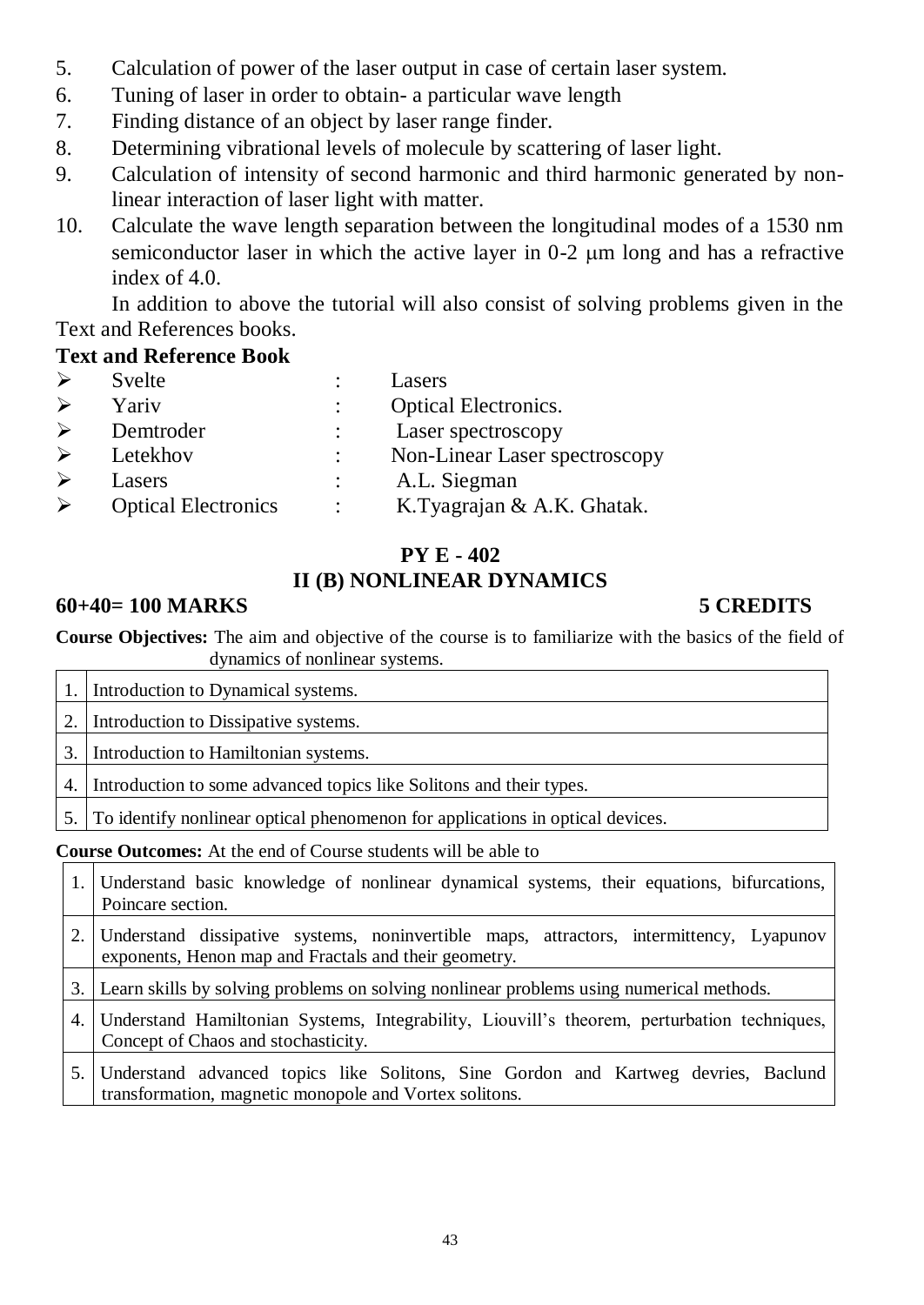# **UNIT – I**

# **Introduction to Dynamical Systems**

Physics of nonlinear systems, dynamical equations of motion, phase space, fixed points, stability analysis, bifurcations and their classifications, Poincare section and iterative maps.

## **UNIT- II**

## **Dissipative Systems**

One-dimensional noninvertible maps, simple and strange attractors, iterative maps, period doubling and universality, intermittency, invariant measure, Lyapunov exponents, higher-dimensional systems, Henon map, Lorenz equation. Fractal geometry, generalized dimensions, examples of fractals.

## **UNIT – III**

## **Hamiltonian Systems**

Inerrability, Liouville's theorem, action-angle variables, introduction to perturbation techniques, KAM theorem, area presserving maps, concepts of chaos and stochasticity.

## **UNIT- IV**

# **Advanced Topics**

Completely integrable systems, Solitons solution, Sine-Gordon and Kartweg devries solitons, Perturbation of solitons, Baclund transformation, Solitons like solutions,  $\phi^4$  theories with both signs, Magnetic monopole and vortex solutions.

# **UNIT - V**

This unit will have four short questions based on tutorial problems covering all the four units. Students will have to answer any two questions out of four. Some sample problems are:

- 1. Saddle Points, solitons and homoclinic orbits.
- 2. Limit cycles.
- 3. Rossten's equations and strange attractors.
- 4. Mandelbrot set.
- 5. Sine Gordon solutions
- 6. Lorentz equations and strange attractor
- 7. Logistic map, period doubling and Lypunov exponents
- 8. Backlund transformations
- 9. Davydov soliton

In addition to above the tutorial will also consist of solving problems given in the Text and References books.

# **Text and Reference Books**

| $\triangleright$ Introduction to Dynamics                         | : Percival and D. Richards            |
|-------------------------------------------------------------------|---------------------------------------|
| $\triangleright$ Nonlinear Dynamics I & II : E.A. Jackson         |                                       |
| $\triangleright$ Introduction to Dynamical Systems : R.L. Devaney |                                       |
| $\triangleright$ Chaos                                            | : Hao Bai-lin                         |
| $\triangleright$ Regular and Stochastic Motion                    | : A.J. Lichtenberg and M.A. Lieberman |
| > CHAOS IN CLASSICAL AND                                          | : M.C. GUTZWILLR, E. Ott, M. Tabor    |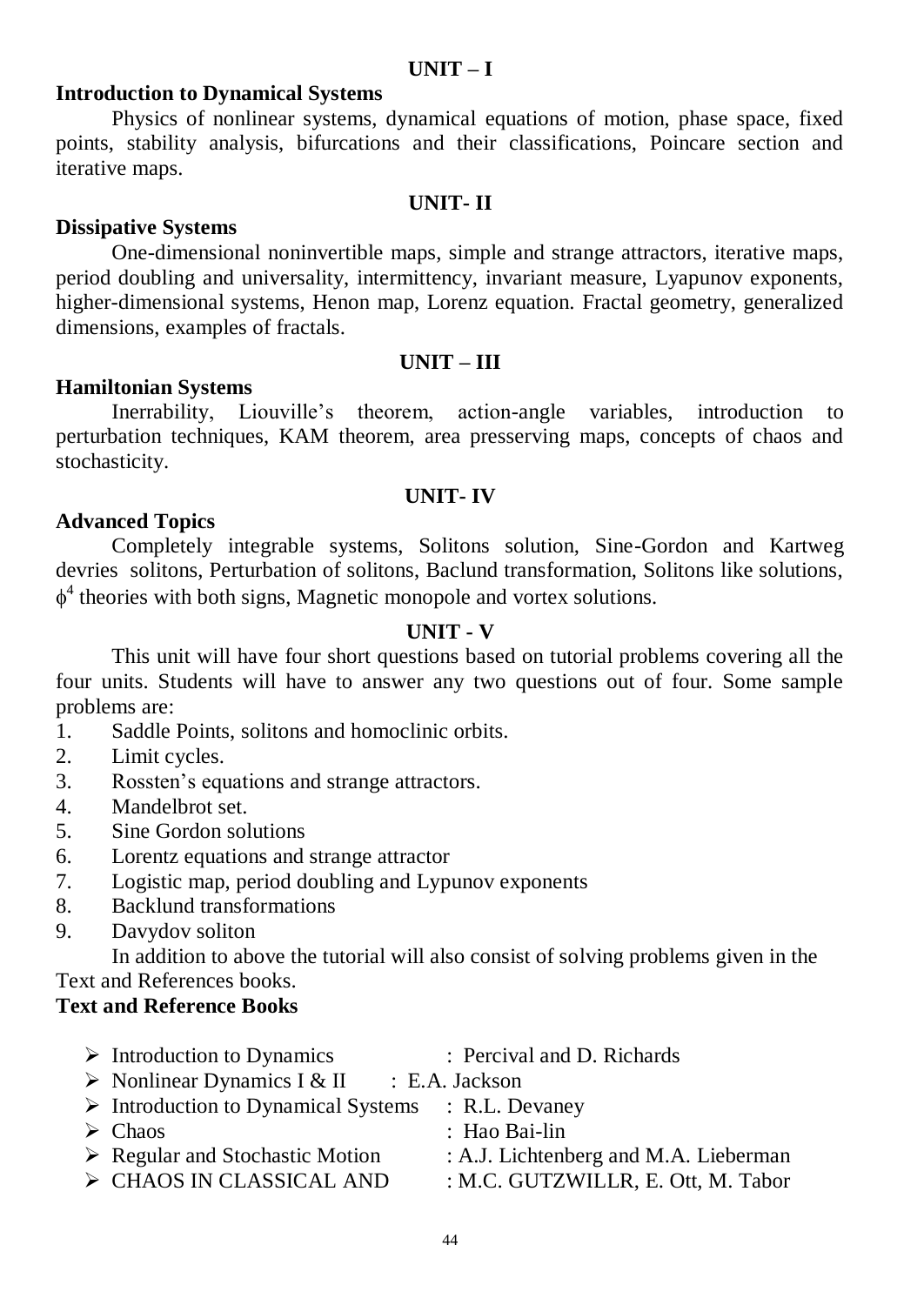# **PY E - 403 II (C) PHYSICS OF NANOMATERIALS**

## **60+40= 100 MARKS 5 CREDITS**

**Course Objectives:** The aim and objective of the course on Physics of Nano-materials is to familiarize with the various aspects related to preparation, characterization and study of different properties of the nanomaterials.

- 1. Define Nanotechnology and outline the various properties of nano materials and their fabrication techniques.
- 2. Able to know the various methods of synthesis of nanoparticles & describe the physical properties.

3. To learn about the techniques of fabrication of MQW & SL structures.

- 4. To equip them with the optical properties and thereby find the nano-size of the experimental samples.
- 5. To learn about the electrical & magnetic properties of nano materials and their applications in different field of science.

**Course Outcomes:**At the end of Course students will able to

1. Understand concept of quantum confinement, electron confinement in deep square well and two and three dimensions, idea of quantum well, dot and wires. 2. Understand quantum well and super lattices, techniques of fabrication of MQW and SL structures. 3. Acquire knowledge of basic approaches like Bottom up and Top down to synthesize inorganic colloidal nanoparticles and their self-assembly in solution and surfaces, Physical properties of nanoparticles. 4. Understand and describe the use of unique optical properties of nanoscale metallic structures using Luminescence and Raman scattering. 5. Understand electrical properties, magnetic materials and stability of nano structures, Various applications and perspectives of nanotechnology in the development of value added new products and devices

## **UNIT-I**

## **Concept of Quantum Confinement**

Free electron theory (qualitative ideas) and its features. Idea of band structure, Metals, insulators and semiconductors, Density of states in bands, Variation of density of states with energy.

Electron confinement in infinitely deep square well, confinement in two and three dimension, Idea of quantum well, quantum wire and quantum dots, classification of nanostructured materials.

## **UNIT-II**

## **Quantum wells and Super lattices**

Energy levels and density of states in quantum wells. Band structure in quantum well, coupling between the wells, multiple quantum well structure, super lattice dispersion relation and density of states, Band structure in super lattice, Types of super lattices.

Techniques of Fabrication of MQW and SL structures (MBE, MOCVD, LPE etc).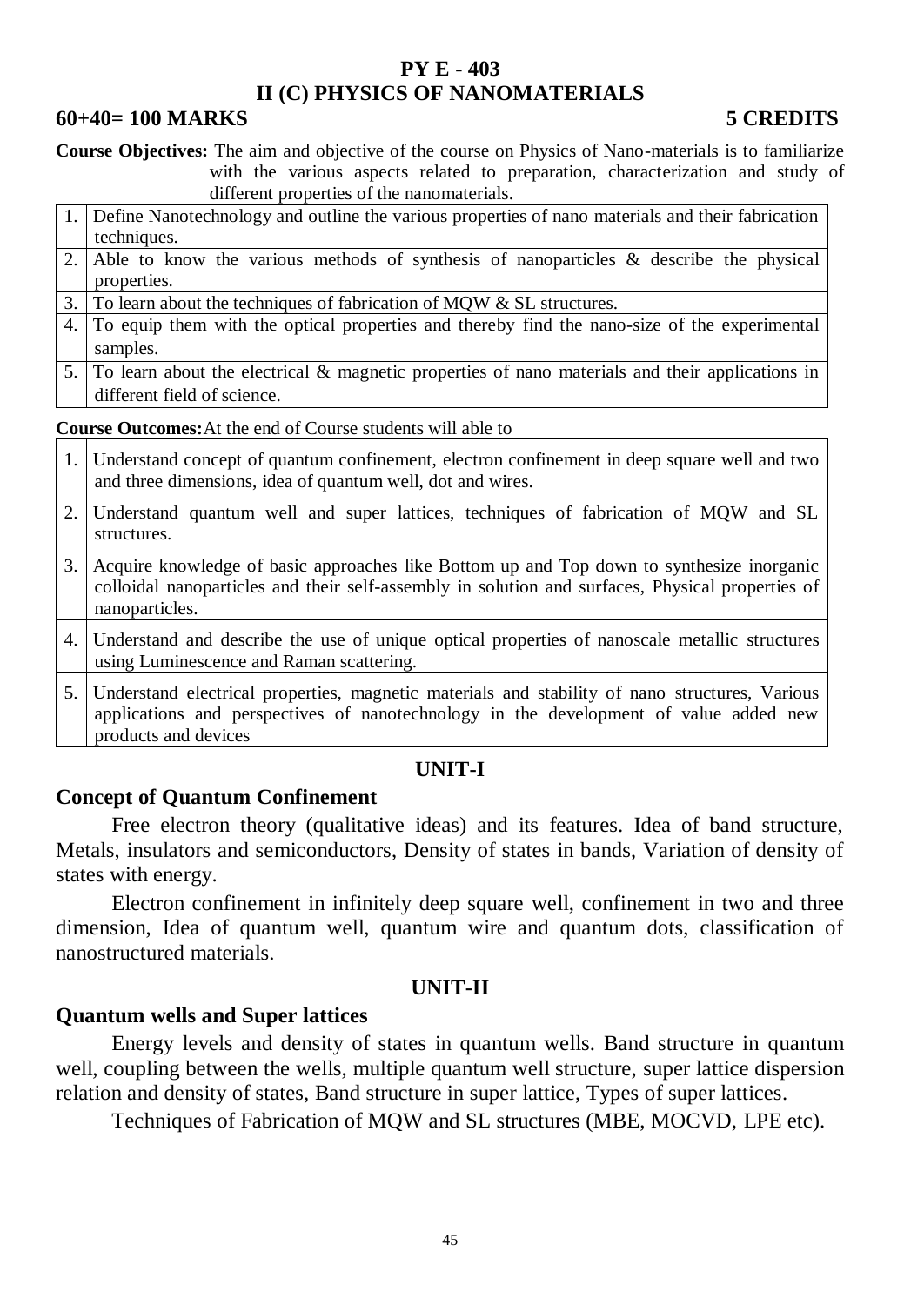# **UNIT-III**

# **Nanoparticles**

Synthesis of nanoparticles: Bottom up: cluster beam evaporation, ion beam deposition, chemical bath deposition with capping techniques; and Top up: Ball milling.

Physical properties of nanoparticles: Impurities and composition surface roughness, structure, thermodynamic properties. Determination of particle size by width of XRD peaks.

# **UNIT-IV**

# **Characteristics of Nanoparticles**

Optical properties: Absorption spectra, luminescence, Raman scattering, spectral response. Determination of particle size by shift in photoluminescence peaks.

Electrical properties of nanoparticles, nanostructured magnetic materials, stability of nanocrystals. Application of nanostructured materials.

# **UNIT-V**

This unit will have four short questions based on tutorial problems covering all the four units. The student will have to answer any two questions out of four. Some sample examples are:

- (1) Density of state function in 1D, 2D and 3D systems.
- (2) Calculation of energy levels and change in band gap in a quantum well of given dimensions.
- (3) Energy difference between two levels in a double QW.
- (4) Variation of specific heat with size of crystal.
- (5) Calculation of crystal size from XRD peaks.
- (6) Calculation of crystal size from PL peaks.

In addition to above the tutorial will also consist of solving problems given in the Text and References books.

# **Text and References Books**

- $\triangleright$  Nanotechnology Molecularly designed material by Gan-Moog, Chow, Kenneth. E Gonsalves, AmericanChemical Society.
- Quantum dot Heterostructure by D. Bimerg, M. Grundmann and N.N. Ledentsov John Wiley and sons 1998.
- Nanotechnology: Molecular Speculations on global abundance by B.C. Gran dall MIT Press 1996.
- Physics of low dimensional semiconductors by John W. Davies, Cambridge Univ. Press 1999.
- Physics of semiconductor nanostructures by K.R. Jain Narosa 1999
- Nano-fabrication and bio-systems: Integrating materials science engineering Science and biology by Harvey C. Hoch, Harold G. Craighead and Lynn Jelinski, Cambridge Univ. Press- 1996.
- Nano particles and nano structured films: Preparation, characterization and application, Ed. J. H. Fendler, Jhon Wiley and sons 1998.
- Wave mechanics applied to semiconductor heterostructures by Gerald Bastard.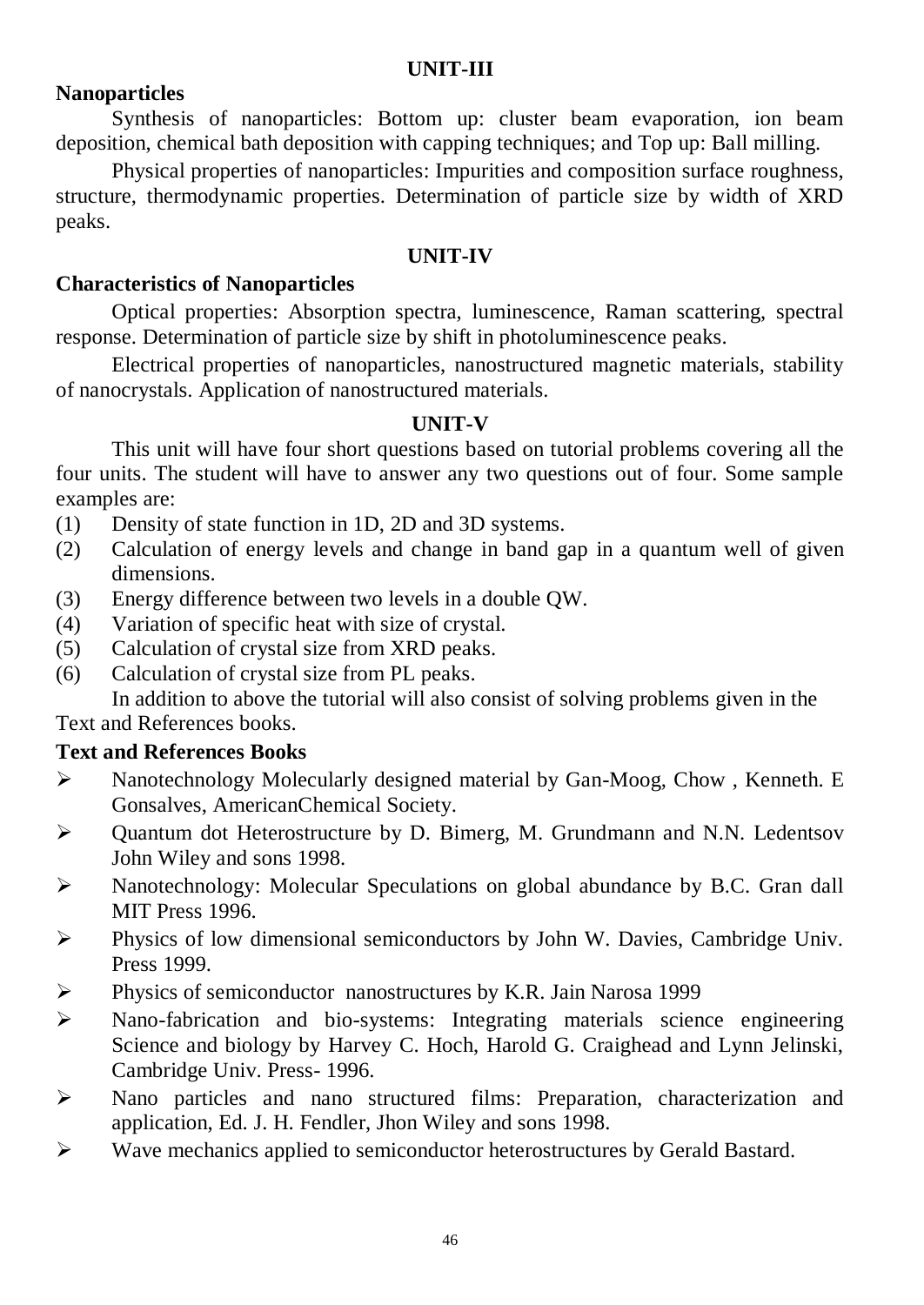# **PAPERS III & IV**

# **SPECIAL ELECTIVE PAPERS (ANY TW0 TO BE OPTED) PY SE - 401**

### **III & IV (A) CONDENSED MATTER PHYSICS – II 60+40= 100 MARKS 5 CREDITS**

**Course Objectives:** The objective of the course is to develop specialization skill with advance knowledge in the subject.

| 1. To get familiarized with the different parameters associated with superconductivity and the |  |
|------------------------------------------------------------------------------------------------|--|
| theory of superconductivity, idea of high temperature superconductivity.                       |  |

2. Able to understand point defects, and color centers.

3. To differentiate the structure and symmetries of liquids, idea of quasi crystals.

4. To equip them with the knowledge of types of CNT's and its applications.

5. To learn about disordered and amorphous solids, Atomic correlation function and structural descriptions of glasses and liquids.

**Course Outcomes:** After the completion of this course, students will be

1. Able to differentiate between type-I and type-II superconductors and their theories and explain the behavior of superconductors, applications and high temperature superconductivity.

2. Understand the point defects, shallow impurity states and color centers.

3. Understand structure and symmetries of liquid crystals, quasi crystals, Penrose lattice.

- 4. Understand the physical and chemical properties of carbon nanotubes, methods of synthesis of nano structures, quantum size effect.
- 5. Understand the crystalline, non- crystalline materials, disorder in condensed matter, atomic correlation, glasses and liquids, Anderson model, and amorphous semiconductors.

# **UNIT – I**

Interaction of electrons with acoustic and optical phonons, polarons, Superconductivity: Manifestations of energy gap, Cooper pairing due to phonons, BCS theory of superconductivity, Ginsburg –Landau theory and application to Josephson Effect: d-c-Josephson effect, a-c Josephson Effect, macroscopic quantum interference. Vortices and type II superconductors, high temperature superconductivity (elementary).

## **UNIT – II**

Point defects: Shallow impurity states in semiconductors. Localized lattice vibrational states in solids, vacancies, interstitial and color centers in ionic crystals.

Structure and symmetries of liquids, liquid crystals and amorphous solids. Aperiodic solids and quasicrystals; Fibonaccy sequence, penrose lattice and their extension to 3-dimensions.

## **UNIT – III**

Special carbon solids; fullerenes and tubules, formation and characterization of fullerenes and tubules. Single wall and multi -wall carbon tubules. Electronic properties of tubules. Carbon nanotubes based electronic devices. Definition and properties of nanostructured materials. Methods of synthesis of nanostructures materials. Special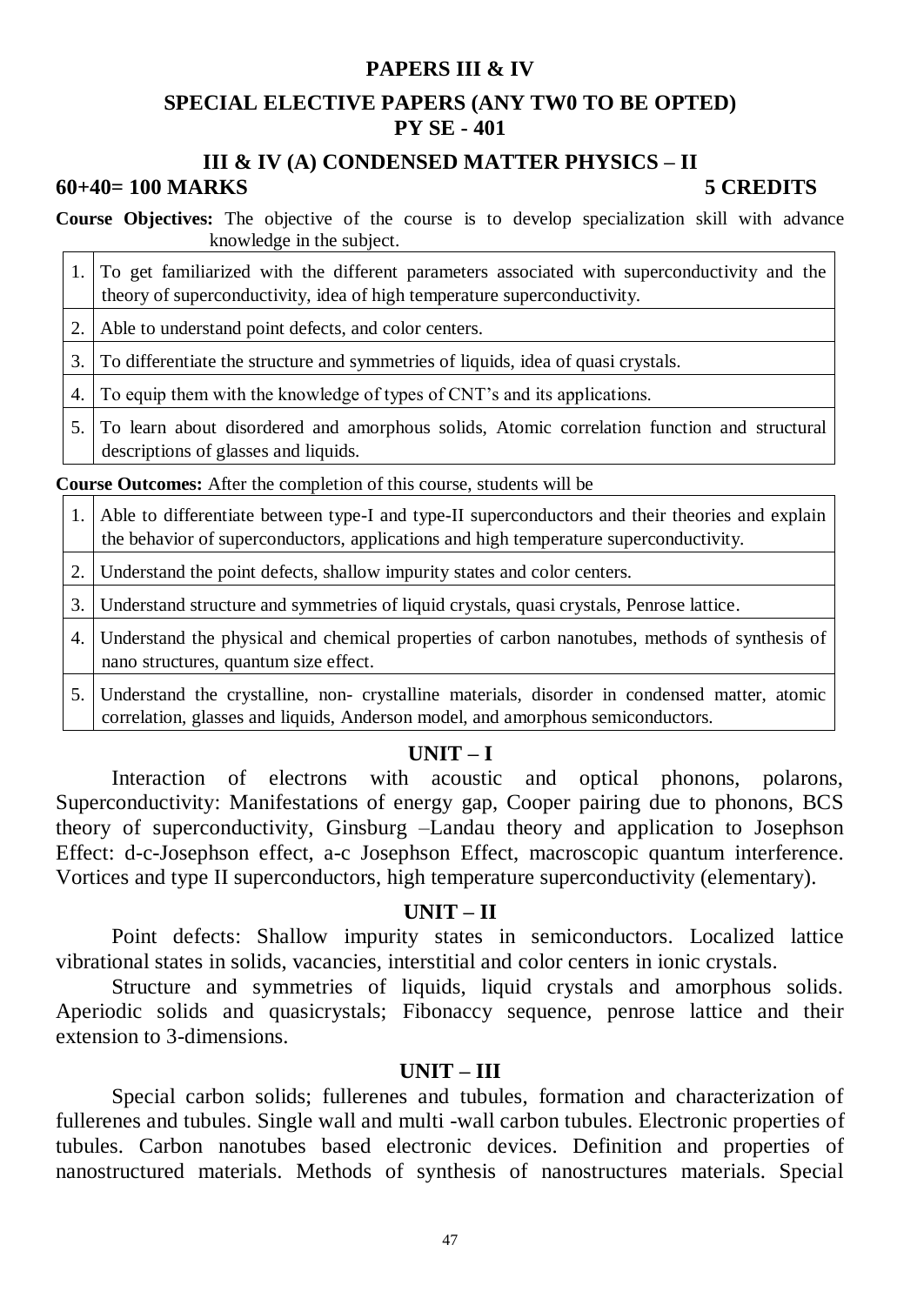experimental techniques for characterization of nanostructured materials. Quantum size effect and its applications.

# **UNIT - IV**

Disorder in condensed matter, subsitutional, positional and topographical disorder, short and long range order, Atomic correlation function and structural descriptions of glasses and liquids.

Anderson model for random systems and electron localization, mobility edge, qualitative application of the idea to amorphous semiconductors and hopping conduction.

# **UNIT - V**

This unit will have four short question based on tutorial problems covering all the four units. The students will have to answer any two questions out of four. Some sample problems are:

- 1. Draw diagrams showing some possible two-phonon processes in which a neutron enters with momentum p and leaves with momentum P'. In labeling the diagrams take due account of the conservation law.
- 2. The average rate of dissipation of energy for an electromagnetic wave is  $W = \langle$ E.J.> where the average is over a complete cycle. Show that

$$
W = (\omega \epsilon_2 / 8\pi) E_0 2 = \sigma E_0^2 / 2 = \sigma_1 E^2
$$

3. How do the (2l+1) fold degenerate energy levels of a free atom split up in a crystal field invariant to all proper rotations which transform a cube into itself? The free atom is invariant to operations of the (infinite) rotation group. The characters of the irreducible representations of this group are

$$
\lambda^{(1)}(\varphi) = \sin(1 + \frac{1}{2}) \, \phi / \sin \phi / 2
$$

The point group of the crystal field has 24 elements in five classes and hence also five irreducible representations. Set up character table for this group

- 4. (a) Show whether periodicity can exist together with a periodicity in a structure (b) What is golden mean ratio? How it is relevant to quasi crystals.
- 5. Band structure formula for crystals is not quite valid for Nanostructure, why?
- 6. Distinguish between crystalline, amorphous solids and liquids.
- 7. What are onion carbon structures? How are they related with fullerene?
- 8. Calculate the lifetime of electrons and holes in a semiconductor with recombination centers (acceptors with levels  $E_R$  in the energy gap) treat explicitly the limits of large and small defect concentration  $n_r$ . Discuss the recombination mechanism in both cases. Compare the two possible definitions: $\delta n(t) - \exp(-t/\tau)$  (decay time) and  $\delta n = G \tau$  (steady state).
- 9. The carbon nanotubes can be both semiconducting and metallic why?

In addition to above the tutorial will also consist of solving problems given in the Text and References books.

# **Text and References Books**

| $\triangleright$ Crystal Structure Analysis            |                      | Burger                      |
|--------------------------------------------------------|----------------------|-----------------------------|
| $\triangleright$ The Physics of Quasicrystals,         |                      | Eds.Steinhardt and Ostulond |
| $\triangleright$ Hand Book of Nanostructured Materials | $\sim 1000$          | Ed. Hari Singh Nalwa        |
| $\triangleright$ And Nanotechnology (Vol. 1 to 4)      |                      |                             |
| $\triangleright$ Quantum Theory of Solid State         |                      | Callaway                    |
| $\triangleright$ Theoretical Solid State Physics       | $\ddot{\phantom{a}}$ | Huang                       |
| $\triangleright$ Quantum Theory of Solids              |                      | Kittle                      |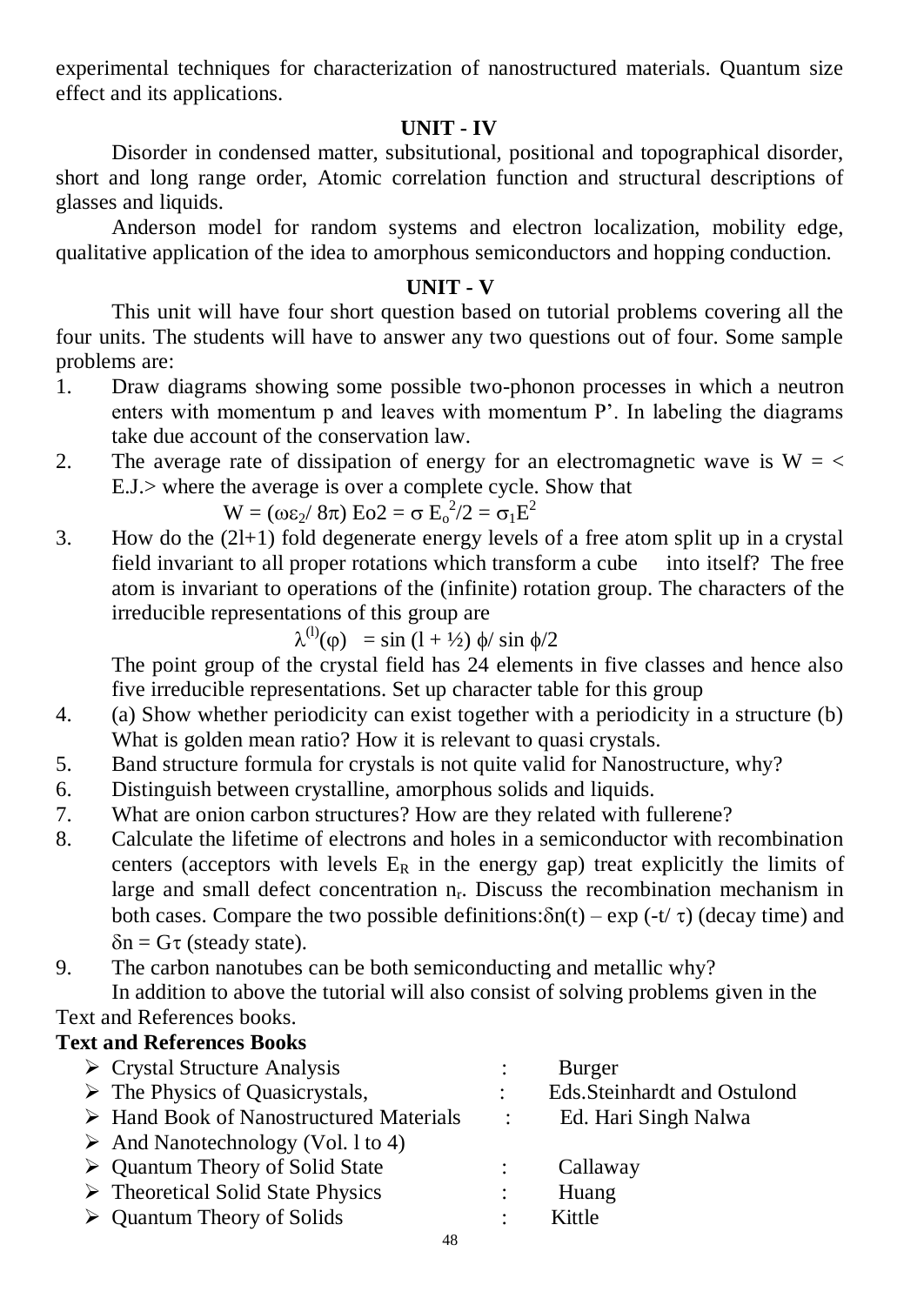| $\triangleright$ Introduction to Solid State Theory            |                      | Madelung              |
|----------------------------------------------------------------|----------------------|-----------------------|
| $\triangleright$ Solid State Physics                           |                      | J.P. Shrivastava      |
| $\triangleright$ X-ray Crystallography                         |                      | Azaroff               |
| $\triangleright$ Elementary Dislocation theory                 | $\ddot{\phantom{a}}$ | Weertman and Weertman |
| $\triangleright$ Crystallography for Solid State Physics       | $\ddot{\cdot}$       | Verma and Shrivastava |
| $\triangleright$ Solid State Physics                           |                      | Kittel                |
| $\triangleright$ Elementary Solid State physics                |                      | M. Ali Omar           |
| $\triangleright$ Structure and Properties of Liquid Crystals : |                      | Lev M.Blinov          |
| $\triangleright$ Solids                                        |                      | H.C. Gupta            |

## **SPECIAL ELECTIVE PAPER PY SE - 402 III & IV (B) ELECTROINCS – II**

# **60+40= 100 MARKS 5 CREDITS**

**Course Objectives:** The objective of the course is to develop specialization skill with advance knowledge in the subject.

| 1. To introduce with various aspects of digital communication,                         |
|----------------------------------------------------------------------------------------|
| 2. To introduce with noise in digital communication systems.                           |
| 3. To introduce with computer communication systems.                                   |
| 4. To introfuce with 8086 microprocessor and assembly language programming.            |
| 5. To learn about 8086 connection timings, Interrupts, Digital and Analog interfacing. |

**Course Outcomes:**At the end of Course students will be able to

1. Understand digital communication systems such as PM, PAM, PCM, Delta modulations.

2. Understand digital modulation techniques like BPSK, DPSK, QPSK, PSK FSK etc.

- 3. Understand noise in pulse code and delta modulation systems, various noise parameters, signal to noise ratio.
- 4. Understand computer communication systems, types of networks, design of networks, mobile and satellite network.
- 5. Understand 8086 architecture and functioning, its assembly language programming, 8086 connection timings, Interrupts, digital and analog interfacing, elementary idea of Pentium processors.

# **UNIT-I**

# **Digital Communication**

Pulse-Modulation Systems: Sampling theorem- Low pass and Band pass Signals, PAM, Channel Bandwidth for a PAM signal, Natural sampling, Flat-Top sampling, Signal recovery through Holding, Quantization of signal, Quantization, Differential PCM, delta Modulation, Adaptive Delta Modulation, CVSD.

Digital Modulation techniques: BPSK, DPSK, QPSK, PSK, QASK, BFSK, FSK, MSK.

# **UNIT-II**

Noise in pulse code and Delta modulation systems: PCM transmission, calculation of Quantization noise, output-signal power, Effect of thermal noise, Output signal to noise ratio in PCM,DM, Quantization noise in DM, output signal power, DM output-signal –to Quantization- noise ratio. Effect of thermal noise in Delta modulation, output signal- noise ratio in DM.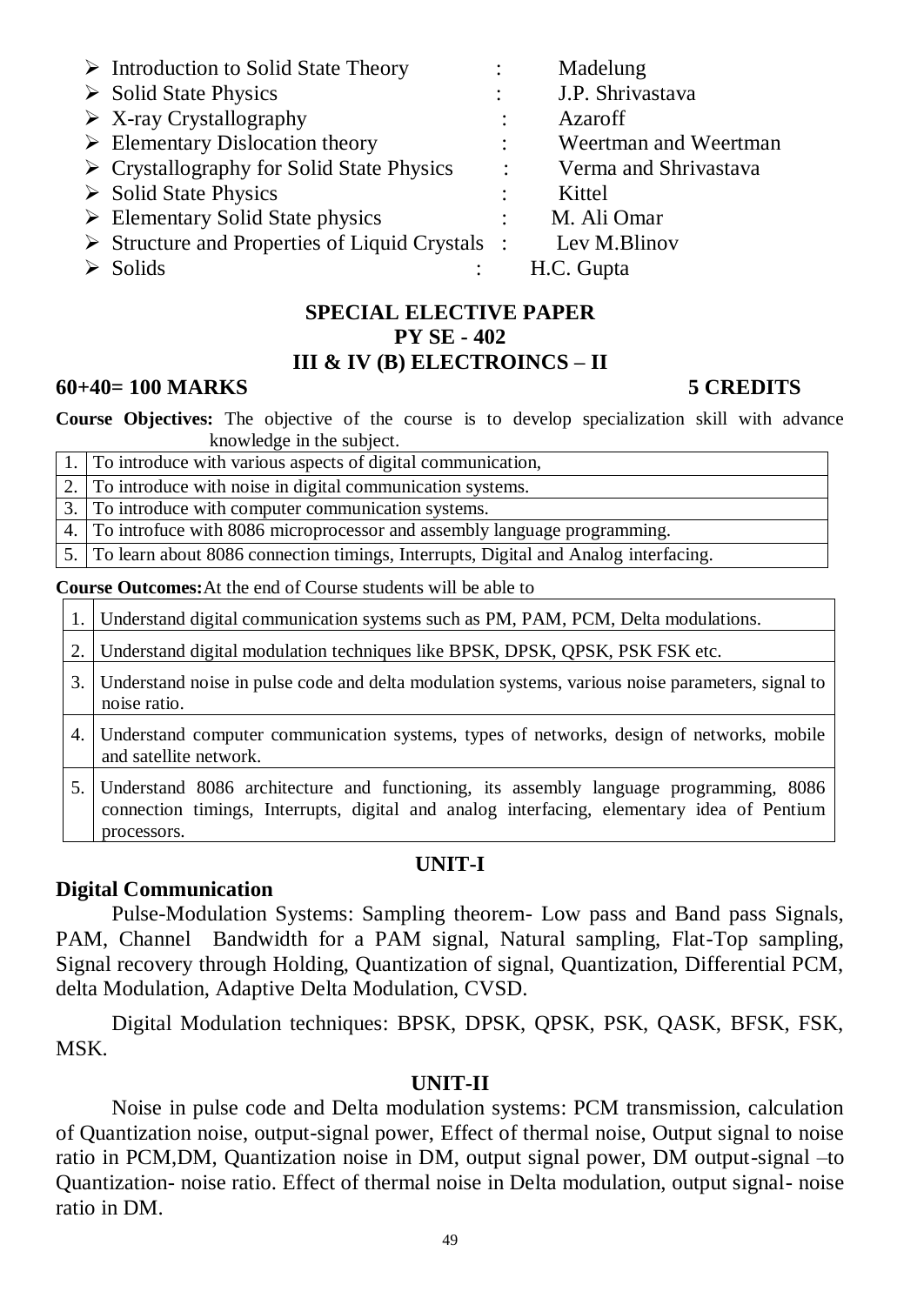Computer communication systems: Types of networks, Design of a communication network, examples TYMNET, ARPANET, ISDN, LAN.

**Introduction to Mobile radio and satellites**: Time division multiple Access (TDMA), Frequency Division Multiple Access (FDMA), ALOHA, Slotted ALOHA, Carrier Sense Multiple Access (CSMA) Poisson distribution, protocols.

# **UNIT-III**

Introduction to 8086, Microprocessor chip, Internal Architecture, Introduction (Basics of) to Programming of 8086 and Assembly language. Programme development steps. Construction of machine code for 8086 Instructions, writing a programme for use with assembler, Assembly language program development tools.

Assembly Language Programming Technique: Simple sequence programmes. Basic idea of flags and jumps, While – Do, IF- THEN, IF –THEN-ELSE structure based simple programs. Writing and using Assembler Macros.

# **UNIT – IV**

8086 System Connection Timings : 8086 Hardware Review, Addressing Memory and ports in microcomputer system , Basic Idea about Timing parameters, Minimum mode waveform and calculation for access time.

**Interrupts:** 8086 Interrupts and Interrupts response with some hardware applications.

**Digital and Analog Interfacing of 8086**: Methods of parallel data transfer, single Handshake I/O, Double Handshake Data transfer. 8255 Handshake applications:Lathe control and speech synthesizer. Display and keyboard interfacing with 8279, D/A interfacing with microcompiler, A/D interfacing (introduction)

Elementary Idea about 80816, 80286, 80386 to Pentium processors.

# **UNIT - V**

This unit will have four short question based on tutorial problems covering all the four units. The students will have to answer any two questions out of four. Some sample problems are:

- 1. Explain the meaning of pulse code modulation. Draw one complete cycle diagram. Draw one complete cycle of some irregular waveform and show it is quantized using eight standard pulses.
- 2. Efficiency of PCM
- 3. Noise in PCM system
- 4. Signal to noise ratio in time division multiplexed PAM systems.
- 5. Program for creating a delay loop using 16 bit register pair.
- 6. Program for 8086 in Assembly Language using IF-THEN-ELSE structure.
- 7. Debugging Assembly Language Programs for 8086 up with simple examples.
- 8. Assembly Language for interrupts procedure in 8086.

In addition to above the tutorial will also consist of solving problems given in the Text and References books.

# **Text and References Books**

- $\triangleright$  Principles of communication system : Taub & Schilling (1994) II Edition
- > Communication systems : Simon Haylein III Ed.
- -
- $\triangleright$  Microprocessors and Interfacing : Douglas Hall  $2^{nd}$  Ed. (1992)
- $\triangleright$  Programming and Hardware
-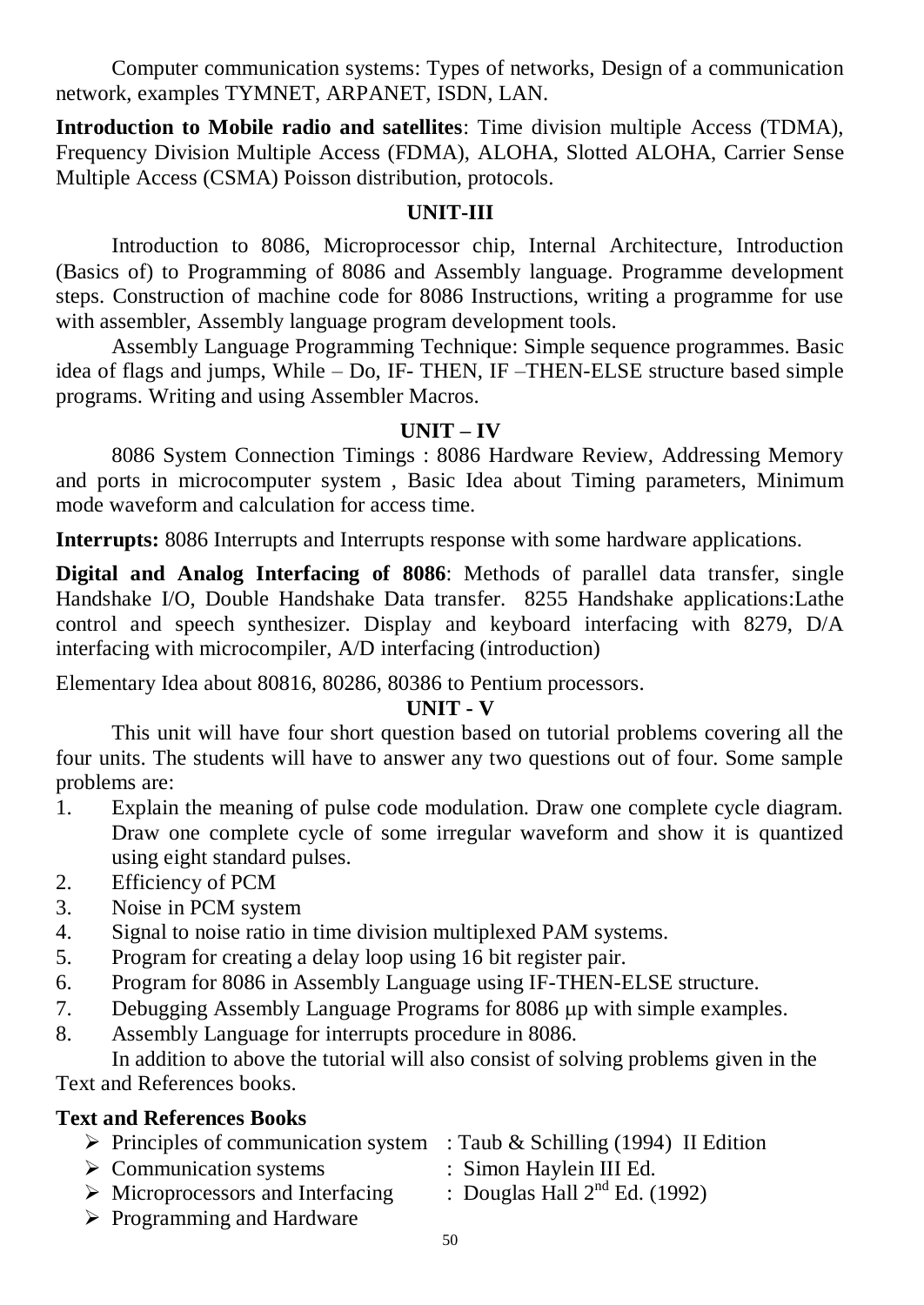- The Intel Microprocessor 8086/8088/ : Brey & Brey
- 80186/80286/80386/80486 Pentium and
- Pentium ProProcessor Architecture
- $\triangleright$  Programming and Interfacing

## **SPECIAL ELECTIVE PAPER PY SE - 403 III & IV (C) MATERIALS SCIENCE – II**

## **60+40= 100 MARKS 5 CREDITS**

**Course Objectives:** The objective of the course is to develop specialization skill with advance knowledge in the subject.

| 1. To know about the mechanical properties of materials, factors governing mechanical behavior.                                                     |
|-----------------------------------------------------------------------------------------------------------------------------------------------------|
| 2. Able to know the various dielectric properties of materials and its implementation in different<br>applications. Properties of Polymer Electrets |
| 3. Idea of piezo, pyro, and ferro electric materials, their theory and applications.                                                                |
| 4. To understand thin films, their preparation, size effect, magnetic and optical properties.                                                       |
|                                                                                                                                                     |

5. To know about ceramics, glasses and modern materials.

**Course Outcomes:** At the end of Course students will be able

- 1. To understand various mechanical properties and mechanism responsible for it. Failure of materials.
- 2. To understand the dielectric behavior and polarization mechanism of materials.
- 3. To understand the Polymer electrets and their applications, mechanism like Poole Frenkel, Richardson Schottky, tunneling and hopping inside the materials.
- 4. To understand piezo, pyro, and ferro electric materials and their applications, to know about thin films, their deposition techniques, and electrical conduction, their magnetic and optical properties.
- 5. To understand ceramics, glasses, and modern materials, their preparation and applications, modern materials like, liquid and quasi crystals, fullerenes, GMR materials, composite materials, bio polymers and conducting polymers.

# **UNIT – I**

## **Mechanical Properties of Materials**

Elastic, visco-elastic and plastic deformation. Deformation mechanisms; slip and twinning, origin and multiplication of dislocations, Frank-Read Source, Intersection of dislocations, Fracture, Introduction to hardness and toughness.

Performance of materials in service failure, Corrosion and its control, Delayed fracture, fatigue performance of material at high temperatures, creep, service performance of polymers and ceramics.

# **UNIT - II**

# **Dielectric Properties of Materials**

General theory of dielectric relaxation, cooperative dipolar relaxation in polymers single and multiple dielectric relaxation processes in solids, temperature dependence of electrical properties, Polarization mechanism, dipolar and space charge polarization, thermally stimulated depolarization processes.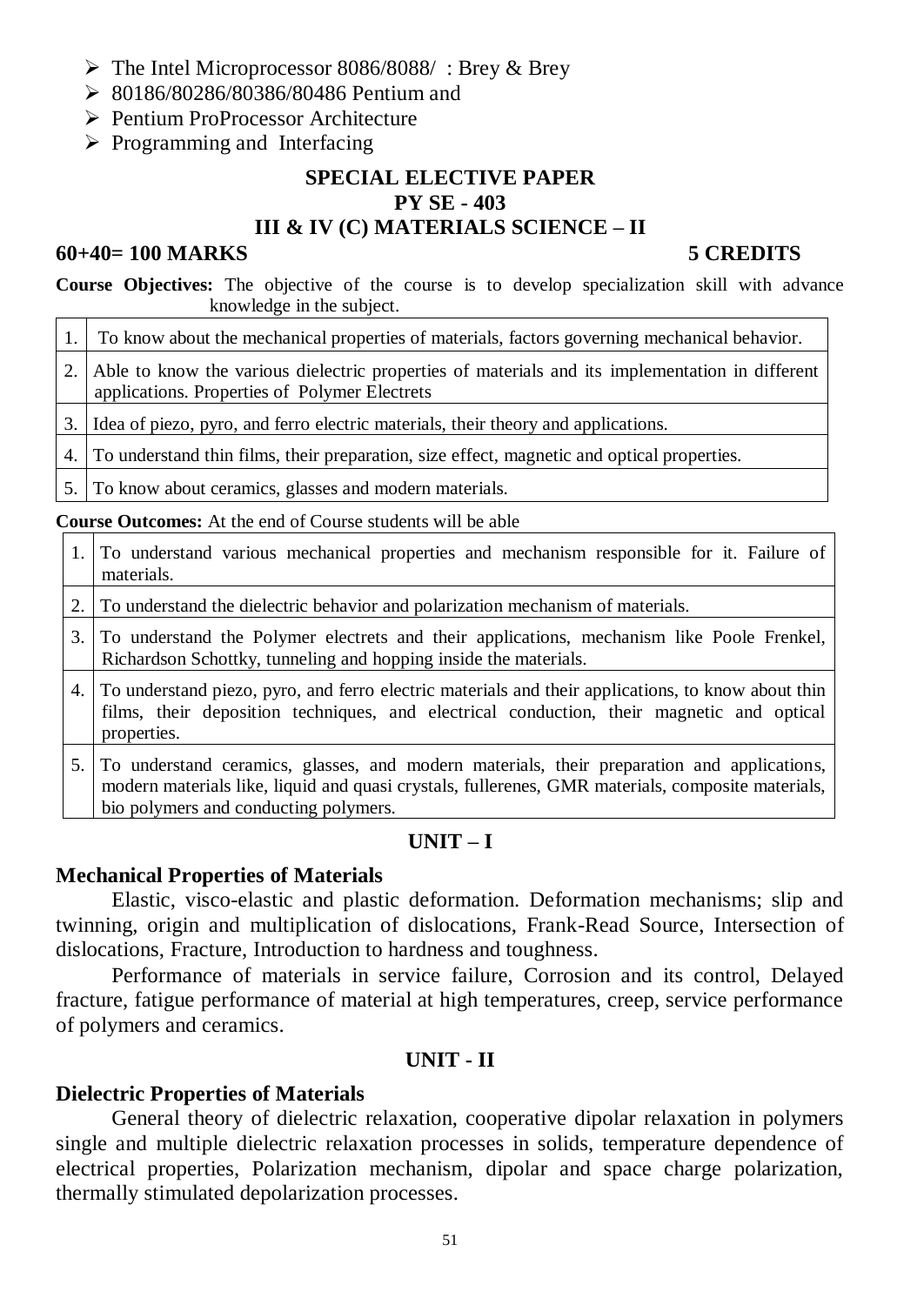## **Polymers and Electrets**

Aspects of molecular characterization, molecular weight its distribution and determination, glass transition temperature, Elastic strain, flow, polymer viscosity, visoelastic deformation, processing of polymers-Addition, fillers, plasticizers, mixing, shaping, molding, spinning. Ionic and electronic conduction in polymers, space charge conduction, charge transport in polymers. Poole Frenkel, Richardson Schottky, tunneling and hopping. Charge storage in polymers electret effect.

## **UNIT – III**

Brief Introduction of piezo, pyro and ferroelectric materials- Idea of theory of ferroelectricity and their applications.

Brief review of diamagnetism, paramagnetism, ferromagnetism and ferrimagnetism, magnetic moments due to electron spin, Domain structure, The hysteresis loop, soft magnetic materials, hard magnetic materials, square loop magnetic materials.

## **Thin Films**

Vacuum deposition, Ion - plasma deposition. Elementary idea about hot - metal spraying, metallization by fusion, chemical deposition, thermochemical and plasmachemical methods and electrolytic deposition. Electrical conduction in continuous metal films. Theories of size effect, size effect anisotropy ,TCR of continuous films. Galavanomagnetic size effects - Magnetoresistance and Hall effect in thin films. Anomalous skin effect, Eddy current.

Optical properties of thin films, reflectance, transmittance and other optical constant of thin films, absorbing films, Elementary idea about the application of thin films.

## **UNIT – IV**

## **Ceramics, Glasses and Modern Materials**

General introduction to Ceramic materials, Preparation (solid state and wet chemical methods), Processing and sintering, Electronics ceramics, Cermaics structures, Glass, Glass ceramics, Application of ceramics as sensors, I-R and gas sensors, Ferro electric devices, heating elements, optical, Electro-optic ceramic.

Introduction to some of the modern materials like : liquid crystals, quasi crystals, fullerenes, nanostructured materials, Transparent materials, high  $T_c$  superconductivity materials, GMR materials, composite materials, Biopolymers and conducting polymers.

## **UNIT – V**

The unit will have four short questions based on the tutorial problems covering all the four units. The students will have to answer any two questions. The samples problems are:

- 1. (a) The activation volume for dislocation motion in a crystal in  $20b^3$ , where b is the Burgers vector of the moving dislocation  $b = 2$  Å. The P-N stress for this crystal is 1000 Mn m<sup>-2</sup>. For a specified rate of dislocation motion, the activation energy  $Q =$ 40 kT. Calculate the stress required energy the dislocation at (i) 0 K (ii) 100 K (iii) 300 K and (iv) 500 K.
- (b) The length of a dislocation line between two tie points is on an average equal to the reciprocal of the square root of the dislocation density in a crystal. Calculate the dislocation density in copper, work hardened to a stage where slip occurs at a shear stress of 35MN  $m^{-2}$  (Given shear modulus of copper is 44 GN  $m^{-2}$ )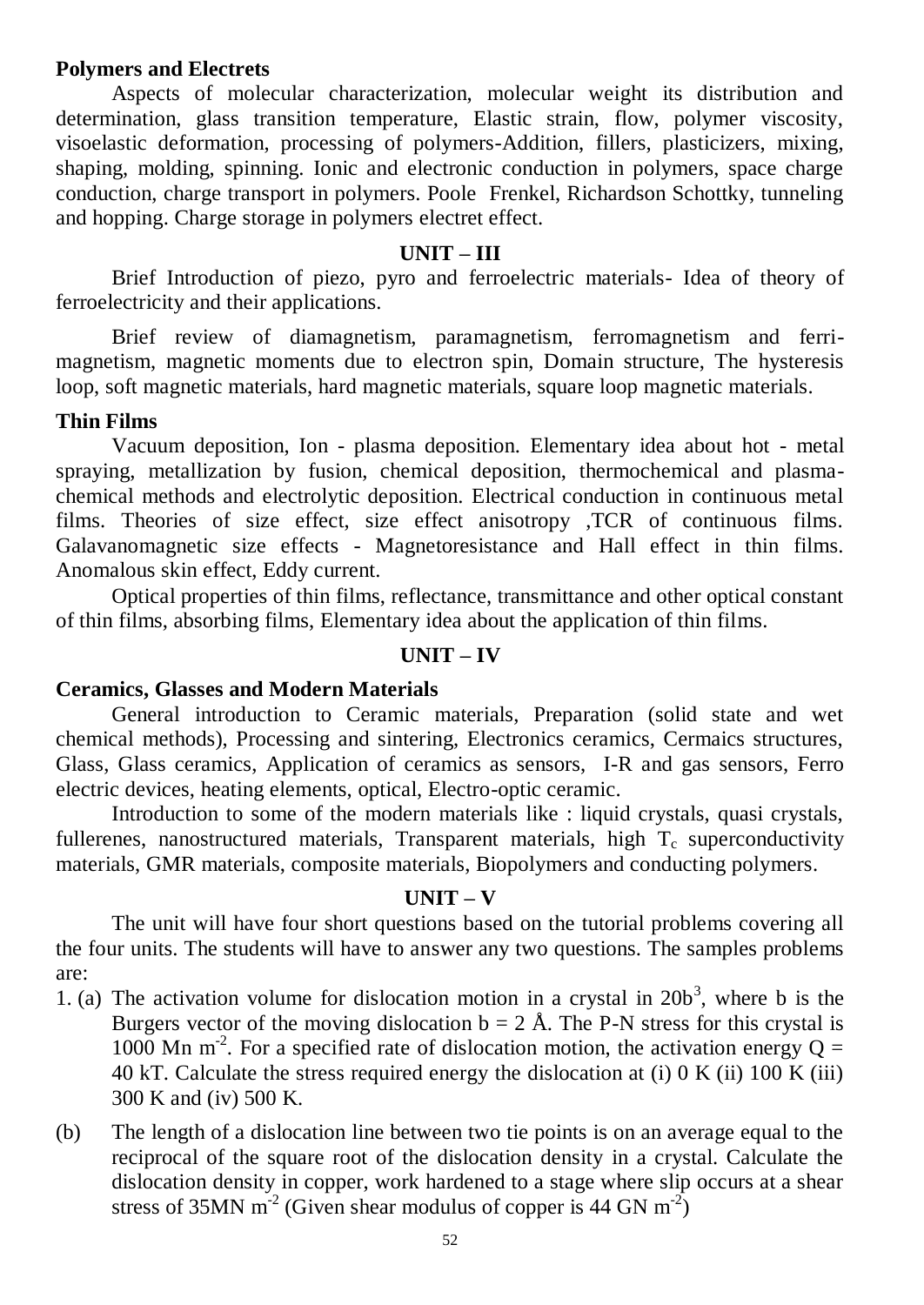- 2.(a) A stress of 11 MP a (1600 psi) is required to stretch a 100 mm rubber band to 140 mm. After 42 days at  $20^{\circ}$ C in the same stretched position, the band exerts a stress of only 5.5 Mpa. (800 psi) (i) what is the relaxation time ? (ii) What stress would be exerted by the band in the same stretched position after 90 days ?
- (b) The relaxation time at  $25^{\circ}$ C is 50 days for the rubber band in above problem. What will be the stress ratio s/so, after 36 days at 30 $^{\circ}$ C.
- 3. Assume that all energy required to produce scission in a polyethylene molecule comes from a photon (and that none of the energy is thermal).
	- (a) What is the maximum wavelength that can be used?
	- (b) How many eV are involved?
- 4. Calculate the polarization of a BaTiO<sub>3</sub> crystal. The shift of the titanium ion from the body centre is 0.06 Å. The oxygen anions of the side faces shift by 0.06 Å, while the oxygen anions of the top and bottom faces shift by 0.08 Å, all in a direction opposite to that of the titanium ion.
- 5. The relative dielectric constant for polyvinyl chloride (PVC) are 6.5, 5.6, 4.7, 3.9, 3.3, 2.9, 2.8, 2.6, and 2.6 at frequencies  $10^2$ ,  $10^3$ ,  $10^4$ ,  $10^5$ ,  $10^6$ ,  $10^7$ ,  $10^8$ ,  $10^9$  and  $10^{10}$ Hz respectively. The values of relative dielectric constants at the above frequencies for polytetrafluoroethylene (PTFE) are 2.1.
	- (a) Plot the capacitance versus frequency curves for three capacitors with 3.1  $cm \times 10.2$  cm effective area separated by 0.025 mm of (i) vacuum (ii) PVC and (iii) PTFE.
	- (b) Account for the decrease in the relative dielectric constant of PVC with increased frequency, and for the constancy in the relative dielectric constant of PTFE.
- 6. The glass-transition temperature of a thermoplastic polymer is  $95^{\circ}$ C. The viscosity at  $110^{\circ}$ C is four times too great for a particular molding process.
	- (a) What temperature is required ? Assume that the temperature cannot be controlled to closer than  $\pm 1^{\circ}$ C.
	- (b) What viscosity variation might by expected ?
- 7. Deduce the magnetic moment for formula of the following ferrites :
	- $Fe<sub>3</sub>O<sub>4</sub>$ , Ni $Fe<sub>2</sub>O<sub>4</sub>$ , Co $Fe<sub>2</sub>O<sub>4</sub>$  and MnFe<sub>2</sub>O<sub>4</sub>. In Fe<sub>3</sub>O<sub>4</sub>, the ferric ions are antiferromagnetically coupled. All the divalent cations have lost their 4S electrons. Compare the deduced values with the listed values and explain any discrepancy.
- 8. Discuses Mangnetoresistance and Hall effect in thin films.
- 9. Describe the preparation of solid solutions.
- 10. Discuss the preparation of nanomaterials

In addition to above the tutorial will also consist of solving problems given in the Text and References books.

# **Text and Reference Books**

- Elements of Materials Science and Engineering Sixth Edition-Lawrence H., Van Vlacke, Addition Wesley.
- Elements of Solid State Physics-J.P. Shrivastava- Prentice Hall India.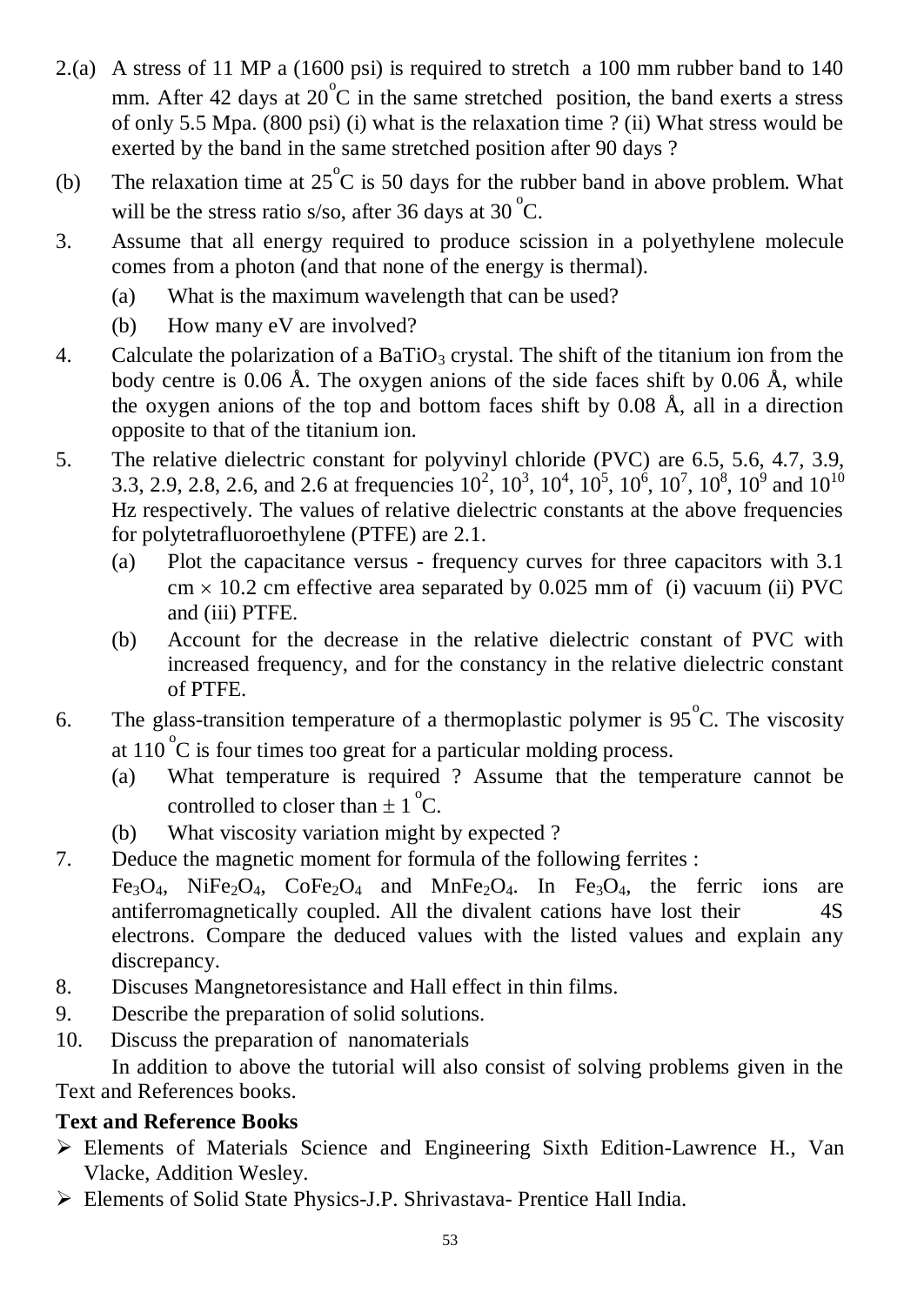- Materials Science and Engineering-V. Raghwan-Fourth Edition-Prentice Hall.
- The Structure and Properties of Materials Vol. I, II, III, and IV –John Wulff et al. Wiley Eastern Limited.
- Physical Metallurgy Principles Robert E-Reed-Hill, East West Press New Delhi.
- $\triangleright$  Introduction to Solid-A Zroff.
- Materials Science and Processes– Hajra Choudhry Indian Book Distribution co.
- Materials Science and Engineering- William D. Callister Jr, John Wiley (2001).
- Experiments in Materials Science- E.C. Subbarao, L.K. Swghal, D. Chakraborty, M.F. Merriam and V.Raghavan, Tata McGraw Hill, New Delhi.

# **SPECIAL ELECTIVE PAPER PY SE - 404 III & IV (D): COMPUTATIONAL PHYSICS – II**

# **60+40= 100 MARKS 5 CREDITS**

**Course Objectives:** The objective of the course is to develop specialization skill with advance knowledge in the subject.

1. To know the basics of Mathematica programming.

2. To equip with the application of Computers for problem solving in quantum mechanics.

3. Implement optimization techniques to solve the problems related to condensed matter physics.

4. To provide the concept on computation of free energies of solids and how to obtain them numerically.

5. Introduction to computer simulation techniques.

**Course Outcomes:** At the end of Course students will understand and apply computational skills for understanding and describing the various problems of Physics. They will be able to

1. Get a wide knowledge of Mathematica programming, its commands, numerical calculations like Factorial, exponential etc. Factorial, exponential & polynomials, Plots of data functions.

2. To solve quantum mechanical problems in computational methods, like Schrodinger equations

- 3. Solve propagation of free waves and through one dimensional well.
- 4. Use computational methods to simulate phonon dispersion, density of states, two dimensional free electrons.
- 5. Use simulation techniques to solve molecular dynamics with random oscillations, Monte Carlo and Ising model, magnetic susceptibility.

# **UNIT – I**

# **Basic of Mathematica Programming**

Introduction, commands and variables, numerical calculations with examples such as Factorial, Exponential etc. Symbolic calculations : polynomials, equations calculus (differential and integrals) Manipulations with matrices, Eigen values and Eigen vectors, Plots of data and functions.

# **UNIT – II**

# **Computer Applications to problem solving in Quantum Mechanics**

Solving one dimensional Schrodinger equation for stationary states, solution of time independent Schrodinger equation for linear harmonic osillator. Radial solution of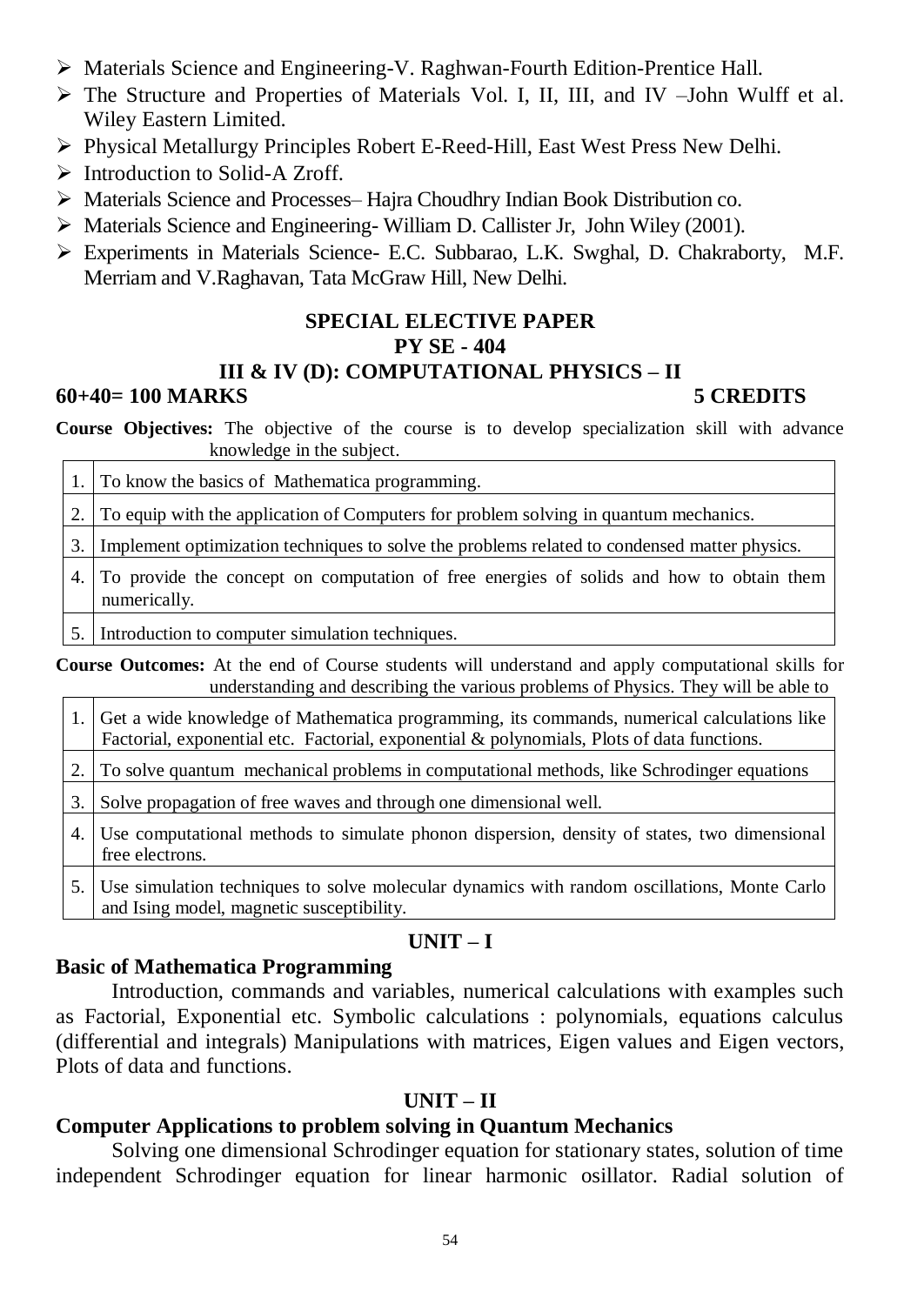Schrodinger equation for three dimensional harmonic oscillator potential, The propagation of free wave packets, study of wave packet propagation through a one-dimensional well.

# **UNIT – III**

# **Computer Application to problems in Condensed Matter Physics**

Simulation of phonon dispersion curves and density of states, The reciprocal lattice and Harrison construction(2D), One dimensional phonon propagation, Two dimensional Lattice vibrations, Two dimensional nearly free electrons.

## **UNIT – IV**

## **Introduction to Computer Simulation**

Molecular Dynamic Simulation Gas with random collisions, N body gas, Monte Carlo simulations, The 2-D Ising model for interacting spins, specific heat, average energy, Magnetization, susceptibility.

# **UNIT - V**

This unit will have four short questions based on tutorial problems covering all the four units. The students will have to answer any two questions out of four. Some sample problems are:

- 1. General ideas of computer algebra software viz Mathematica, Matlab.
- 2. Use of Mathematical graphics with examples.
- 3. Discuss the numerical solution of the Schrodinger equation for an harmonic oscillator potential  $v(x) = \frac{1}{2}x^2 + bx^4$ . Choose b of different magnitudes and check how the grounds state wave function depends on this. 2  $2 + \mathbf{hv}^4$
- 4. Develop a program to find energy Eigen value for a general power law potential.  $V(r) = a r^n, n > 0.$
- 5. In a linear monatomic chain of four atoms, the end atoms are fixed, considering only the nearest neighbor interaction and assuming that the force between any two atoms is proportional to their relative displacement, set up the equation of motion for longitudinal vibrations of the free atoms. Solve this equation numerically and verify that the frequencies of the two normal modes are related as  $w_1^2 = 3w_2^2$ . 2  $= 3w_2^2$
- 6. In a one-dimensional nearly free electron model, solve the Schrodinger equation and plot the periodic occurrence of the parabolic energy curves of a free electron in one-dimensional reciprocal space.
- 7. Simulation of (i) travelling pulse (2) standing wave.
- 8. Simulation of radioactive decay and random walk.

In addition to above the tutorial will also consist of solving problems given in the text and reference books.

# **Text and Reference Books**

| $\triangleright$ Computational Physics  | - R.C. Verma, P.K. Ahluwalia and |
|-----------------------------------------|----------------------------------|
|                                         | K.C. Sharma, New Age Publishers  |
|                                         | (1999)                           |
| $\triangleright$ Programming in ANSI C, | - E. Balaguruswami Tata Mc Graw  |
|                                         | Hill (1994)                      |
| $\triangleright$ Numerical Recips in    | - Press W.H., Teukolsky S.A.     |
| <b>FORTRAN</b>                          | Vellerling W.T. and Flanney B.P. |
|                                         |                                  |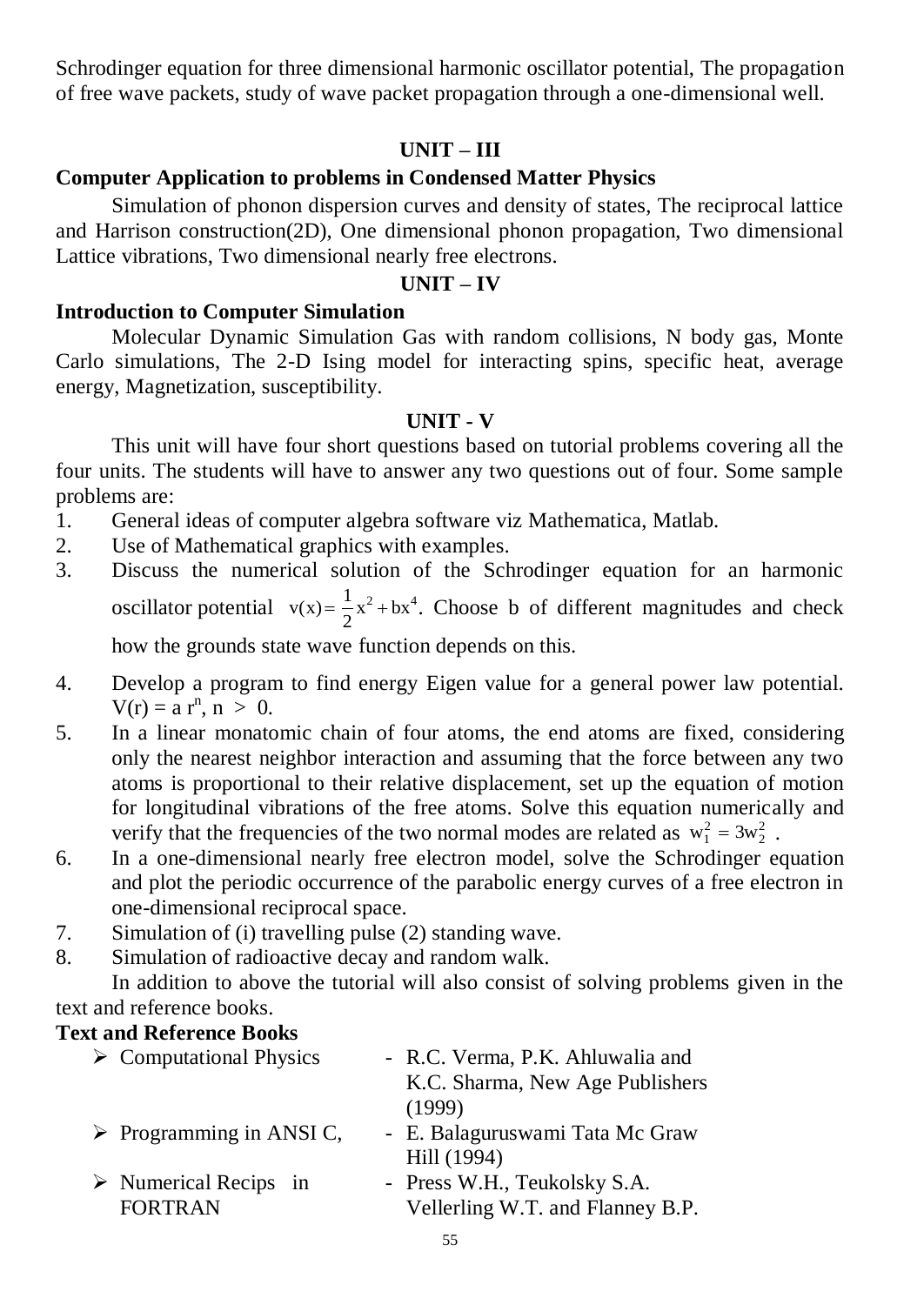(Cambridge Univ. Press 1992) - Carroll, J.M. (Prentice Hall, 1987)

 $\triangleright$  Simulation using Personal Computer

> **ABILITY ENHANCEMENT AND SKILL DEVELOPMENT PRACTICAL COURSES SEMESTER III & IV**

# **M.Sc. (Physics) III & IV Semester:**

Note: Appropriate other experiments can be added based on prescribed syllabus in both labs A and B

# **SPECIAL ELECTIVE PAPER LABORATORY COURSE PY L 301/PY L 302/PY L 303/ PY L 304**

# **&**

# **PY L 401/PY L 402/PY L 403/ PY L 404**

**(A) CONDENSED MATTER PHYSICS I & II**

# **PY L 301 & PY L 401**

(Preferably six experiments to be performed by the students)

- 1. Measurements of lattice parameters and indexing of powder photographs.
- 2. Interpretation on transmission Laue photographs.
- 3. Determination of orientation of a crystal by back reflection Laue methods.
- 4. Rotation/Oscillation photographs and their interpretation.
- 5. To study the modulus of rigidity and internal friction in metals as a function of temperature.
- 6. To measure the cleavage step height of a crystal by Multiple Fizeau fringes.
- 7. To obtain Multiple beam Fringes of Equal Chromatic Order. To determine crystal step height and study birefringence.
- 8. To determine magnetoresistance of a Bismuth crystal as function of magnetic field.
- 9. To study hysterisis in the electrical polarization of a TGS crystal and measure the Curie temperature.
- 10. To measure the dislocation density of a crystal by etching.
- 11. Solution of some problems in spherical geometry using stereographic wulffnet.
- 12. Study of symmetry of crystal models.
- 13. Measurement of Hall coefficient.
- 14. Determination of Lande's 'g' factor using ESR.
- 15. Determination of Energy band gap
- 16. Study of Lattice dynamics.
- 17. Measure of resistivity using four probe.
- 18. Hysteresis Loop tracer.
- 19. Study of Luminescence.

# **Tutorial: Laboratory /Practical Course CONDENSED MATTER PHYSICS**

- 1. Study of X-ray diffraction from liquid, amorphous materials.
- 2. Determination of dislocation density by Reflection X-ray topography.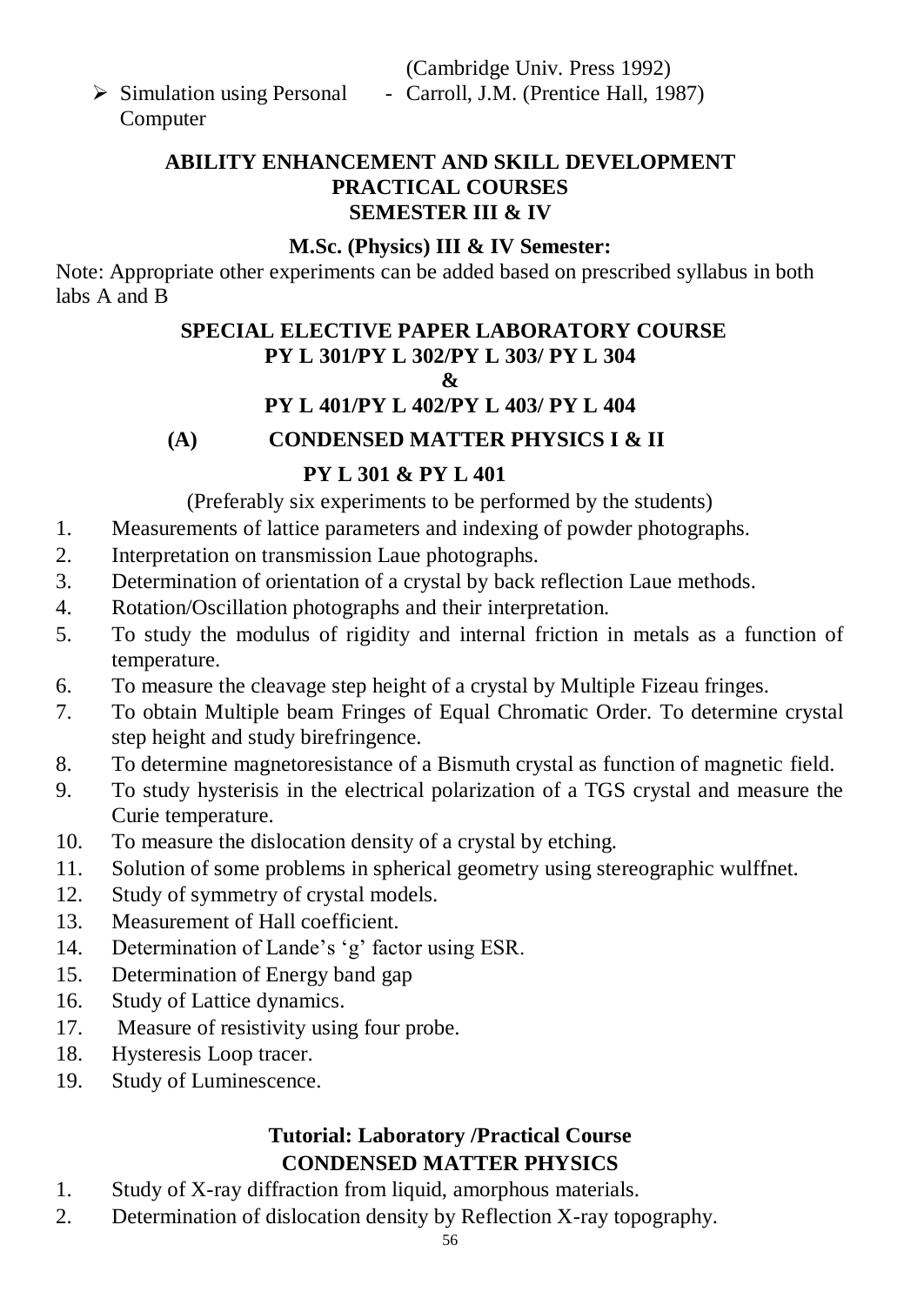- 3. To take Burger Precession photograph of a crystal and index the reflections.
- 4. To measure the superconductivity transition temperature and transition width of high-temperature superconductors.
- 5. To determine the optical constants of a metal by reflection of light.
- 6. Model evaluation of dispersion curves of one-dimensional lattice.
- 7. Creation of low pressure and measurement.
- 8. Thin film deposition and operation of vacuum coating unit.
- 9. Data analysis using computers.
- 10. Operation of Spectrophotometer.
- 11. NMR Instrumentation.
- 12. Surface structural study of materials using Carl Zeiss microscope.

# **(B) ELECTRONICS I & II PY L 302 & PY L 402**

Preferably six experiments to be performed by the students

- 1. Amplitude Modulation and Demodulation.
- 2. TDM PULSE Amplitude Modulation and Demodulation.
- 3. Study of PCM Receiver and Transmitter.
- 4. Study of satellite C Band Receiver.
- 5. Study of AM FM Receiver set.
- 6. Pulse position/ Pulse width Modulation and Demodulation.
- 7. FSK Modulation.
- 8. Microwave characterization and measurement.
- 9. Study of Motor speed control Interface and programming.
- 10. Temperature control using 8086.
- 11. Programs for Addition, Division, Subtraction, & Multiplication with  $8085 \mu p$ system.
- 12. Programs for (a) To find Largest Number.

(b) To find Smellers Number

- 13. Programme for Addition, Subtraction, Multiplication and Division with 8086.
- 14. Dielectric measurement of Solid/Liquids using Microwave.
- 15. SWR Reflection Coefficient Measurement.
- 16. Study of E Plane, H Plane, Magic Tees Bends.
- 17. Frequency Guide wavelength measurement.

# **Tutorials: Laboratory/Practical course ELECTRONICS**

- 1. Digital Communication.
- 2. Cellular Communication
- 3. Mobile Communication via satellite
- 4. Trouble shooting in 8086 Microprocessor System.
- 5. 8086 Instruction Description
- 6. Microprocessor based process control system
- 7. Trouble shooting in 8085 based system
- 8. Trouble shooting AM based Radio Receiver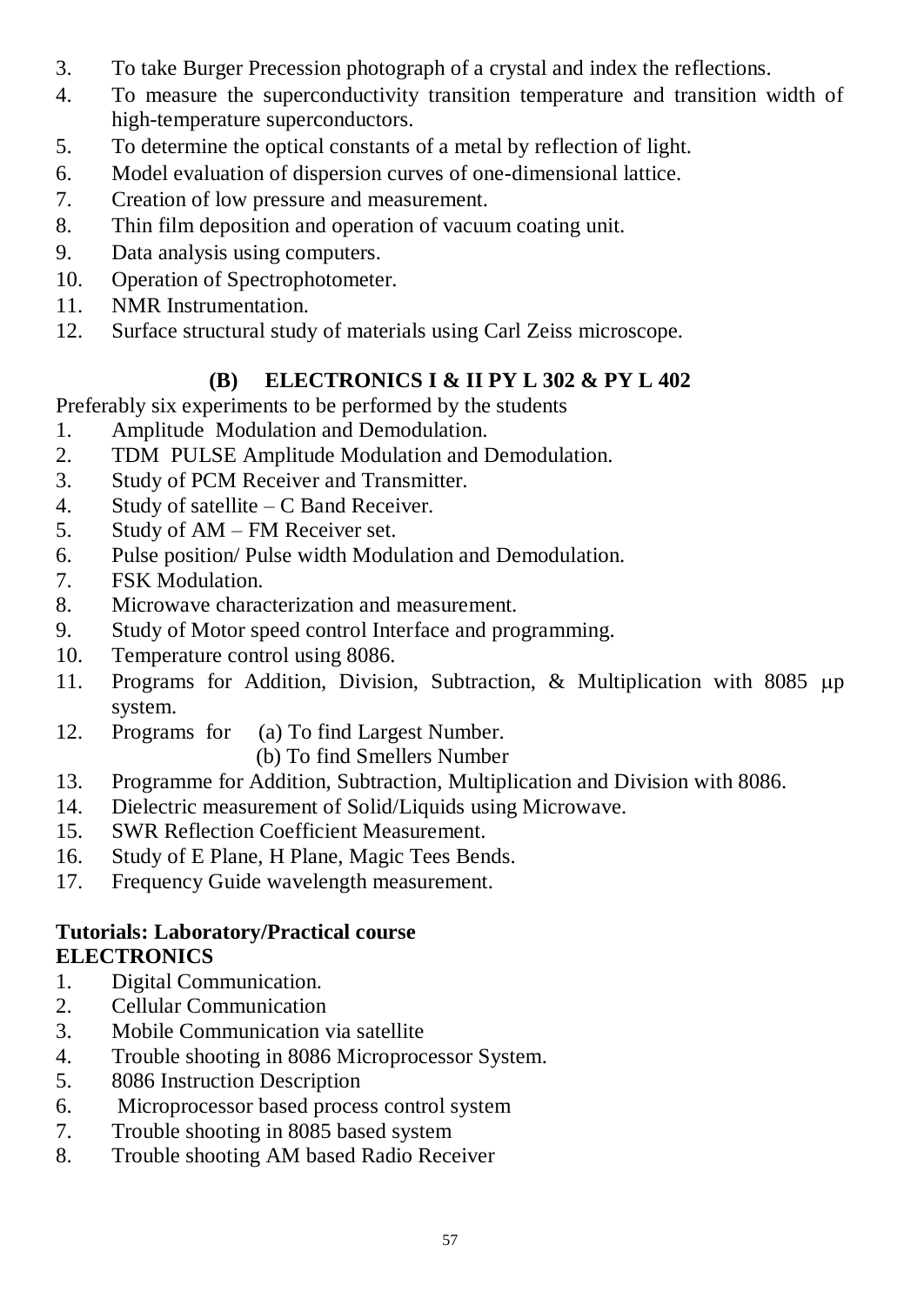# **(C) MATERIALS SCIENCE - I & II PY L 303 & PY L 403**

(Preferably six experiments to be performed by the students)

# **PREPARATION AND CHARACTERIZATION**

- 1. Growth of single crystals from solution
- 2. X-ray diffraction study of crystal structure and indexing (a) Laue photograph (b) Rotating Crystal and (c) Powder

# **MICROSTRUCTURE AND IMPERFECTIONS**

- 3. Preparation of specimen for metallographic examination measurment of grain size and amount of constitutional phase.
- 4. Study of dislocations and measurement of dislocation density by etching technique.
- 5. Application of Fizeau fringes for measurment of step height.
- 6. Application of FECO for study of pilling-up and sinking- in.

# **TRANFORMATION AND KINETICS**

- 7. To study the kinetics of crystallization of polyethylene
- 8. Study of microstructure of metals and alloys after various phase transformations
- 9. To demonstrate the electrochemical nature of aqueous corrosion and to study electrochemical methods of corrosion control
- 10. Effect of recovery, recrystallization and grain growth on microstructure and mechanical properties of commercially pure copper.

# **MECHANICAL PROPERTIES**

- 11. To study Griffith flaws in glass.
- 12. Tensile testing of Aluminium, Copper, Steel etc.
- 13. Study of hardness of different materials by Vicker's pyramid hardness

tester

14. Fatigue testing of materials

# **ELECTRICAL PROPERTIES**

- 15. Study of short circuit TSC
- 16. Measurement of Transient charging and Discharging current
- 17. Study of Hall effect and measurement of Hall coefficient
- 18. Study of dielectric behaviour of barium titanate
- 19. Determination of energy band gap
- 20. Determination of Resistivity using four probe methods.
- 21. Hysteresis loop of ferroelectric.

# **DEVICES**

- 22. Study of Solar Cell
- 23. Preparation of thermo-electret and measurement of initial surface charge density
- 24. To measure the piezoelectric coefficient/P-E curve of barium titanate.

# **Tutorials: Laboratory/practical course**

- 1. Creation of low pressure and measurement.
- 2. Thin film deposition and operation of vacuum coating unit.
- 3. Data Analysis using computer.
- 4. NMR Instrumentation
- 5. Preparation of nanomaterials.
- 6. Preparation of polymer blends materials.
- 7. Fabrication of high temperature furnaces.